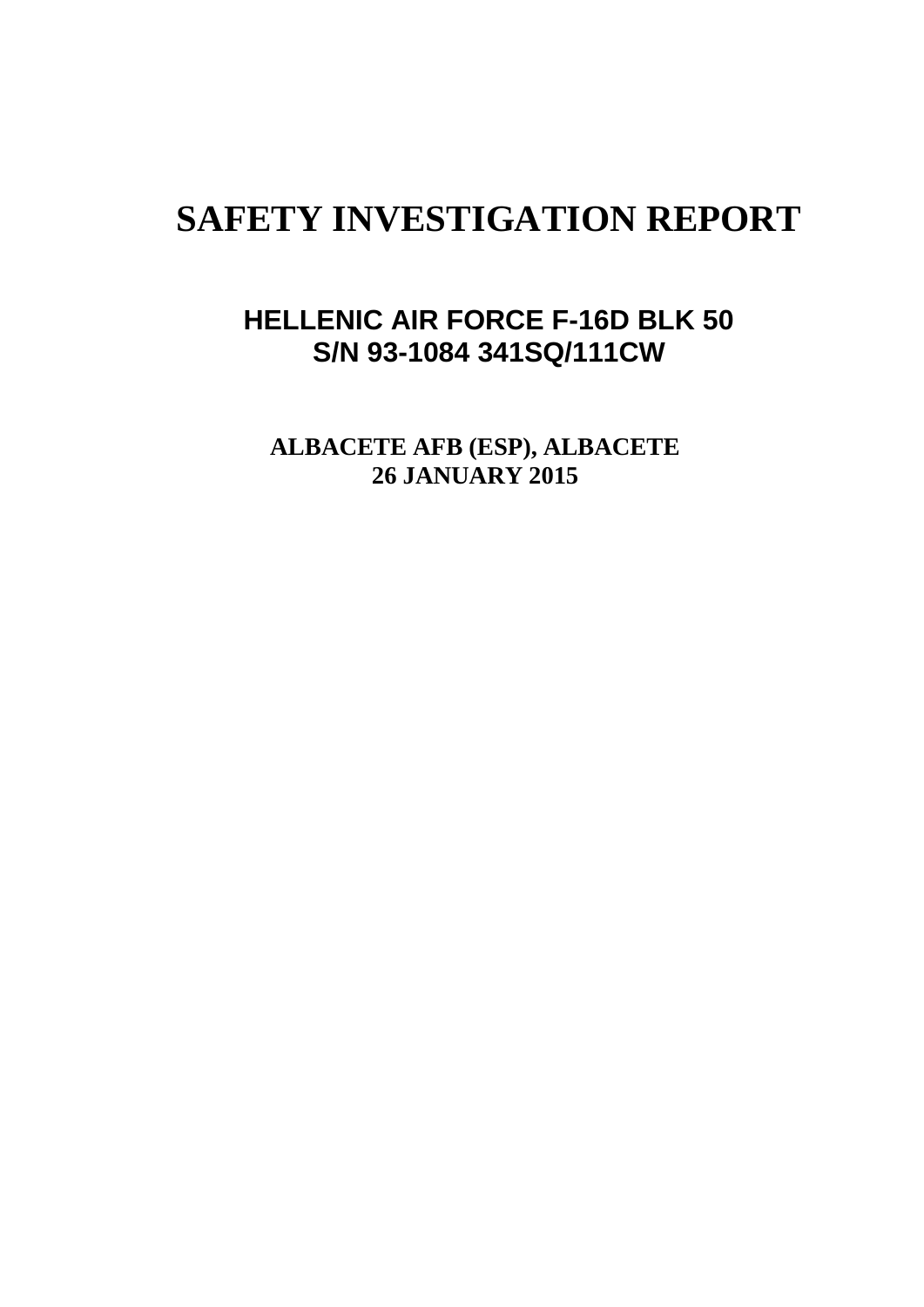# **DECLARATION**

<span id="page-1-0"></span>According to NATO STANAG (STANDARDIZATION AGREEMENT) 3531 and AFSP-1.3, the Safety Investigation Board (SIB) was established on 27 Jan 2015 under the Greek Presidency (Refer to Appendix A), delegated by the involved nations. The involved nations are Spain, France, Germany, Italy, the USA and Greece.

The framework of this investigation is STANAG 3531 and AFSP-1.3.

In accordance with AFSP-1.3, the Safety Investigation Board (SIB) releases the report under the statement: "It is not the purpose of aircraft accident investigation to apportion blame or liability. The sole objective of the investigation and the Final Report is the prevention of accidents and incidents".

In this regard, any opinion of the mishap investigators as to the cause of, or the factors contributing to, the accident set forth in the accident investigation report may not be considered as evidence in any civil or criminal proceeding arising from an aircraft accident, nor may such information be considered an admission of liability by any state or by any person referred to in those conclusions or statements.

The SIB also states that: "Unless otherwise indicated, recommendations in this report are addressed to the regulatory authorities having responsibility for the matters with which the recommendation is concerned. It is for those authorities to decide what action, if any, is to be taken".

The involved military material, is by nature subject to information sensitivity and restrictions applied on derived information dissemination. Involved nations are to claim sensitive information that requires protection of confidentiality, integrity, availability and disclosure.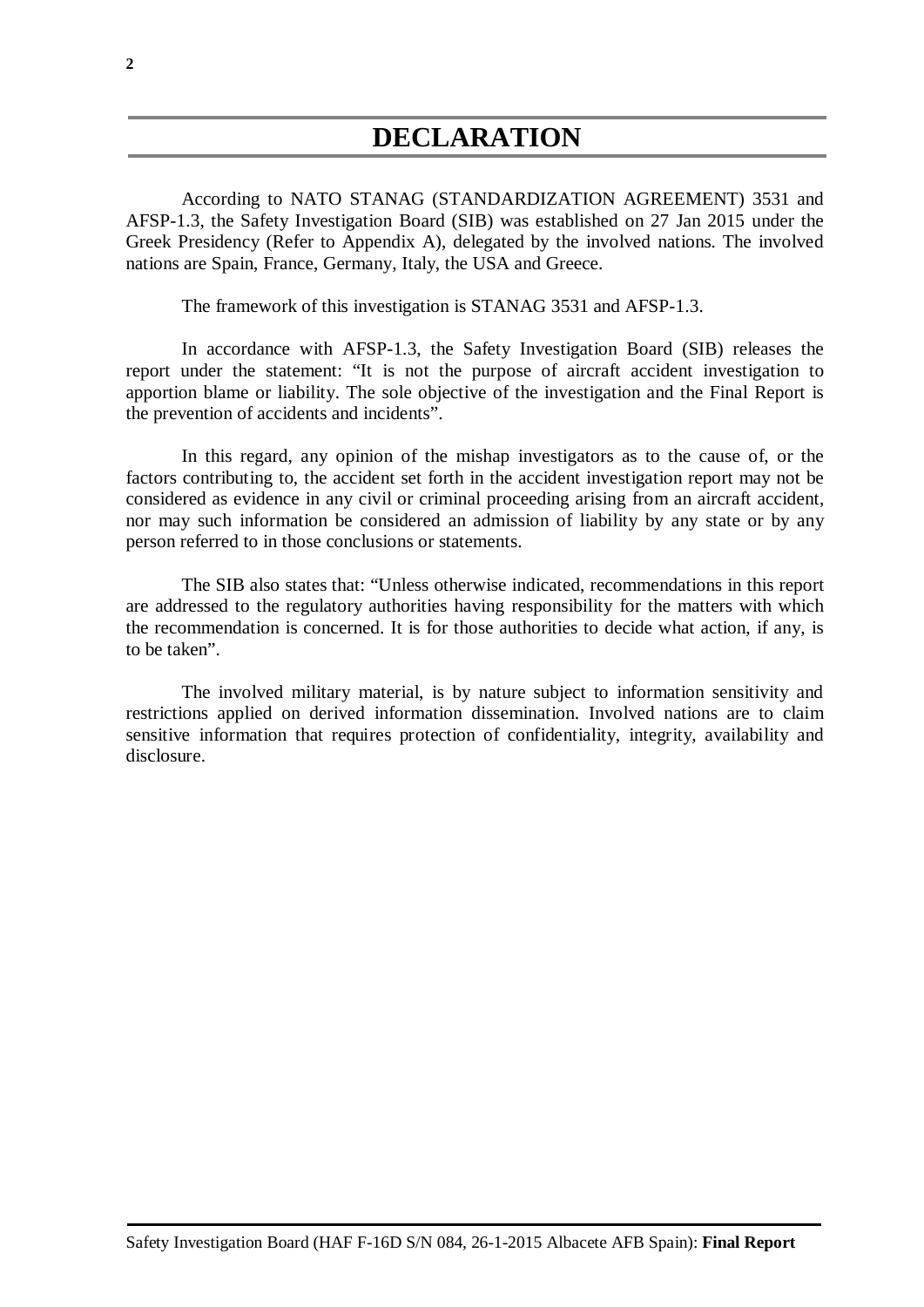<span id="page-2-0"></span>The Hellenic Air Force (HAF) F-16D S/N 93-1084 (here after referred to as the mishap aircraft) of the 341 squadron (SQ), was the number 2 of a 2 aircraft (A/C) formation, taking off for a Tactical Leadership Programme (TLP) Flying Course 2015-1 mission from Albacete Air Force Base (Albacete AFB), Albacete, Spain on 26 January 2015. The mishap A/C crashed at 15:16 local time (14:16 UTC), approximately 7.8 sec after takeoff on runway 27 (RWY 27). The aft seat pilot initiated ejection out of the seat safe ejection envelope. The mishap resulted in the fatal injury of both mishap pilots and the total destruction of the mishap A/C.

The main causes of the mishap were:

- Mishap A/C was not properly trimmed for takeoff as before TAXI, the yaw trim was inadvertent set to maximum right yaw trimming  $(12^{\circ}$  right), drastically affecting the aerodynamics of the aircraft during takeoff.

-Pilot in command conducted the "Before Takeoff" checklist actions in the parking area (ramp E2) approximately 20 min before takeoff.

After Take-off, pilot stick commands and the resultant control surface outputs were insufficient to maintain the A/C in controlled flight.

Impact and the post impact fire led to the destruction or damage of eight (8) additional A/C and caused fatal injuries to nine (9) French Air Force personnel, numerous injuries and significant damages to ground equipment and to Albacete AFB and TLP infrastructure in the vicinity of Ramp E2 and in front of the TLP hangar.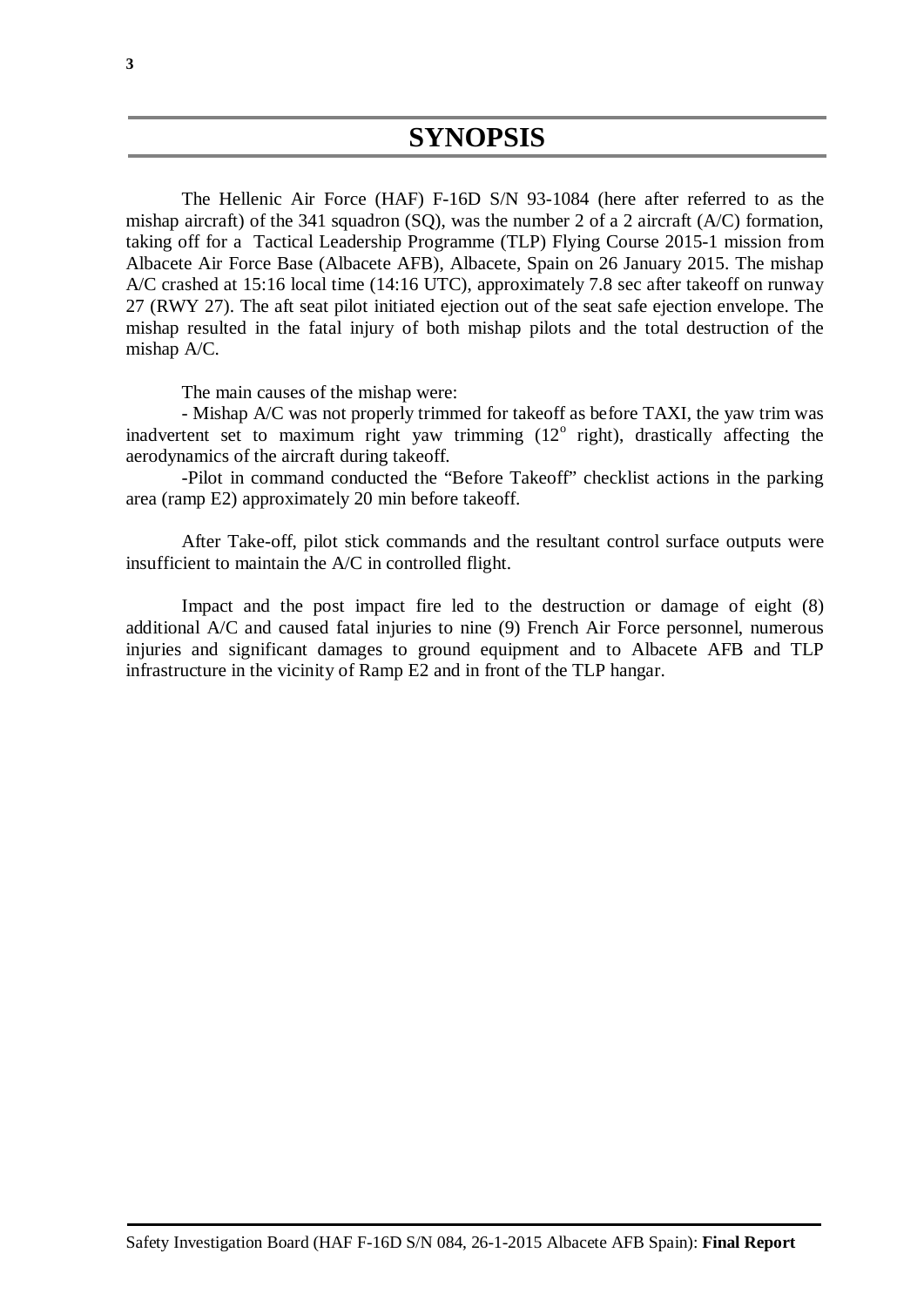# **TABLE OF CONTENTS**

<span id="page-3-0"></span>

| $\mathbf{1}$   |                                                             |  |
|----------------|-------------------------------------------------------------|--|
| 1.1            |                                                             |  |
| 1.2            |                                                             |  |
| 1.3            |                                                             |  |
| 1.4            |                                                             |  |
| 1.5            |                                                             |  |
| 1.6            |                                                             |  |
| 1.6.1          |                                                             |  |
| 1.6.2          |                                                             |  |
| 1.7            |                                                             |  |
| 1.8            |                                                             |  |
| 1.9            |                                                             |  |
| 1.10           |                                                             |  |
| 1.11           |                                                             |  |
| 1.11.1         | Flight Control System Memory - Seat Data Recorder (SDR)11   |  |
| 1.11.2         |                                                             |  |
| 1.11.3         |                                                             |  |
| 1.11.4         |                                                             |  |
| 1.12           |                                                             |  |
| 1.13           |                                                             |  |
| 1.14           |                                                             |  |
| 1.15           |                                                             |  |
| 1.16           |                                                             |  |
| 1.17           |                                                             |  |
| 1.18           |                                                             |  |
| 1.18.1         |                                                             |  |
| 1.18.2         |                                                             |  |
| 1.18.3         |                                                             |  |
| 1.18.4         |                                                             |  |
| 1.18.5         |                                                             |  |
|                |                                                             |  |
| $\overline{2}$ |                                                             |  |
| 2.1            | Chronology of Selected Events Based on SDR and CSFDR Data21 |  |
| 2.2            |                                                             |  |
| 2.2.1          |                                                             |  |
| 2.2.2          |                                                             |  |
| 2.2.3          |                                                             |  |
| 2.2.4          |                                                             |  |
| 2.3            |                                                             |  |
| 2.3.1          |                                                             |  |
| 2.3.2          |                                                             |  |
| 2.3.3          |                                                             |  |
| 3              |                                                             |  |
| 3.1            |                                                             |  |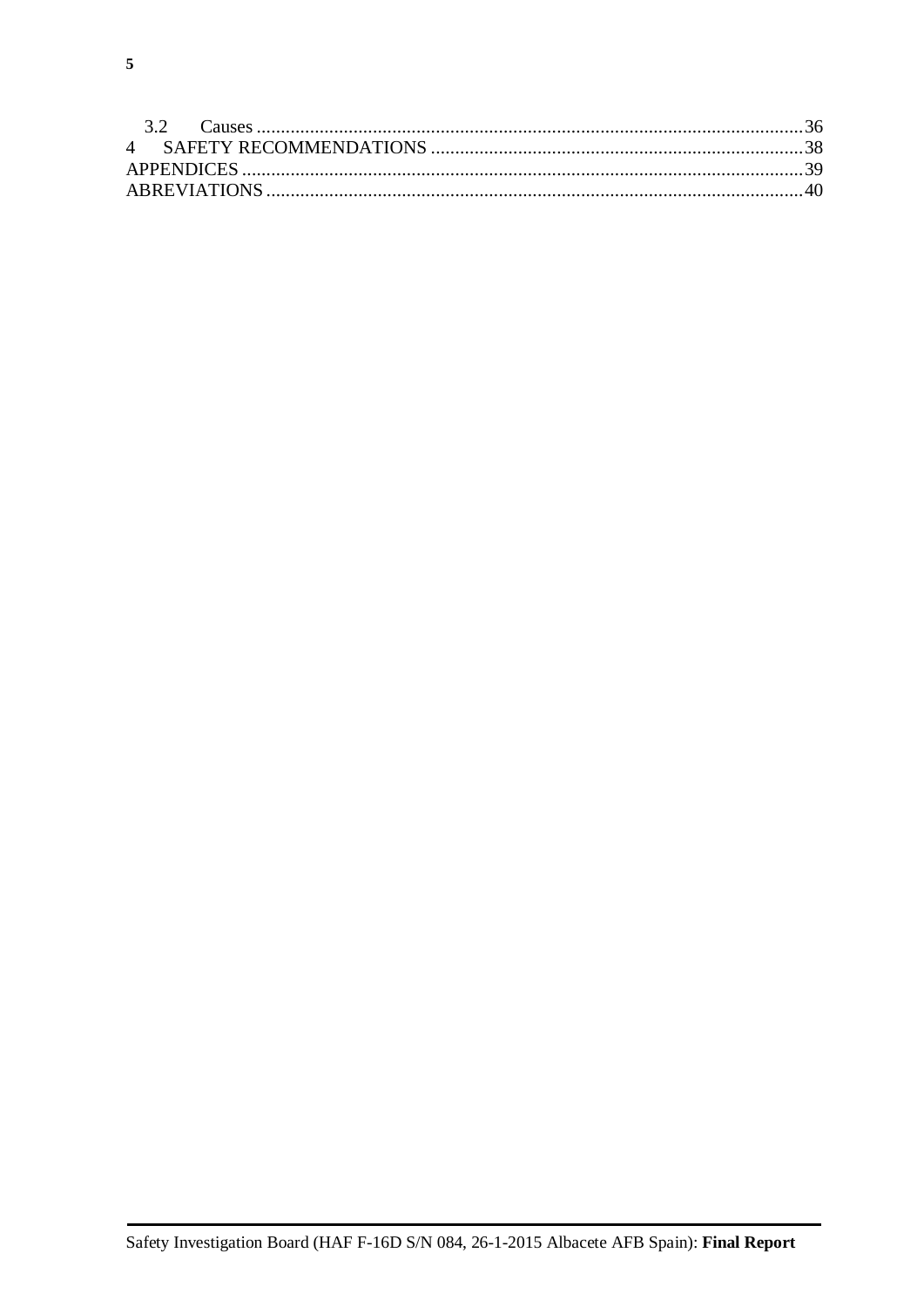# **1 FACTUAL INFORMATION**

### <span id="page-5-1"></span><span id="page-5-0"></span>**1.1 History of the flight**

On Monday, 26 January 2015, TLP mission 4, consisting of 22 A/C was scheduled in accordance with the Tactical Leadership Programme (TLP) Syllabus. Mishap A/C (MA) was the number 2 of a 2 ship element (formation) under Call Sign "ARROW 31-32". The "ARROW" formation was tasked to protect a friendly A/C package and the flight was coordinated with the Mission Commander (MC).

Flight preparation and element brief were in accordance with the mission's timeline. During the brief, F-16D (two seat model) special procedures were analyzed. The Hellenic F-16s were parked at ramp E2 (Refer to Appendix B).

The MA was loaded with one (1) AIM-9 captive missile on Station 1, one (1) Weapon Pylon on Station 3, one (1) Fuel Pylon with one (1) 370 Gallon External Tank on Stations 4 and 6, one (1) Fuel Pylon with 300 Gallon External Tank at Station 5 (centerline), one 91) Weapon Pylon with one (1) CATM-88B captive missile on Station 7 and one (1) ACMI Pod on Station 9. All External Fuel Tanks were full of fuel.

Normal ground procedures were accomplished in accordance with Technical Order (TO) GR1F-16CJ-1 FLIGHT MANUAL HAF SERIES F-16C/D BLOCKS 50 and BLOCK 52+ AIRCRAFT (here after referred to as the "-1"). The formation conducted the "Before Takeoff' checklist in the parking area (E2). The MA then waited on the ramp for 8 minutes, waiting taxi for takeoff. During that time a slight right roll trim was applied and the yaw trim was set to the full right position  $(-12^{\circ})$ .

The MA taxied and took off with rudder deflection to the maximum right yaw trim position. The MA crashed shortly after takeoff close to shelter D-4 at Albacete AFB, which resulted in the fatal injury of both mishap pilots and the total destruction of the MA.

The impact and post-impact fire led to the destruction or damage of eight (8) additional A/C, caused fatal injuries to nine (9) French Air Force personnel, numerous injuries and significant damages to the ground equipment and to Albacete AFB and TLP infrastructure on the vicinity of Ramp E2 and the front of the TLP hangar.

| <b>Injuries</b> | Mishap A/C | <b>Others</b>     |
|-----------------|------------|-------------------|
| Fatal           | 2(GRC)     | $9$ (FRA)         |
| <b>Serious</b>  |            | 7 (FRA), 10 (ITA) |
| <b>Minor</b>    |            | 14 (FRA), 2 (ITA) |
| <b>Total</b>    |            | 42                |

### <span id="page-5-2"></span>**1.2 Injuries to persons**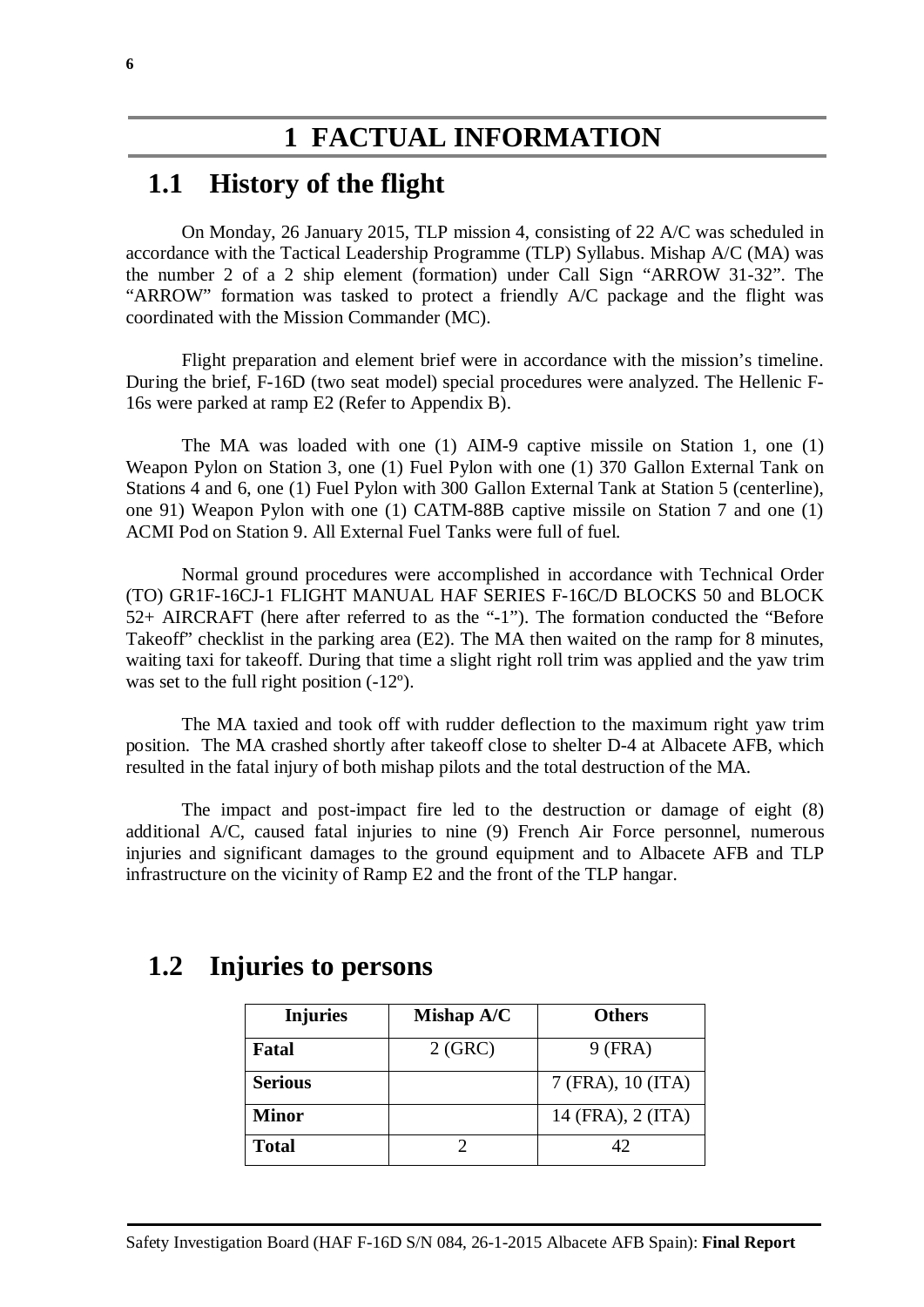### <span id="page-6-0"></span>**1.3 Damage to aircraft**

The Mishap A/C (MA) was destroyed by impact forces and a post-impact fire.

### <span id="page-6-1"></span>**1.4 Other damage**

The impact and post impact fire destroyed or damaged eight (8) more A/C (Refer to Appendix B):

-FRA M-2000D S/N 651(totally destroyed) -FRA M-2000D S/N 669 (substantially damaged) -FRA Alpha Jet S/N E047 (totally destroyed) -FRA Alpha Jet S/N E096 (substantially damaged) -FRA Rafale S/N Β335 (slightly damaged) -ITA AMX S/N 7193 (totally destroyed) -ITA AMX S/N 7192 (slightly damaged) -USA F-15E S/N 202 (slightly damaged)

Significant damages were also caused to ground equipment and to Albacete AFB and TLP infrastructure in the vicinity of Ramp E2 and in front TLP hangar (Refer to Appendix B).

## <span id="page-6-2"></span>**1.5 Personnel information**

Both pilots were current and qualified to fly the mission.

The pilot occupying the forward seat was the Pilot in Command (PIC) and he was flying the ΜΑ. He was a 36 years old male, a recently certified Instructor Pilot (IP), an experienced pilot and qualified Mission Commander (MC) flight leader qualified, with a total of 1527 flight hours including 940 hours in the F-16C/D BLK50 aircraft. His flight hours for the last day, week and 2 months were 0, 4.0 and 11.7 respectively.

The 32 years old male occupying the aft seat (aft seat pilot, ASP) was a Medium Experienced Pilot and qualified four-ship flight leader, with a total of 1140 flight hours including 536 hours in the F-16C/D BLK50 aircraft. His flight hours for the last day, week and 2 months were 0, 3.3 and 15.0 respectively.

Both pilots were medically qualified to fly the mission.

Their crew rest for the weekend, including Sunday, was in accordance with regulations.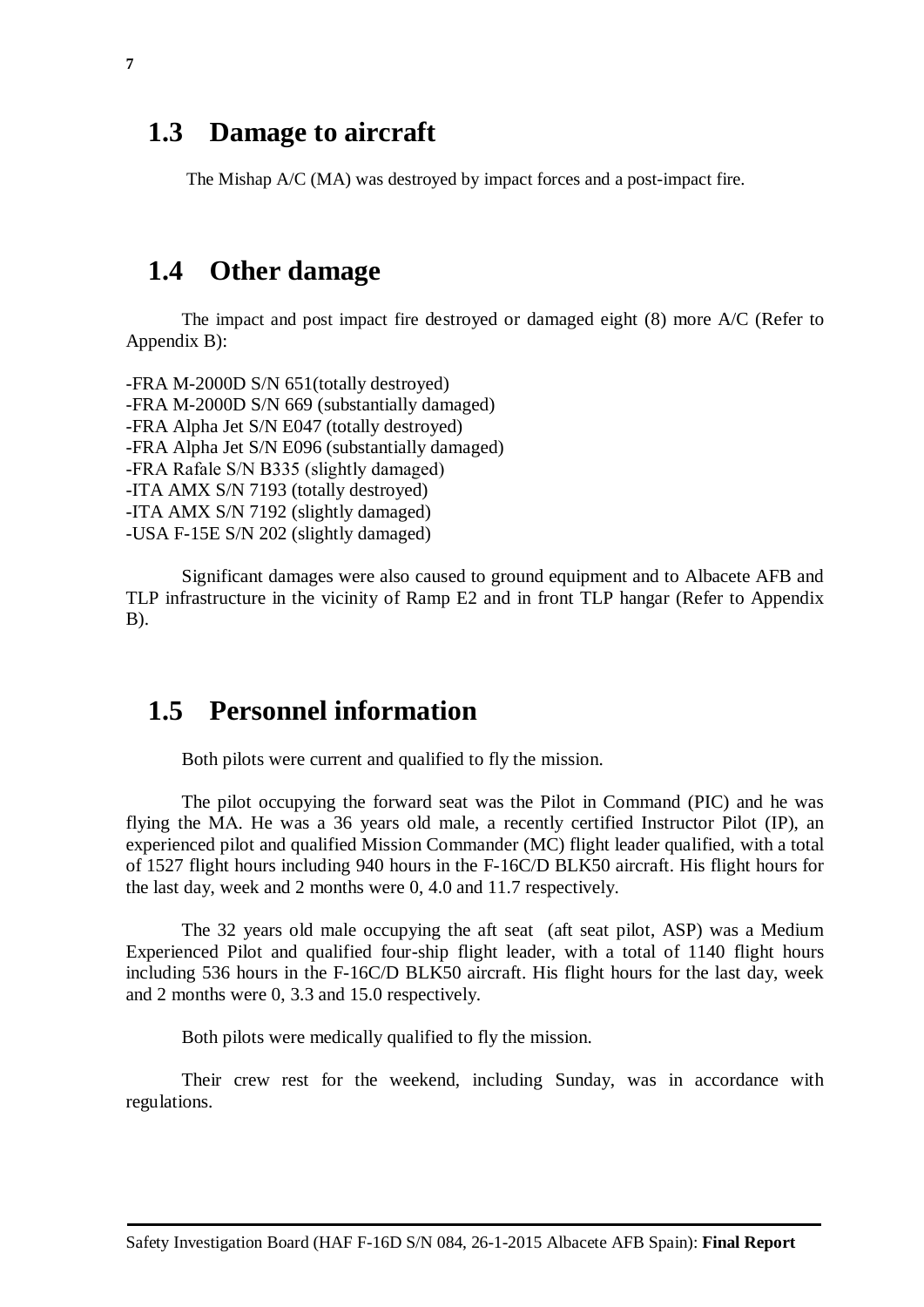### <span id="page-7-1"></span><span id="page-7-0"></span>**1.6 Aircraft and Maintenance information**

#### **1.6.1 General Information - Documentation**

F-16D BLK50 S/N 93-1084 was manufactured by Lockheed Martin Aeronautics Company (LM) and delivered to the Hellenic Air Force (HAF) on 7 Jan 1997. Total A/C flying hours (AFH) prior to the accident were 4,056.6 (excluding any fraction during the mishap sortie). The A/C's engine was an F110-General Elecric-129 S/N 538399Α. Prior to the accident, Engine Flying Hours (EFH) were 2,[1](#page-11-4)66.7 and Total Accumulated Cycles<sup>1</sup> (TAC) 6,235.9.

The last scheduled MA phase inspection (400 hours cycle) was completed on 16 Oct 2014, at 3,984.4 AFH, 72.2 AFH before the mishap. The last scheduled 50 EFH engine inspection was completed on 12 December 2014, at 2,142.1 EFH, 24.6 AFH before the mishap.

An examination of the MA records has been conducted. No deferred maintenance defects had been recorded. All Time Compliance Technical Orders (TCTOs) were complied with or were within rescission dates. All of the Safety TCTOs were accomplished. All documented periodic/hourly inspections were complied with except Rinsing (every 15 days) of the A/C.

A review of the unscheduled maintenance records reveals that the most recent discrepancies included an "AIFF malfunction" (9 Jan 2015) and a "Removal and Installation of FWD side stick grip due to broken DMS switch" (21 Jan 2015). The MA flew 1 sortie (23 January 15) without malfunctions. The history of parts removed and replaced indicated no unusual historical data.

Engine oil spectrometric and chip detector SEM/EDX analysis for 30 days prior to the mishap indicated no discrepancies. Mass and center of gravity of the MA were within the prescribed limits.

A summary of training and medical records for all individuals who performed maintenance on this A/C for the mishap mission and the unscheduled maintenance of the last 15 days revealed they were adequately trained and qualified for the work performed.

<span id="page-7-2"></span>In accordance with the technicians who performed the "preflight," "launch" and "End of Runway Inspections" on 26 January 2015 for the MA, no abnormalities were noted.

#### **1.6.2 Selected systems information and analysis**

*1.6.2.1 Flight Control System (FLCS) Description*

 $\overline{a}$ 

 $<sup>1</sup>$  Total Accumulated Cycles: A form of life measurement that major engine components are tracked against.</sup>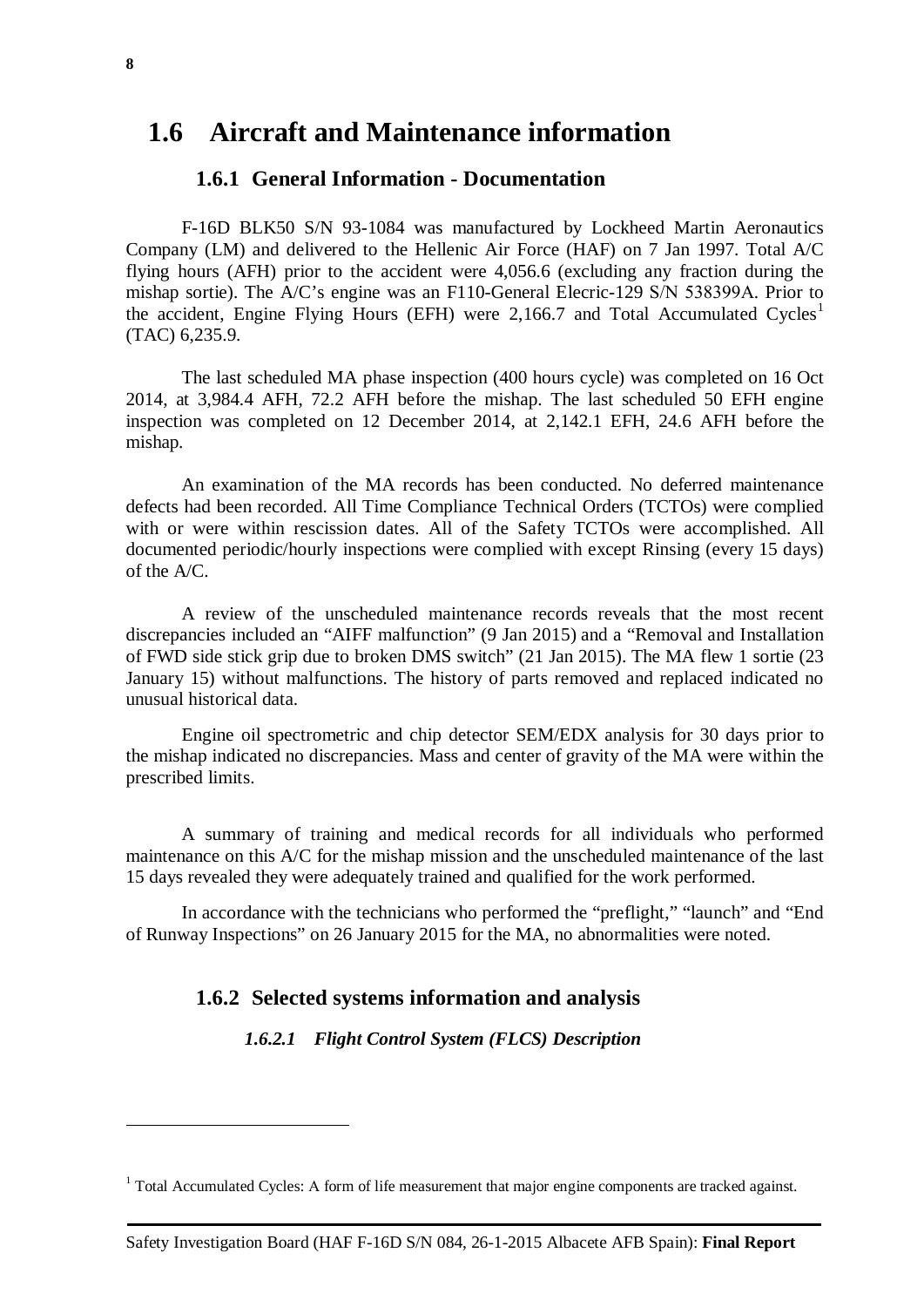**9**

The F-16 uses a digital four-channel, fly-by-wire system which hydraulically positions control surfaces. Electrical signals are generated through a stick, rudder pedals, and a Manual Trim panel. A main component of the FLCS is the flight control computer (FLCC). Redundancy is provided in electronic branches, hydraulic systems, power supplies, and sensor systems (Refer to Appendix C).

Command signals to the FLCC are initiated by applying force to the stick and rudder pedals. These signals are processed by the FLCC along with signals from the air data system, flight control rate gyros, accelerometers, and the Inertial Navigation System (INS). The processed signals are transmitted to the integrated servoactuators (ISA's) of the horizontal tails, flaperons, and rudder which are positioned to give the commanded response.

Pitch motion is controlled by symmetrical movement of the horizontal tails. Roll motion is controlled by differential movement of the flaperons and horizontal tails. Yaw motion is controlled by the rudder. Roll coordination is provided by an aileron rudder interconnect (ARI). The ARI function is not available whenever Main Landing Gear (MLG) wheel speed exceeds 60 knots or if Angle of Attack (AOA) exceeds 35 degrees. After takeoff, ARI is activated within 2 seconds after the LG handle is raised (spin down braking system). If the LG handle remains down, 10-20 seconds are required for the MLG wheels to spin down and activate ARI. ARI was not activated during mishap flight.

F-16 uses a roll-rate command system. Roll trim and roll stick inputs are additive. When the aircraft is commanded to roll (by the pilot), the corresponding control surfaces deflect to initiate the roll, then their deflection decreases as the commanded roll-rate is achieved.

Rudder pedal force is summed with yaw trim to form a yaw command signal. Yaw commands vary linearly as function of above mentioned signal.

#### *1.6.2.2 Trim System*

The F-16 FLCS uses pitch, roll and yaw trim to reduce pilot stick and rudder pedal forces. Pitch and roll trim inputs may be initiated using either the trim button on the A/C control stick or using the Pitch Trim or Roll Trim wheels on the Manual Trim panel (Refer to Appendix D). Roll trim inputs also command proportional rudder deflection through the ARI function which automatically counters sideslip. Rudder trim is initiated using the yaw trim knob on the Manual Trim panel only.

The Manual Trim panel is located on the aft section of the left console in the FWD cockpit only. Yaw trim input from full left to full right (12 degrees) requires approximately one-half knob rotation (180º) (maximum yaw rudder input by pedals is 30 degrees). Three (3) Compressed O-rings installed between the knob and panel facing to provide the appropriate friction to maintain the yaw trim knob position. There are two (2) safety guards mounted to front and back side of yaw trim knob to protect against inadvertent movement of the knob (Refer to Appendix D).

F-16 is not equipped with a system which provides an advisory to the pilot when mistrimming conditions exist prior to/during takeoff.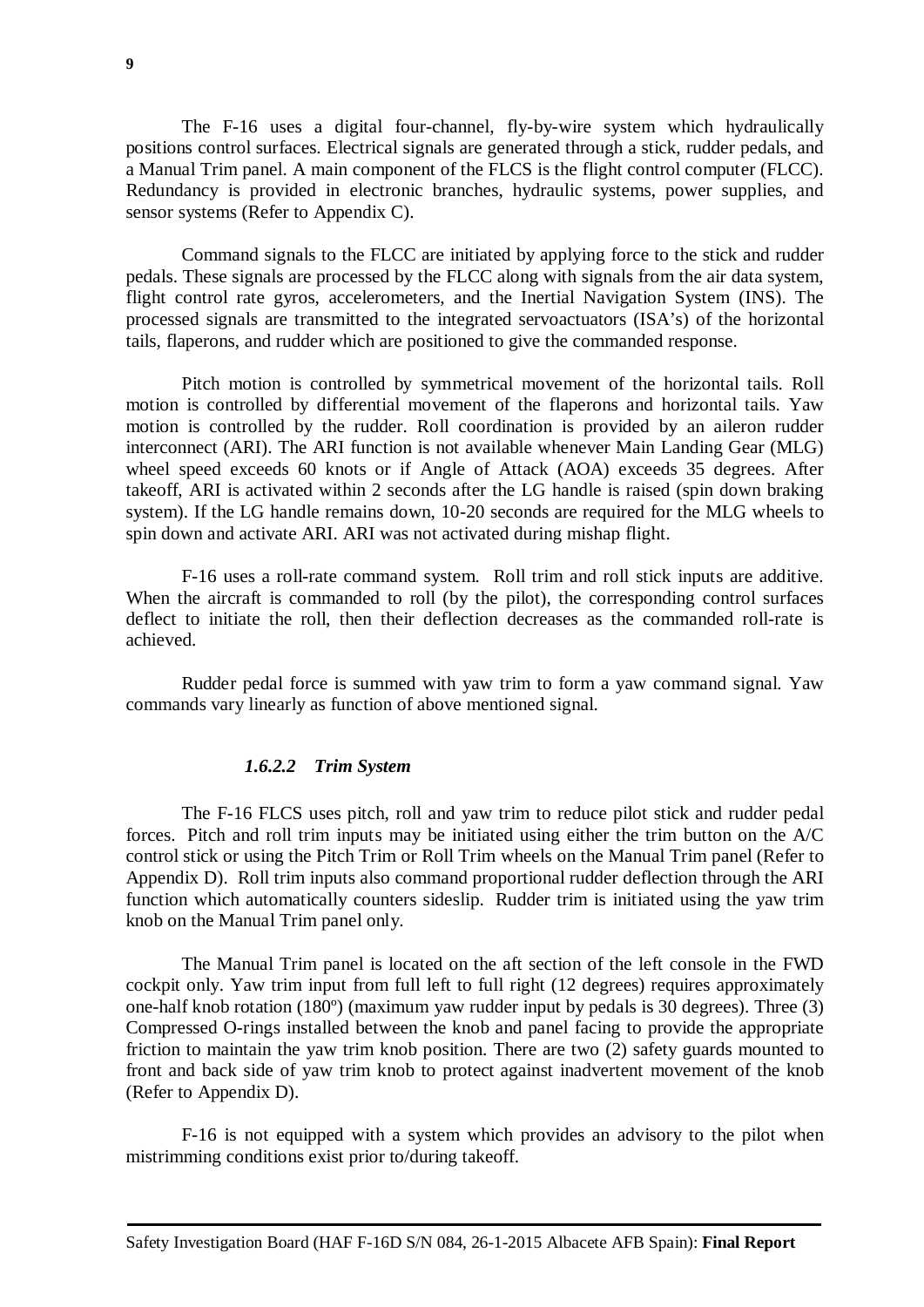### <span id="page-9-0"></span>**1.7 Meteorological information**

According to the Meteorological Aerodrome Report (METAR) published and distributed by the meteorological services of Albacete AFB on the 26 January 2015 at 14:00UTC the weather was: "LEAB [2](#page-13-2)61400Z 31009 280V340 CAVOK<sup>2</sup> 11/M04 O1026 NOSIG". The Terminal Aerodrome Report (TAF) (complement to METAR which reports forecast weather rather than current weather) that was published and distributed by the Agencia Estatal de Meterología (AEMET, Madrid) prediction and meteorological services at 11:00Z time was: ''LEAB 261100Z 2612/2621 29008KT CAVOK". Weather condition broadcasted by the Tower of Albacete on the Ground frequency at 14:03:47 UTC to ARROW formation, when they requested TAXI clearance, was that the current wind was 310/8 and the QNH was 1026 hPa (3030 inches Hg). At approximately 14:15:33 UTC, Albacete Tower broadcasted that the local wind was "330/9" during the clearance for Arrow to takeoff on runway 27.

The geographical position of the sun was 32 degrees elevation and 194 degrees bearing relative to Arrow flight's takeoff position. The natural light's intensity was measured as 49480 LUX and characterized as Direct sunlight (32000–100000 lux), according to Photometry.

## <span id="page-9-1"></span>**1.8 Aids to navigation**

The Tactical Air Navigation system (TACAN) and Instrument Landing System (ILS) for RWY 27, necessary for instrument departure and approach from and to RWY 27 were operational and functional at the time of the accident. However, due to fair weather conditions, Albacete AFB was under Visual Flight Rules (VFR)/Visual Meteorological Conditions (VMC) status.

The condition of the associated navigational aids was not a contributing factor to the accident.

# <span id="page-9-2"></span>**1.9 Communications**

 $\overline{a}$ 

Aeronautical and fixed service communications were effective, functional and operational. Moreover, there were no reported problems or difficulties regarding the communications amongst aircrew, Albacete AFB and TLP.

Communications were not a contributing factor to the accident.

Safety Investigation Board (HAF F-16D S/N 084, 26-1-2015 Albacete AFB Spain): **Final Report**

<sup>2</sup> **C**[eiling](http://en.wiktionary.org/wiki/ceiling) **a**nd **V**[isibility](http://en.wiktionary.org/wiki/visibility) are **[OK](http://en.wiktionary.org/wiki/OK)**; specifically, (1) there are no clouds below 5000 feet above aerodrome level or minimum sector altitude (whichever is higher) and no [cumulonimbus](http://en.wiktionary.org/wiki/cumulonimbus) or [towering cumulus;](http://en.wiktionary.org/w/index.php?title=towering_cumulus&action=edit&redlink=1) (2) visibility is at least 10 [kilometers](http://en.wiktionary.org/wiki/kilometre) (6 [statute miles\)](http://en.wiktionary.org/wiki/statute_mile); and (3) no current or forecast significant weather such as precipitation, thunderstorms, shallow fog or low drifting snow.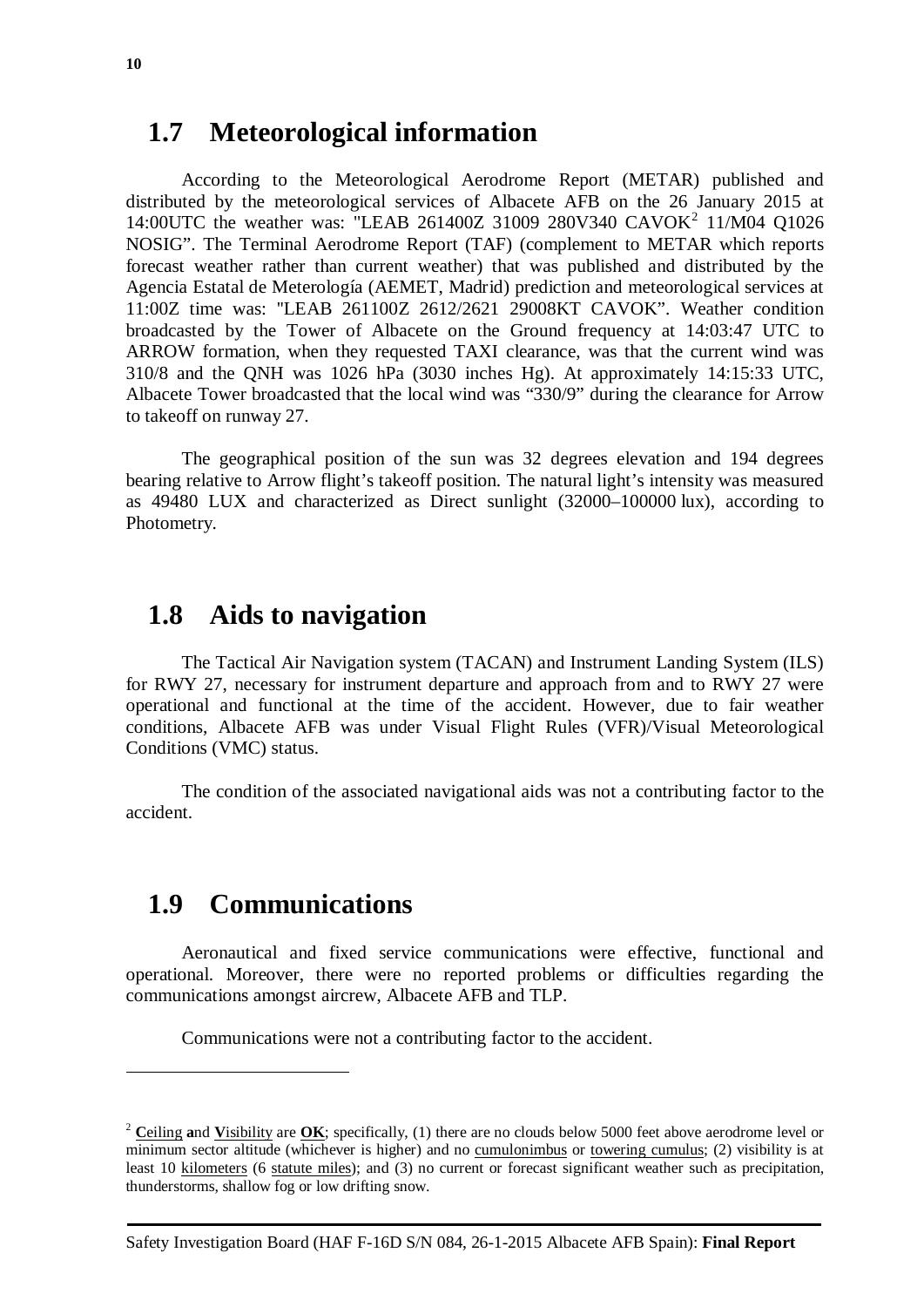### <span id="page-10-0"></span>**1.10 Aerodrome information**

Albacete AFB [\(ICAO:](http://en.wikipedia.org/wiki/International_Civil_Aviation_Organization_airport_code) LEAB), is located about 4 miles (6 kilometers) south of the city of [Albacete.](http://en.wikipedia.org/wiki/Albacete) The Base coordinates are: Latitude 38°56'55"N, Longitude 1°51'49"W. The magnetic variation at LEAB is 0.47°W.

There is one [runway](http://en.wikipedia.org/wiki/Runway) designated 09/27 with an [asphalt](http://en.wikipedia.org/wiki/Asphalt) surface measuring  $2,700 \times 60$ meters (8,858 feet  $\times$  197 feet). Aerodrome's [elevation](http://en.wikipedia.org/wiki/Elevation) is 702 meters (2,302 feet) above mean [sea level.](http://en.wikipedia.org/wiki/Mean_sea_level) There is one parallel taxiway north of the main runway. Between the north parallel taxiway and the main runway at the beginning of RWY 27 and RWY 09 there are two leak check areas, used as ''hot brakes'' and ''hydrazine activation or leak'' areas for parking A/C in case of such an emergency situation.

There are 4 additional parking areas (Aprons E1, E2, E3 and E4) for A/C operating from LEAB. E2 apron is used by A/C participating in TLP courses and has a capacity of 31 parking spots for fighter sized A/C.

### <span id="page-10-1"></span>**1.11 Flight recorders**

#### <span id="page-10-2"></span>**1.11.1 Flight Control System Memory - Seat Data Recorder (SDR)**

The seat-mounted flight control system (FLCS) data recorder, commonly called the seat data recorder (SDR), was sent to LM Aero for retrieval and analysis of the information in the presence of a Greek SIB member.

The SDR indicated normal functioning of the FLCS and did not record any flight control system maintenance faults (MFLs).

FLCS limiters are provided in all three axes to help prevent departures/spins. In cruise gains, the AOA/g limiter reduces the maximum positive G command as a function of AOA. The maximum AOA depends on the position of the STORES CONFIG switch. In CAT I, the maximum commanded AOA is 25.8 degrees. In CAT III, the maximum AOA varies from approximately 16-20 degrees as a function of GW and G. In takeoff and landing gains, the STORES CONFIG switch has no effect on limiting or gains. Maximum positive G is a function of airspeed and AOA. The STORES CONFIG switch was positioned to the CAT III setting, which was the proper for the MA configuration.

Due to the short duration of the mishap flight there were only two lines of FLCS memory data: The transition of weight-off-wheels (WOW) that begins the recording session, and a stall warning (Low Speed Warning Tone), which occurred 2 seconds after WOW due to AOA reaching 15 degrees with the landing gear handle down position(Refer to Appendix  $C$ ).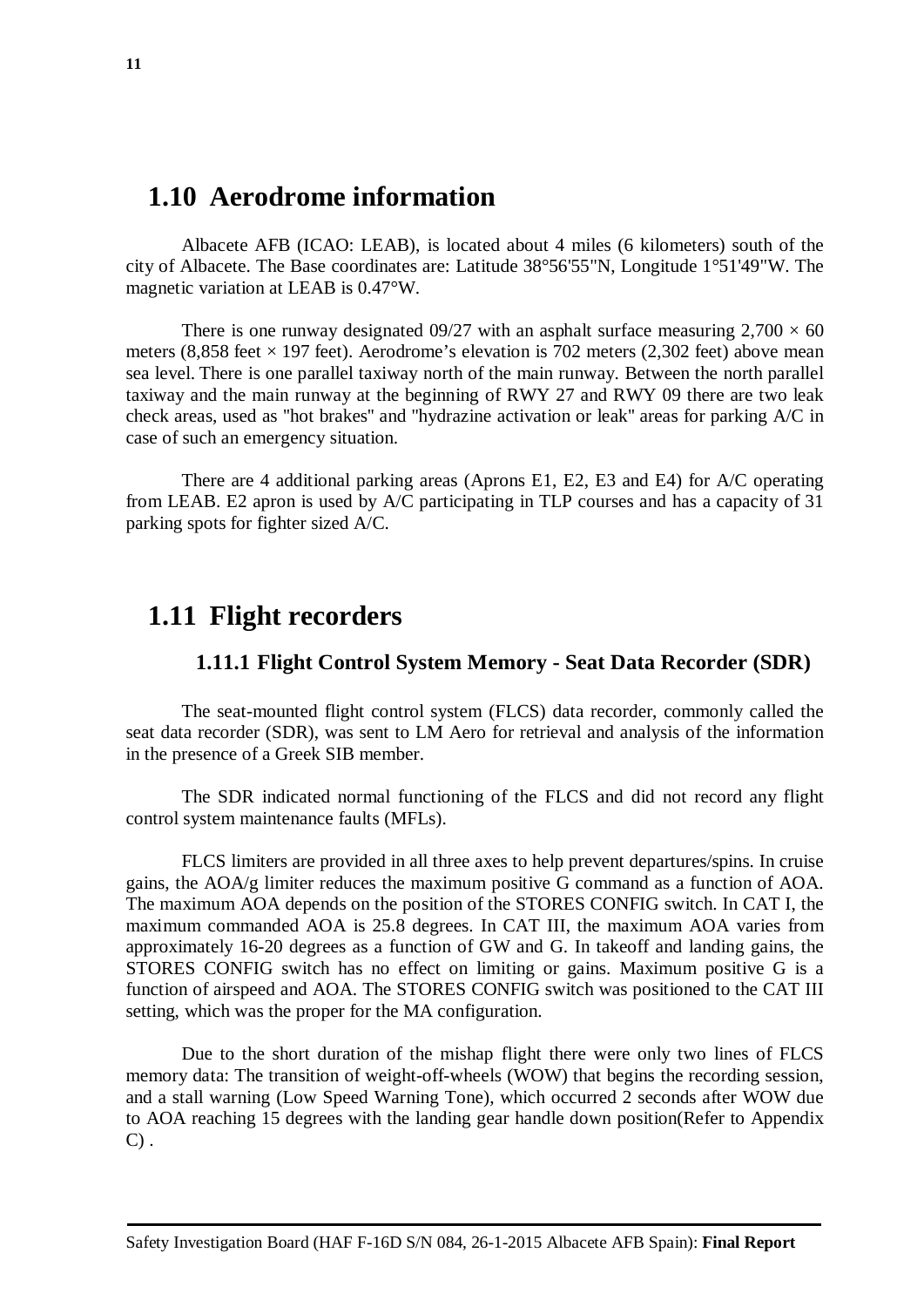<span id="page-11-0"></span>The CSMU is one of the two Crash Survivable Flight Data Recorder (CSFDR) units (the other is the Signal Acquisition Unit). The CSMU data consists of discrete events and analog parameters that are been recorded for the primary purpose of mishap investigation. Recording starts when the main generator comes on line after ground engine start. The CSMU of the ΜΑ, damaged by fire, was sent to LM Aero. It was disassembled to remove the data directly from the memory chips in the presence of Greek and French SIB members. Heat damage to one of the eight memory chips in the CSMU resulted in the inability of several lines of data to be decompressed (Refer to Appendix C).

#### <span id="page-11-1"></span>**1.11.3 Signal Acquisition Unit (SAU)**

The SAU is the non-crash-hardened part of the CSFDR system that processes selected aircraft signals and sends the signals to the CSMU for recording. It contains data for service life monitoring and engine usage data. The SAU also stores Type 5 data, the same as data stored in the CSMU (Type 1 data). The SAU was downloaded successfully by LM Aero and the data was decompressed. Data from the mishap flight and several previous flights was available in this download, allowing data that was not able to be decompressed due to heat damage of CSMU was successfully recovered (Refer to Appendix C).

#### <span id="page-11-2"></span>**1.11.4 Other Recorders**

The aircraft contained several other line replaceable units (LRUs) that have memory storage devices. They include the Data Transfer Cartridge, (DTC), the Fire Control Computer (FCC), the Engine Monitoring System (EMS) and the Programmable Display Generator (PDG). These LRUs were damaged by impact and /or fire and were not recovered. The only available Air Combat Maneuvering Instrumentation (ACMI) data was those received via datalink (the memory card was damaged and could not be recovered). This data is relatively inaccurate (not precise) and they had been used only at the very beginning of the investigation, until more precise data was received (from SDR and CSFDR).

### <span id="page-11-3"></span>**1.12 Wreckage and impact information**

The MA crashed near shelter D-4 close to ramp E2 (Refer to Appendix B), 7.8 seconds (approximately) after WOW. The aircraft was destroyed by impact forces and postimpact fire.

<span id="page-11-4"></span>Due to the time required for signal transmissions and processing, the CSFDR cannot store data up to the very instant of impact. Approximately one-half second of data that is in the accumulation and processing phase will not be recorded. As a result, the CSFDR's last recorded values prior to impact were true heading 329.1 degrees, pitch position at -12.77 degrees and roll position at 87.2 degrees. Assuming these parameters, the RH wing tip should have been the first part of the MA to impact the ground. This has been confirmed by the shape of the initial impact point and the A/C pieces' distribution (Refer to Appendix B)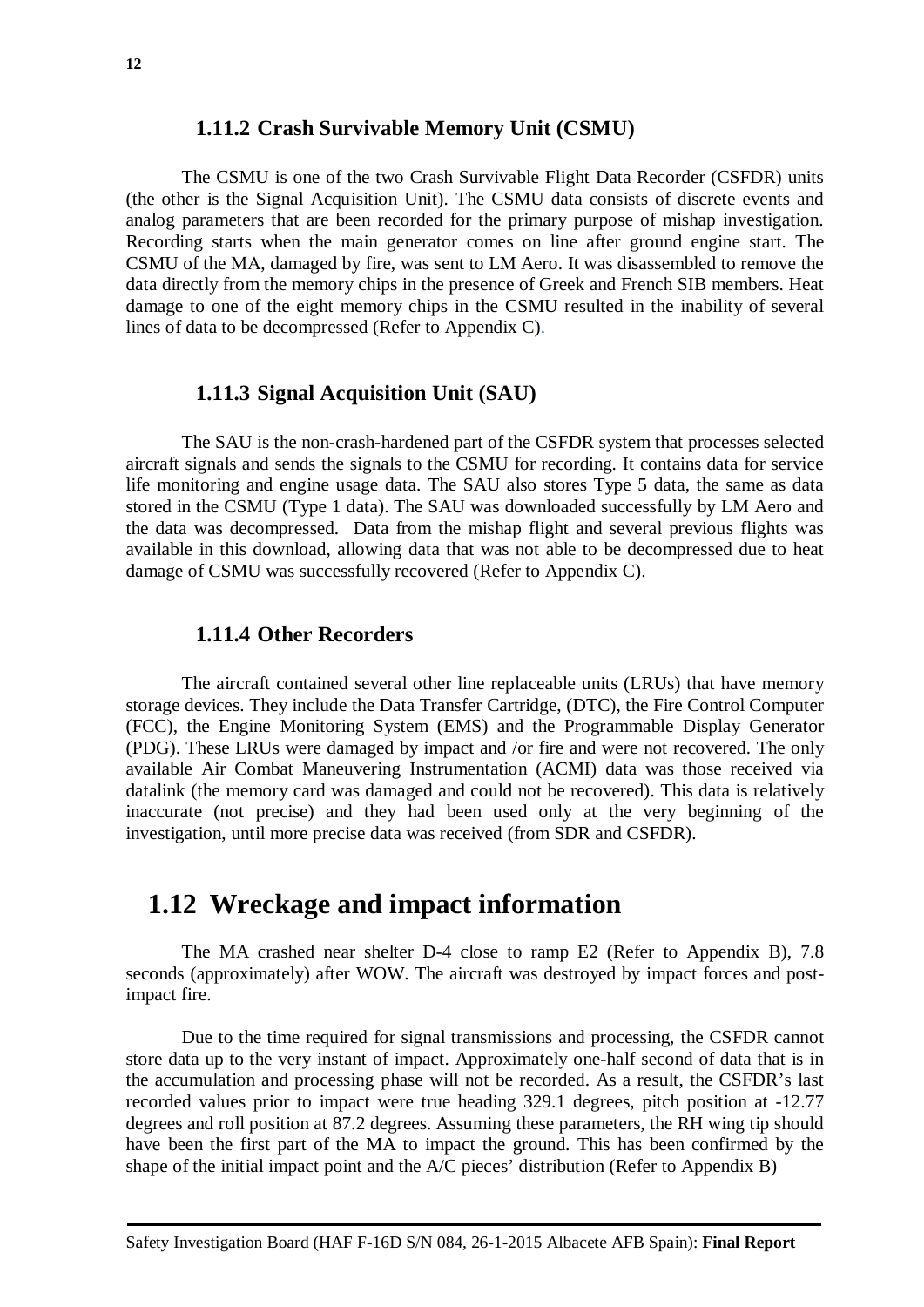After several checks on the runway and within its vicinity, no item relevant to the MA was found. Starting from the taxi and runway area, the canopy was found first, followed by part of the right-hand leading edge flap. For the final location and the state of the major components of the wreckage refer to Appendix B.

All MA ejection seat firing devices that should have been activated had been checked and it has been confirmed that they were properly operating in accordance with the mode 1 seat operation status (KCAS 220knots<250knots, Altitude 2400ft<15000ft). The ejection was initiated out of the seat safe ejection envelope.

### <span id="page-12-0"></span>**1.13 Medical and pathological information**

The results of the medical and pathological investigations of the MA pilots were negative regarding their medical condition during the day of the accident. Therefore, there was no evidence that physiological factors or incapacitation affected the flight crewmembers' performance.

The forensic/ pathological examinations did not detect any pathologic factor for the medical condition of the MA pilots. Toxicological examinations were also negative for both pilots.

There was no detection of disease or factors which could impair human performance, such as carbon monoxide, oxygen deficiency, alcohol and/or other drugs. So, there was no evidence that physiological factors or incapacitation affected the performance of MA pilots.

The ASP suffered serious fatal injuries after he ejected from the MA, one-half second before the front seat pilot did.

PIC was found to have suffered fatal injuries, due to the crash on the ground, having ejected almost one second before impact.

### <span id="page-12-1"></span>**1.14 Fire**

At 15:15 local time (14:16 UTC) the emergency signal was activated by the control tower. The accident created a massive fireball that was visible from tens of kilometers away and affected several fueled A/C on the parking ramp (Refer to Appendix B).

Albacete AFB complied with NATO standards set in STANAG 3712, regarding fire protection levels and firefighting means.

Although Albacete AFB firefighters' reactions were immediate, due to the magnitude of the fire, they had to request additional assistance from the civilian terminal of the airport, as well as from Albacete (city) emergency services.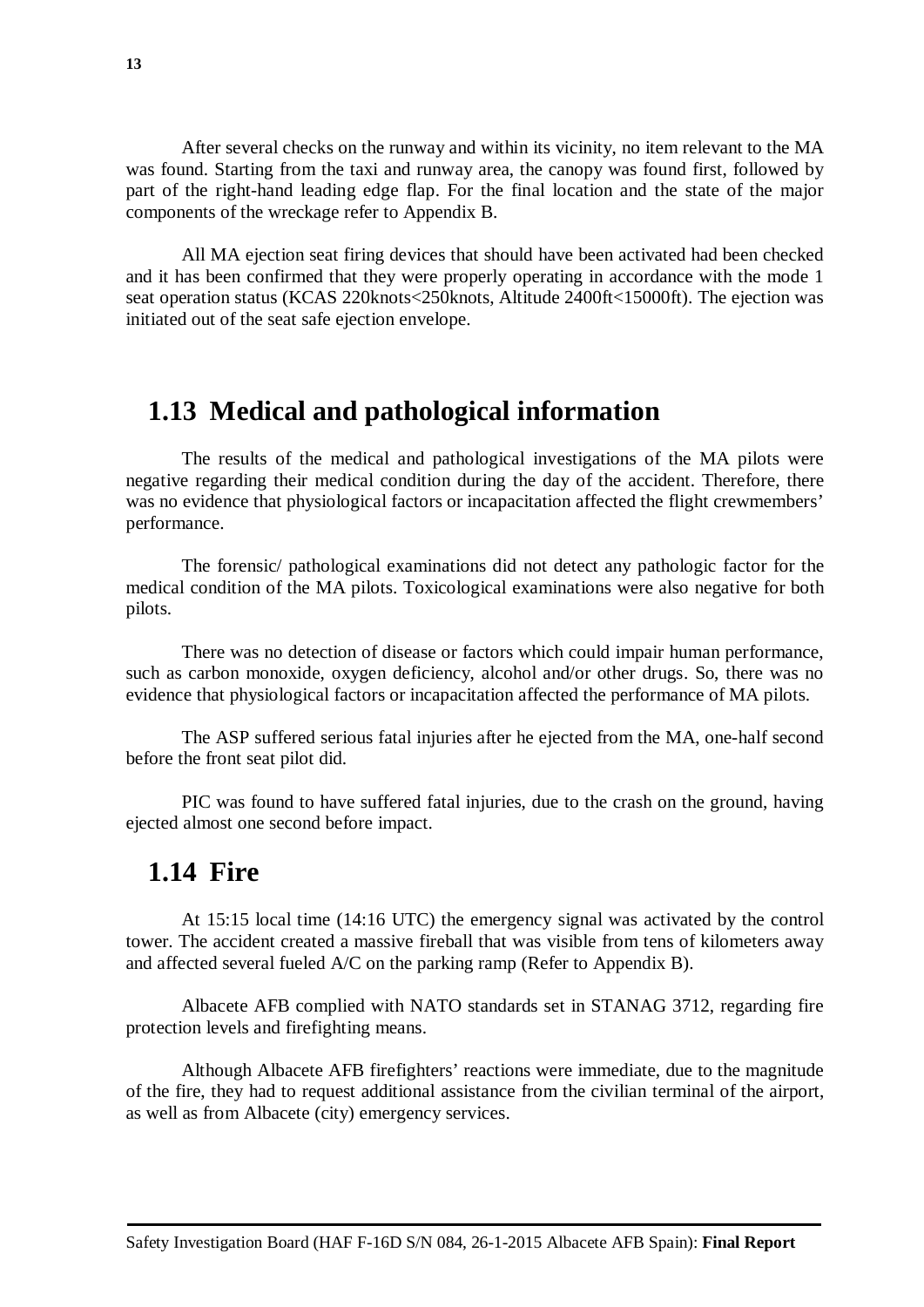### <span id="page-13-0"></span>**1.15 Survival aspects**

Once the fire extinguished, Explosive Ordinance Disposal (EOD) services secured the area by removing the explosive materials.

After the accident, the hydrazine fuel tank was found to be distorted and some hydrazine had leaked to the ground after the accident (Refer to Appendix B). As a result of the hydrazine fuel tank's deformation, it could not be put inside the available transportation container. HAF hydrazine decontamination team specialists packed and secured the hydrazine fuel tank in an alternative salvage drum and the contaminated soil collected from the crash site in a spill kit container. These containers were shipped to Greece on 5 February 2015, where the contained hydrazine was neutralized. No further hydrazine contamination was detected at the crash site and a "HYDRAZINE DECONTAMINATION CERTIFICATE" was issued and provided to the Spanish Authorities.

### <span id="page-13-1"></span>**1.16 Tests and research**

Mishap pilots' personal flight suite and flight equipment were in accordance with  $SOP's$ .

After the accident, the HAF conducted interim checks of their F-16 fleet, without findings. These checks inspected FLCS system, flight control surfaces, engines and Weight on Wheels switches. Special emphasis was given to the inspection of Manual Trim Panel (of those on A/C and in reserve) and Yaw Knob rotational friction.

The MA's fluid samples (oil, fuel and hydraulic fluid) collected at the crash site and samples from ground equipment that serviced the MA were sent to the Instituto Nacional de Tecnica Aeroespacial (INTA) in Spain for analysis. The sample volume was insufficient to perform a complete analysis and in most cases it was only possible to perform an extraction of particles for observation under a microscope. Significant contamination was present due to exposure to the crash site's conditions even though most of the samples were considered acceptable.

The fuel sample collected from the refueling truck (S/N:EA-8048-3) which had serviced the MA and from the refueling track (S/N:EA-8048-3) which had been initially refilled from the same Albacete AFB fuel tank were sent to INTA. The test results indicated that the fuel was suitable for use.

In accordance with data analysis from General Electric, the MA engine showed full agreement with the Transient Cycle Model. This indicates it was responding as expected and commanded by the PIC. The throttle was positioned to After Burner (A/B) during takeoff and remained in A/B through impact.

<span id="page-13-2"></span>A portion of the Manual Trim panel was recovered and sent to LM Aero for analysis. In addition, the Yaw Trim knob to include the mated yaw trim "stop" and separated potentiometer were recovered and provided to LM Aero as individual components.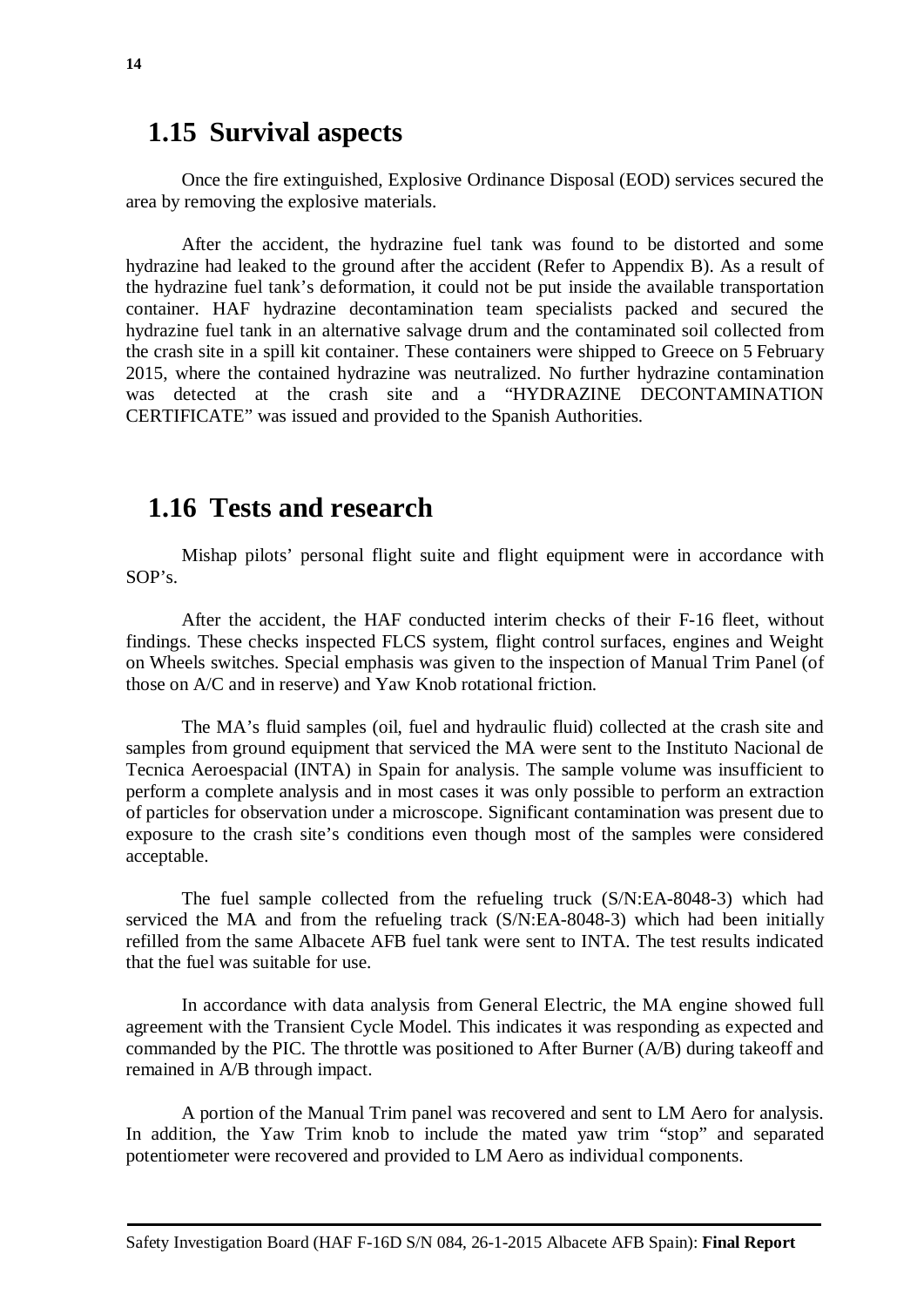The yaw trim potentiometer is identical to the pitch and roll potentiometers, but has modifications that make it uniquely identifiable as the yaw trim. A close inspection of the yaw trim hardware revealed that all existing damage was the result of ground impact. Proper positioning of the yaw trim knob in respect to the potentiometer shaft was confirmed through visual examination (Refer to Appendix C).

The PITCH and ROLL TRIM control wheels and their associated gear train assemblies were inspected and the observed damage was due to the ground impact. The position of the pitch trim wheel and the needle indicator indicated pitch trim was centered. The position of the roll trim needle was considered unreliable due to the gear train separation at ground impact, allowing needle shaft rotation.

LM Aero performed multiple flights using the hardware and software configuration of F-16D 93-1084 and the reported takeoff wind at its Handling Quality Simulator (Refer to Appendix C). The first objective was to repeat the takeoff profile with results as close as possible to those observed in the mishap event. Once that was achieved, a variety of changes were made in order to evaluate how changes in the configuration or pilot response to aircraft performance affected the pilot's ability to safely takeoff. Following is a summary of that testing:

-Full right rudder trim, 1.5 dots right roll trim, full aft and left stick following takeoff: A/C rolled right and was not recovered.

-Full right rudder trim, 1.5 dots right roll trim, AOA reduced after takeoff, left roll stick to counter right roll: A/C was recovered from right roll during takeoff.

-Full right rudder trim, 1.5 dots right roll trim, left rudder added after takeoff: A/C continued takeoff without incident.

Several scenarios, under a variety of changes to configuration and surfaces position were evaluated to 116CW Aircrew Training Device (ATD) F-16 C/D BLK52+ADV which led to similar results.

LM Aero also prepared flight animation products for use in the investigation. Recorded data was converted from a table format to a Visual Animation Description. Flight animations included the MA's flight profile, stores configuration and articulated flight control surfaces, background imagery for visual orientation, pilot control stick and throttle inputs and emulation of cockpit instrumentation and displays.

SIB members performed physical tests to check the inadvertent movement of the yaw and roll trims at manual trim panel. This investigation showed that the existence of the three (3) compressed O-rings and the two (2) safety guards make the inadvertent movement of the yaw knob difficult. However, a blocked object (such as TLP checklist) between the yaw knob and the safety guard can cause the same roll and yaw trim movements as recorded in the MA.

### <span id="page-14-0"></span>**1.17 Organizational and management information**

The HAF is an autonomous organization operating under national legislation, following international quality standards and NATO regulations. In this regard the HAF has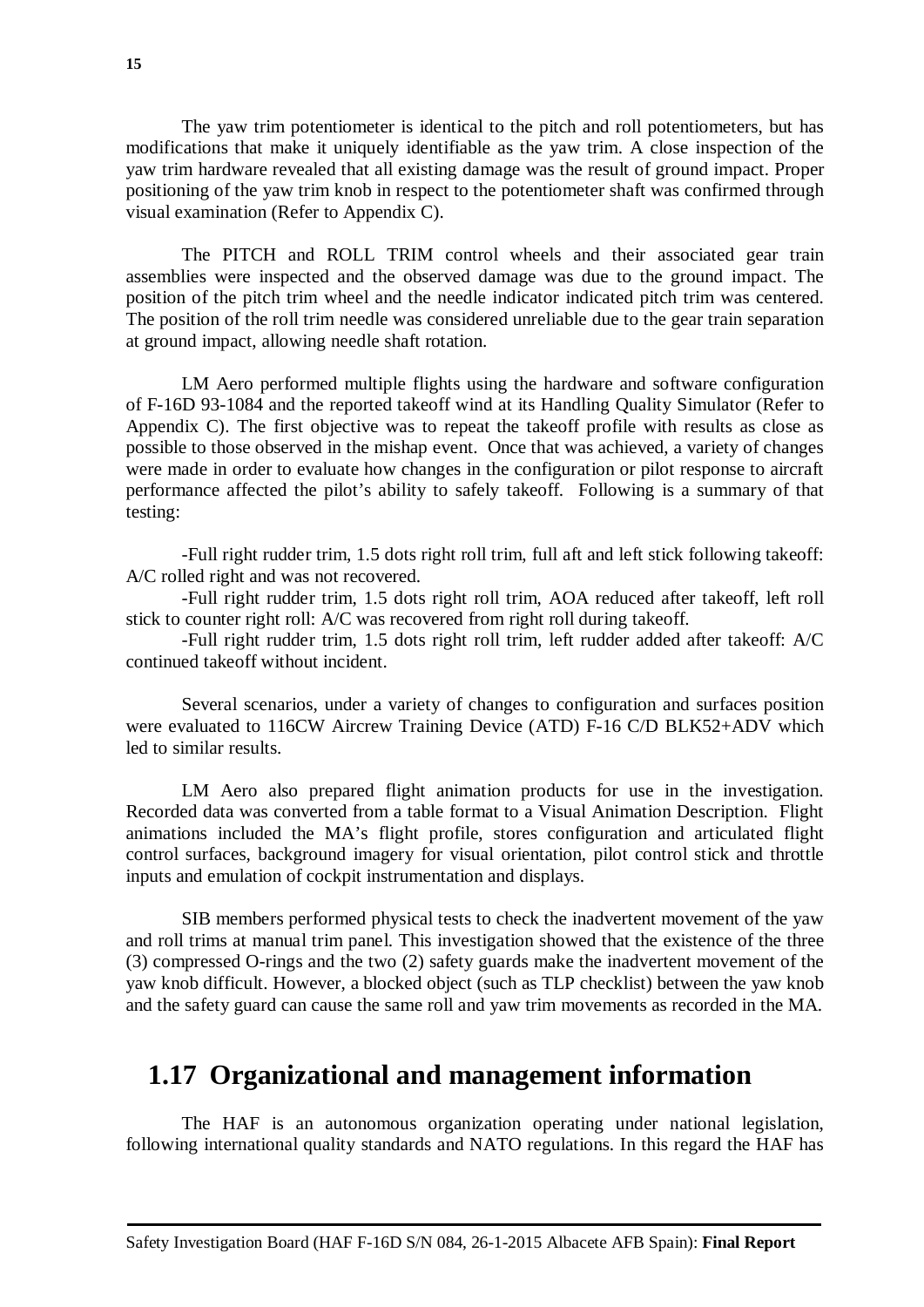evolved training, qualification and standardization procedures applied to Air Operations and Maintenance including A/C and personnel involved to mishap flight.

The mishap aircraft was equipped and maintained in accordance with HAF regulations and approved procedures. The involved personnel fulfilled training, medical and evaluation national and NATO standards. There was no HAF, NATO or TLP safety breach concerning rules, regulations and/or standardization procedures that could have contribute to mishap.

Tactical Leadership Programme (TLP) is a multinational headquarters based on Albacete AFB. Ten NATO nations participate in the Programme. Its main objective is to increase the effectiveness of participating nation air forces in the field of tactical leadership and conceptual and doctrinal initiatives in support of the Supreme Allied Commander Europe (SACEUR), Supreme Allied Commander Transformation (SACT) and national missions.

### <span id="page-15-0"></span>**1.18 Additional information**

#### <span id="page-15-1"></span>**1.18.1 Normal Procedures**

Normal Procedures section of the -1 provides the actions required for normal operation of the aircraft. It is required that the pilot has complete knowledge and understanding of Emergency Procedures and Operating Limitations sections, in order to operate the A/C correctly/safely.

The Normal Procedures section directs the yaw trim is to be set and checked three times. During "Cockpit Interior Check" it should be set to the center position, during "After Engine Start" it is to be functionally checked with the crew chief and should be set to center position and during "Before Takeoff" the pitch and yaw trim are checked to ensure they are in the center position and to set the roll trim as required.

Roll trim should be set prior to takeoff to prevent wing drop in the event asymmetric stores are carried. The amount of roll trim required for various asymmetric store configurations weights is to be calculated in accordance with TO GR1F-16CJ-1-1.

F-16 A/C roll trim authority is possible to be exceeded at or near to takeoff speed even when the asymmetric moment is less than aircraft takeoff limits.

When ARI activates after takeoff, roll trim for asymmetric stores causes a rudder input that can cause aircraft yaw away from the wing with the asymmetric store (heavy wing). This yaw is easily controllable through pilot rudder inputs.

#### <span id="page-15-2"></span>**1.18.2 End of runway inspection**

The "End of Runway Inspection" is in accordance with TO GR1F-16CJ-6WC-1-11 and it is performed by authorized technicians immediately prior to takeoff at a designated location usually near the departure end of runway. In accordance with HAF regulations these

.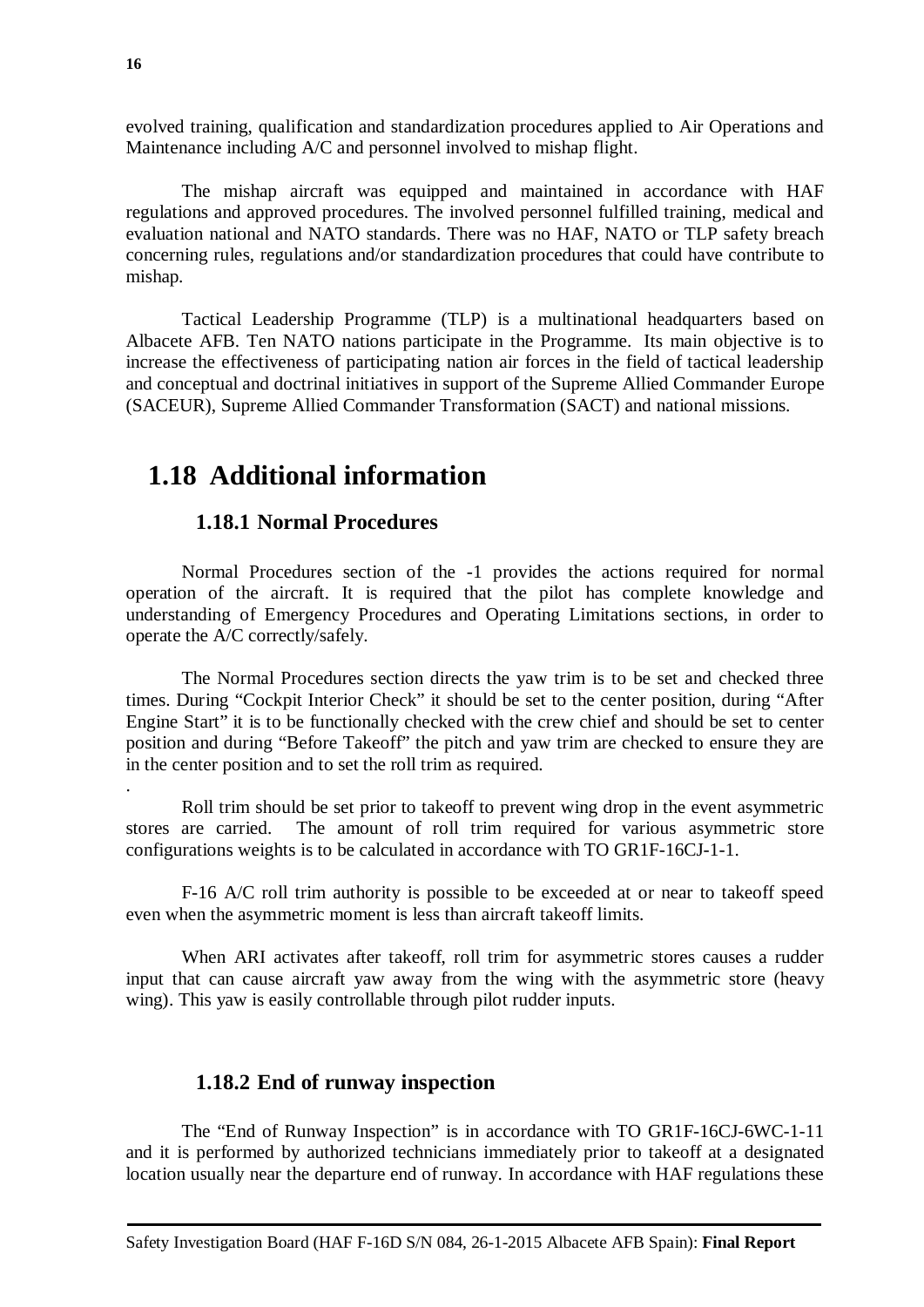requirements are not applicable to A/C on alert and/or when special approval has been issued by a supervision authority (Tactical or Support Commands). During TLP courses A/C are not on alert status and was no designated location other than the end of runway. TLP flights were accomplished under normal ground procedures.

At Albacete AFB there is a "leak check area" between the north parallel taxiway and the RWY 27 dedicated for ''hot brakes'' and ''hydrazine activation or leak'' areas in case of an emergency. This area fulfills the requirements for an area where the "End of Runway Inspection" is intended to be conducted (Refer to Appendix B).

Under TLP ground safety rules ("Engineering Joining Instructions"), "no driving on the taxi ways or runway will be permitted unless escorted by TLP staff or host Base" and "no vehicles are allowed to be driven on the parking ramp during launch and recovery operations". HAF maintenance personnel conduct the "End of Runway Inspection" while A/C are in the parking area (ramp E2), before A/C taxi for takeoff, in order to avoid delays and to follow TLP safety rules. This change to normal HAF procedures was adapted by all Greek participating squadrons over the previous few years, resulting in it being accepted as common procedure. The decision for accomplishing the "End of Runway Inspection" at ramp E2 was a HAF personnel decision in order to facilitating the execution of the daily scheduled flights.

The "End of Runway Inspection" is an inspection mainly performed by the technician (crew chief) without pilot interaction and without the use of an interconnection cord. During the "End of Runway Inspection" the only checks performed of the rudder area are limited to checks for leaks and physical damage. There is no obligation to check the rudder's position. From their position during this inspection, crew chiefs are unable to define when a rudder disposition is a result of pedal inputs or other means.

#### <span id="page-16-0"></span>**1.18.3 Previous Incidents**

The HAF has not had similar incidents reported. This does not rule out the possibility of that yaw mistrimming during takeoff incidents have occurred in the past, just that they were not reported, since A/C configuration and other factors may have not produced lesser magnitude effects.

Research for previous incidents revealed that there were similar incidents recorded by other users. Differences to A/C configuration (symmetrical), low gross weight and different A/C type (F-16C model), produced different results (ejection and return to controlled flight). A concise reference is as follows:

ON 12 June 1994 an F-16A aircraft crashed while taking off. The pilot ejected safely prior to the aircraft crashing.

Takeoff roll appeared normal until the pilot disengaged nosewheel steering at approximately 60 to 70 knots, at which time the aircraft yawed to the right. The pilot then reengaged nosewheel steering and the aircraft came back to the left while still on the runway. At 90 to 100 knots the pilot again disengaged nosewheel steering without encountering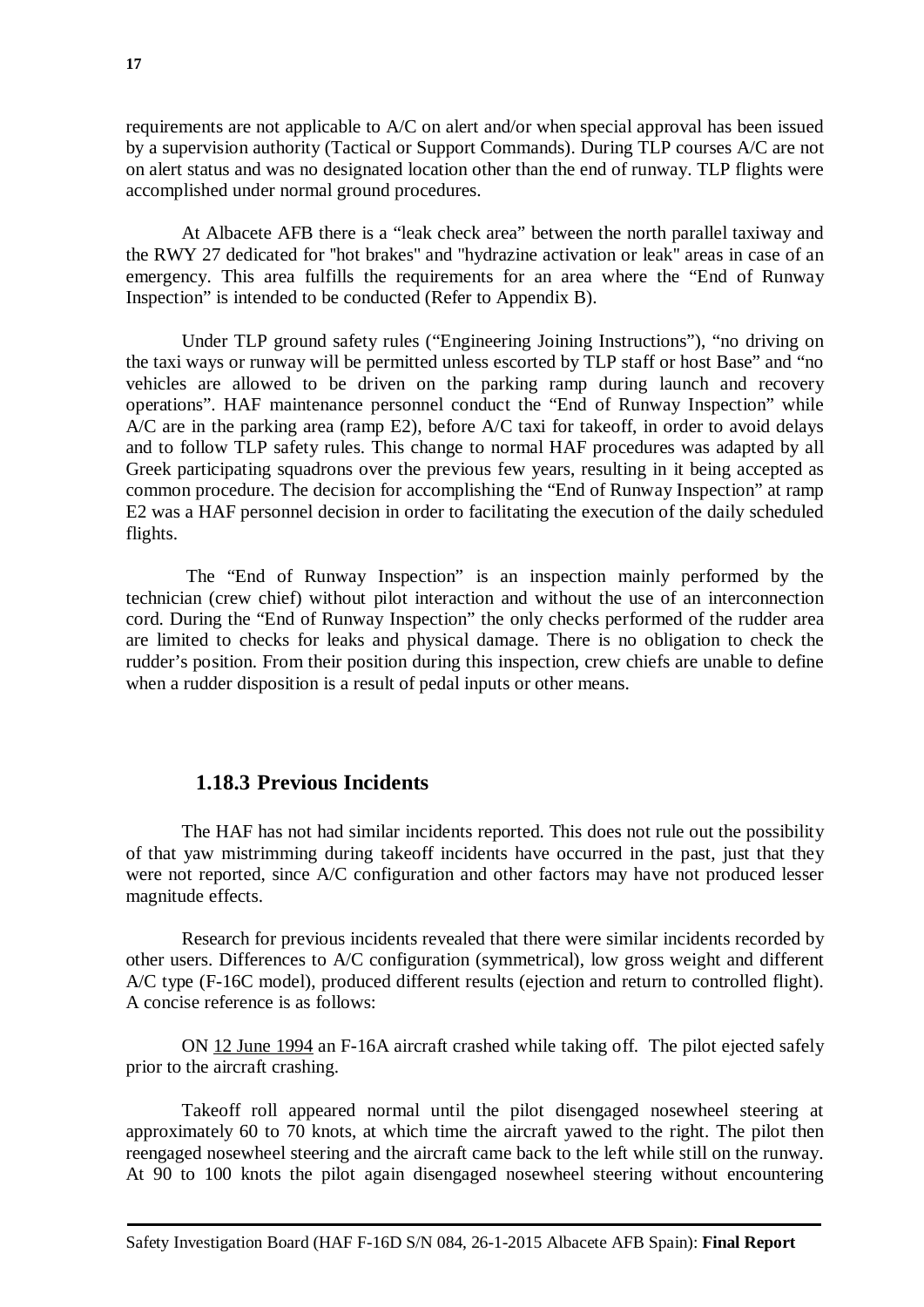further problems. Immediately upon takeoff at about 150 knots the A/C yawed to the right approximately 20 to 30 degrees and began what felt to the pilot like an uncoordinated right roll (a roll with either too much or not enough rudder). Several witnesses said the aircraft abruptly pitched up. The aircraft continued to increase yaw and pitch in what appeared to be a rudder roll (rolling the aircraft by using the rudder and without the use of aileron) to approximately sixty degrees of bank plus or minus ten degrees when the pilot ejected.

According to the followed investigation, the aircraft crashed because it was not properly trimmed for takeoff. Due to the surprising nature of the 20 to 30 degree yaw maneuver immediately after takeoff-the pilot could not maintain control and ejected. The most likely reason for incorrect trim was the pilot's failure to return the TRIM/AP (trim/autopilot) switch to the NORM position during the "After Engine Start Check" and failure to ensure the Yaw Trim knob was in the center position prior to takeoff in accordance with the  $-1$ .

The rudder trim was determined to be right of center based on pilot and witness testimony of the yaw maneuvers on the runway and immediately after takeoff, as well as examination of impact and burn marks on the rudder and tail control' surfaces' and examination of the rudder actuator.

Since immediately after takeoff the wheels have not yet spun down to below 60 knots, the pilot did not have the advantage of the Aileron-to-Rudder Interconnect (ARI) when he attempted to roll out of the bank. The ARI would have provided an appropriate rudder deflection for coordinated flight when roll inputs were made to the ailerons, although it would not have corrected for sideslip due to the right trim condition. The pilot stated that he did not use forward stick because he reacted instinctively to a perceived rolling sensation without pitch. The pilot did use aileron to attempt to roll out of the bank but did not recall whether he continued to maintain rudder inputs after takeoff.

On 19 November 1997 an F-16C experienced several yaw excursions, the first of which occurred during takeoff roll and at lift-off during a check flight at Lockheed Martin Tactical Aircraft Systems (LMTAS).

The pilot had verified that the yaw trim knob was centered prior to flight. After disengaging Nose Wheel Steering (NWS) during takeoff roll, the pilot noted that the aircraft drifted right approximately 50' prior to lift-off. He compensated for this right drift tendency with left rudder until shortly after lift-off. Crash Survivable Flight Data Recorder (CSFDR) data indicates that the rudder went from approximately 6 degrees right at lift-off to 12 degrees right very shortly after lift-off, and then returned to neutral within approximately 10 seconds as the pilot applied control inputs to counter the undesired yaw. Twelve degrees rudder displacement is the full authority of the yaw trim. Several other yaw excursions occurred in flight, and the pilot noted that the yaw trim knob was very sensitive/easy to move.

The investigation determined that the Night Vision Imaging System (NVIS)-modified Manual Trim Panel (MTP) did not have the three required O-rings on the shaft under the yaw trim knob. The purpose of these O-rings is to provide a friction force to keep the yaw trim knob in the pilot-selected position. A check of a second NVIS-modified Manual Trim Panel in the modification hangar at LMTAS revealed that it also was missing the required O-rings.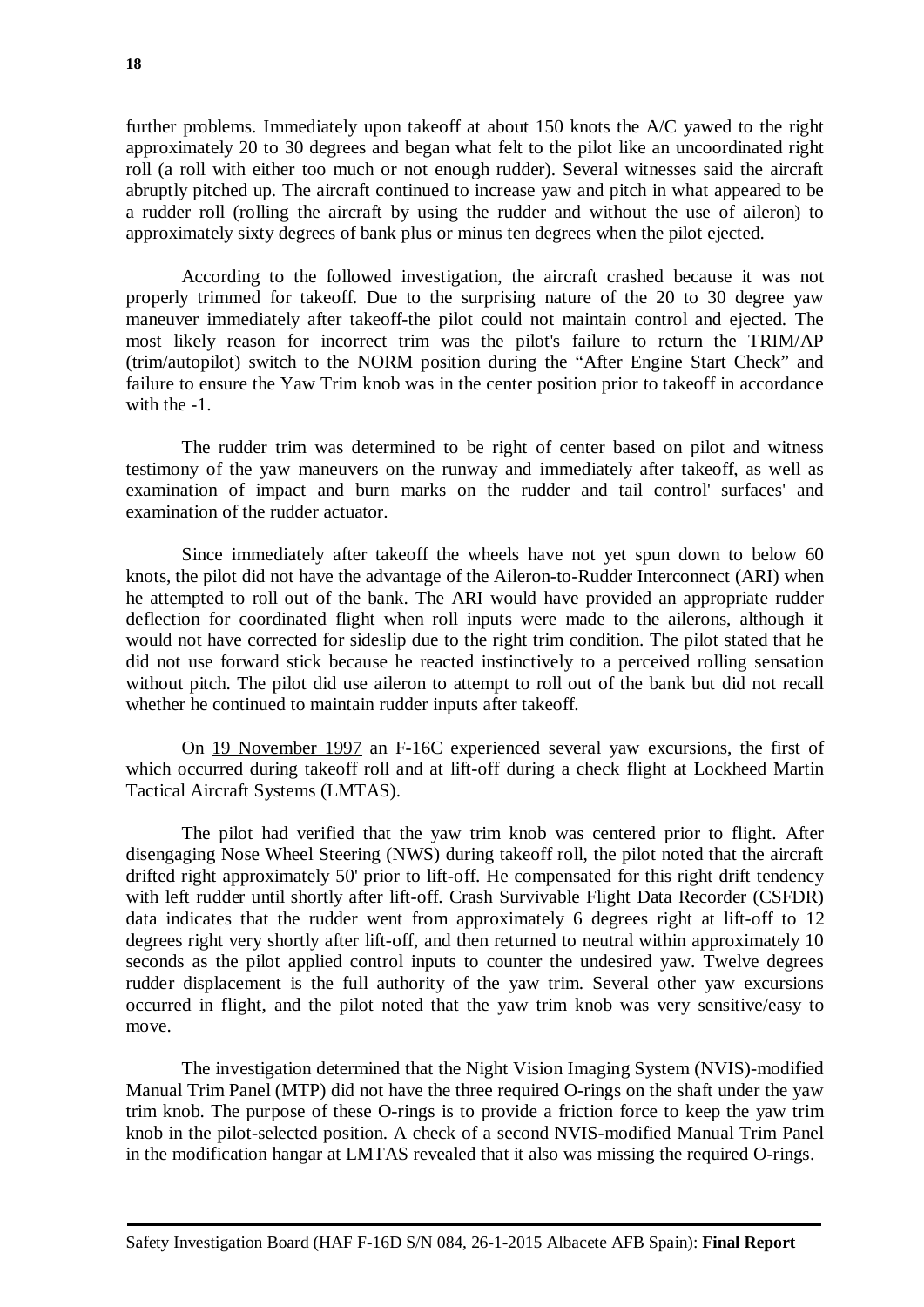LMTAS activated the Crisis Management Team (CMT) process to address the issue of these improperly assembled NVIS MTP's. The reason for the concern was the mishap potential associated with abnormal yaw trim knob position. TCTO 1F-16-2144 had been issued to verify the existence of the three (3) O-rings and the appropriate friction.

In accordance with maintenance documentation, TCTO 1F-16-2144 was accomplished on MA. Additionally HAF performed various checks on Manual Trim Panels after the accident. Special emphasis was given to Manual Trim Panel checks (both on A/C or / and shop) and no abnormalities found at Yaw Knob rotation friction and the existence of the three O-rings.

Additionally, there was a similar inadvertent movement of the yaw trim knob caused by misrouted Helmet Mounted Cueing System (HMCS) wiring interference, reported by an F-16 pilot in 2015.

#### <span id="page-18-0"></span>**1.18.4 Previous Flight**

Analysis of the previous (Friday 23 January 2015) flight (same pilot, A/C and configuration) showed that the pilot used left rudder inputs to maintain runway alignment during takeoff, after disengagement of the nose wheel steering.

Prior to WOW, left rudder inputs were also reduced and the rudder returned to the neutral position. Aft control stick force of 27 pounds was applied for rotation, which is almost the same amount of force for rotation at mishap flight.

The wind was from 330 degrees with gusts from 20 to 35 knots, producing a right wing down (RWD) moment.

The takeoff technique used by the PIC was essentially the same between the previous flight and the mishap flight.

#### <span id="page-18-1"></span>**1.18.5 Trim System – Other A/C Types**

According to F-16 bibliography there is no need to induce any yaw trim for takeoff, regardless of A/C configuration. Moreover, yaw trimming in training flights is limited to small trim inputs (less than 4 degrees) and in this perspective the ability of yaw trim setting to a level of 12 is not necessary for training flights.

Other A/C (i.e. M-2000, F-15, F-18) equipped with digital flight control do not allow takeoff with trims settings out of takeoff position and use a mistrimming warning indication to notify the pilot. Moreover, there is a dedicated switch (takeoff trim switch) which sets pitch, roll & yaw surfaces to takeoff position.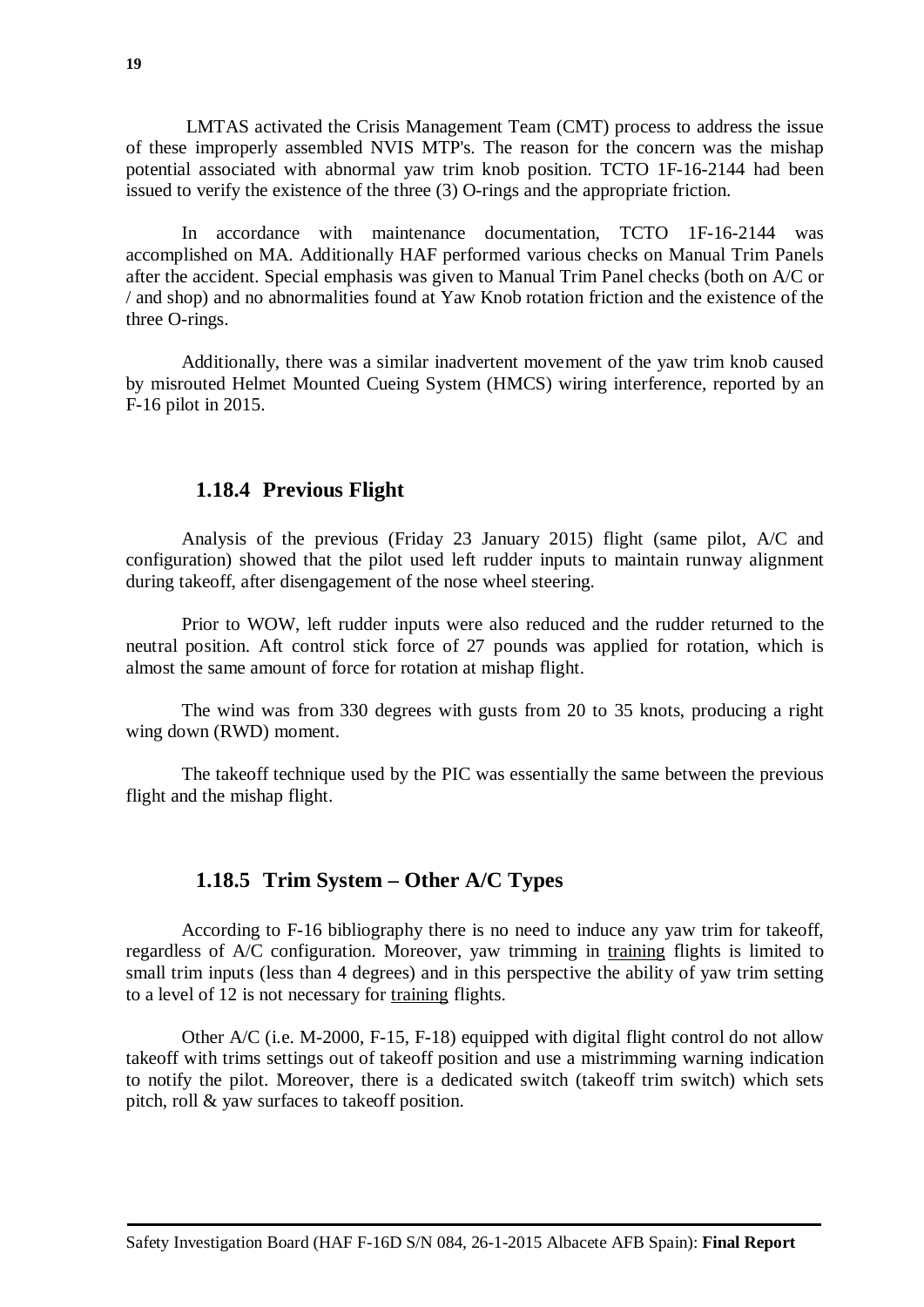#### <span id="page-19-0"></span>**1.18.6 Flight characteristics specification**

Taking into consideration flight simulator tests and flight characteristics from the corresponding section of the -1 (Departures), the assumption is that the magnitude of the A/C behavior caused by rudder mistrimming depends on the following factors:

-A/C Gross Weight. A heavy weight A/C configured with stores has reduced resistance to yaw departure (from controlled flight) when compared to a clean F-16C-model (single seated model).

-External stores configuration. An A/C configured with stores, especially a centerline store, has reduced resistance to yaw departure, relative to a clean C-model.

-F-16 type. F-16D (two seat model) with a centerline 300 gallons fuel tank has reduced departure resistance relative to a clean C-model.

-Asymmetry loading. A left-wing heavy asymmetric F-16 is more susceptible to yaw departure, relative to a clean C-model.

-Cross wind.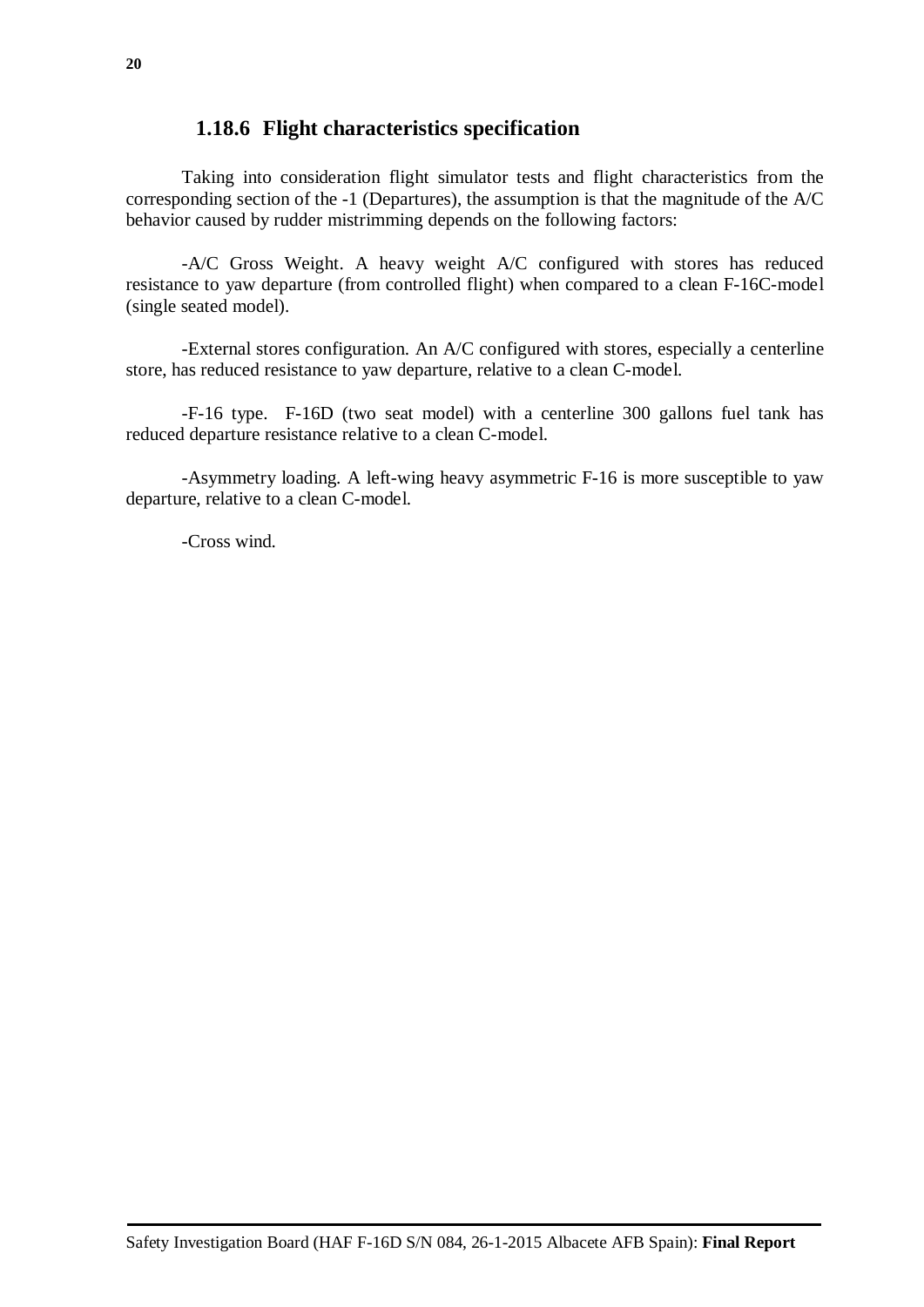# <span id="page-20-1"></span><span id="page-20-0"></span>**2.1 Chronology of Selected Events Based on SDR and CSFDR Data**

SDR time starts at weight-off-wheels during takeoff. CSFDR time starts when the system is powered prior to engine start (MAIN PWR switch to BATT) and this happens approximately at 14:44 Local time (13:44 UTC). The event used for correlating the SDR and CSFDR times was weight-off-wheels at takeoff. This event caused recordings by both systems. (Refer to Appendix C).

Table 1 contains a summary of significant events extracted from the CSFDR and SDR data. The table shows CSFDR time in minutes:seconds.fs and contains only listings applicable to the mishap flight. In the pitch and roll axis, the CSFDR records both the stick command inputs and the resultant flight control surface positions. In the yaw axis, the CSFDR records the position of the rudder, but does not record pilot commanded or system generated inputs. Therefore, the recorded rudder values in the CSFDR will reflect only the position of the rudder surface.

The values listed are those recorded and therefore, approximate because they do not include the associated value range for each parameter. This is further discussed in the footnotes for rudder values towards the end of this table. For reference purposes positive flaperon (wing trailing edge control surface used as both a flap and an aileron) and horizontal tail values are trailing edge down, and positive rudder deflection values are trailing edge left. Positive side stick control values are aft and right commands. The CSFDR data was processed using Integrated Ground Software (IGS), which truncates time to the nearest onehundredth of a second.

| Time    | <b>CSFDR</b> | Event/Remarks                                                             |
|---------|--------------|---------------------------------------------------------------------------|
| (mm:ss) | Time         |                                                                           |
|         | (mm:ss,fs)   |                                                                           |
|         | 01:24.75     | <b>CSFDR Begins Recording</b>                                             |
|         | 7:39.75      | FLCS Checks complete; rudder neutral, left roll trim established          |
|         |              | Left Flap: 18 degrees; Right Flap: 20 degrees                             |
|         |              | Rudder:<br>0 degrees;                                                     |
|         |              | Roll Stick: $-0.5^3$ (left) roll stick appears in the data to be a biased |
|         |              | value and represents no pilot control lateral stick inputs.               |
|         | 11:54.75     | Right roll trim applied                                                   |
|         |              | Left Flap: 18 degrees; Right Flap: 16 degrees                             |
|         |              | 0 degrees;<br>Rudder:                                                     |
|         |              | Roll Stick: -0.5                                                          |

 $3$  -0.5 lbs. (left) roll stick appears in the data to be a biased value and represents no pilot control lateral stick inputs.

 $\overline{a}$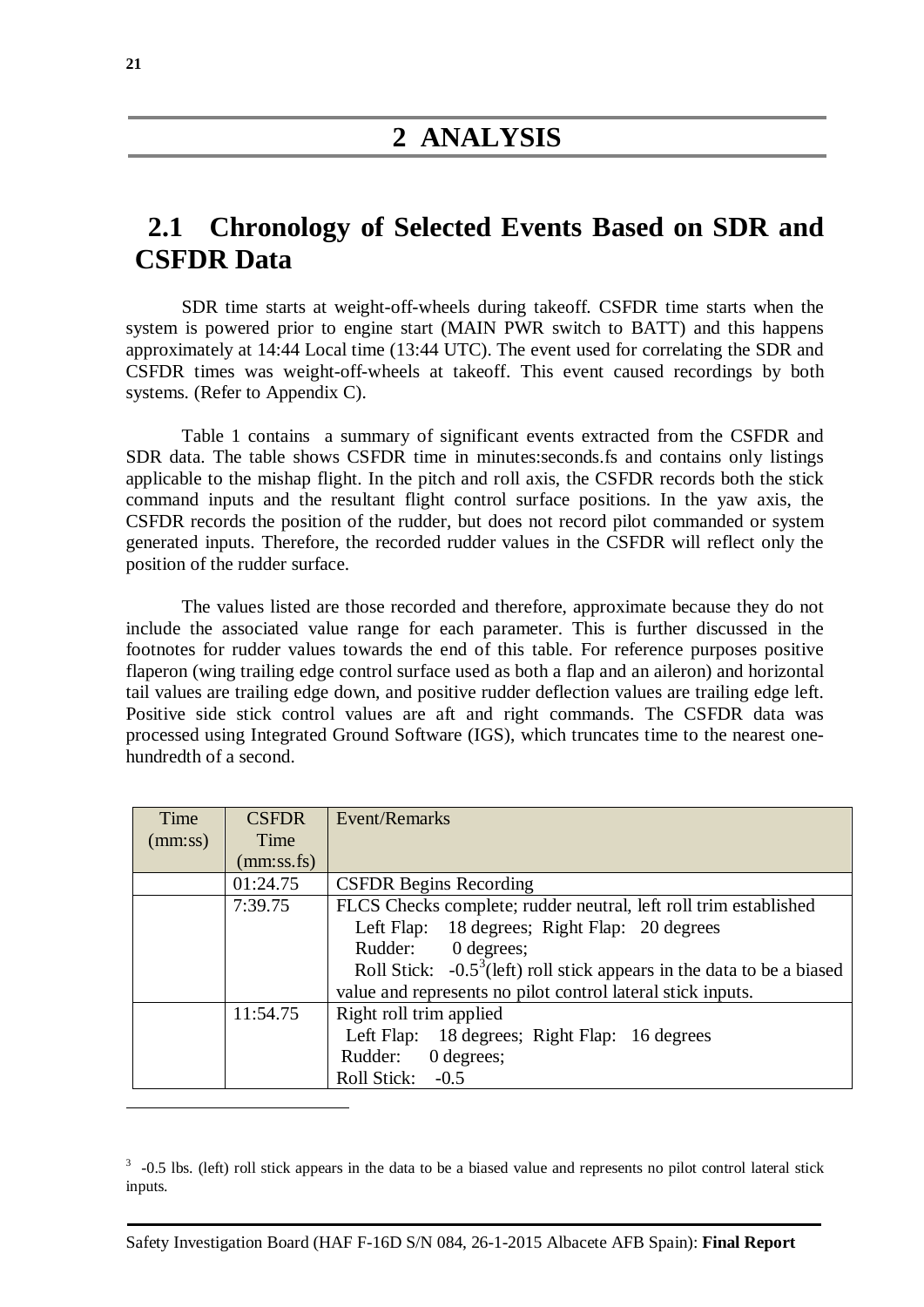| Time                                                                      | <b>CSFDR</b>                       | <b>Event/Remarks</b>                                                    |  |
|---------------------------------------------------------------------------|------------------------------------|-------------------------------------------------------------------------|--|
| (mm:ss)                                                                   | Time                               |                                                                         |  |
|                                                                           | (mm:ss.fs)                         |                                                                         |  |
|                                                                           | 11:54.75                           |                                                                         |  |
|                                                                           | To                                 |                                                                         |  |
|                                                                           | 12:27.94                           | <b>Fuel Quantity Check</b>                                              |  |
|                                                                           |                                    |                                                                         |  |
|                                                                           |                                    |                                                                         |  |
|                                                                           | 12:40.69                           | <b>Right Yaw Trim Applied</b>                                           |  |
|                                                                           | To                                 | Rudder:<br>-11 degrees (right)                                          |  |
|                                                                           | 12:40.94                           |                                                                         |  |
|                                                                           | 32:07.38                           | Application of takeoff power                                            |  |
|                                                                           |                                    | Throttle PLA 89 degrees                                                 |  |
|                                                                           | <b>Timed Recording</b><br>32:09.75 |                                                                         |  |
|                                                                           |                                    | Left Flap: 18 degrees; Right Flap: 14 degrees                           |  |
|                                                                           |                                    | Rudder:<br>-17 degrees (right)                                          |  |
|                                                                           |                                    | <b>Roll Stick:</b><br>$-1.0$ lb. (left)                                 |  |
|                                                                           | 32:11.38                           | Application of Max A/B                                                  |  |
|                                                                           |                                    | Throttle PLA 136 degrees                                                |  |
| Maximum (ground) rudder input<br>32:18.81                                 |                                    |                                                                         |  |
| 17 degrees (left)<br>Rudder                                               |                                    |                                                                         |  |
|                                                                           | 32:21.44                           | Maximum (ground) rudder input                                           |  |
|                                                                           |                                    | Rudder<br>17 degrees (left)                                             |  |
|                                                                           | 32:22.81                           | <b>Rudder Reversal</b>                                                  |  |
|                                                                           |                                    | Rudder<br>$-3.0$ (right)                                                |  |
|                                                                           | 32:23.31                           | Maximum (ground) rudder input                                           |  |
|                                                                           |                                    | Rudder<br>17 degrees (left)                                             |  |
|                                                                           | 32:24.19                           | <b>Rudder Reversal</b>                                                  |  |
|                                                                           |                                    | Rudder<br>$-3.0$ (right)                                                |  |
|                                                                           | 32:24.75                           | <b>Timed Recording</b>                                                  |  |
| KCAS 148; Left Flaperon 18; Right Flaperon 14<br>Rudder 14 degrees (left) |                                    |                                                                         |  |
|                                                                           |                                    |                                                                         |  |
|                                                                           |                                    | Roll stick<br>$-1.0$ lb. (left)                                         |  |
|                                                                           | 32:25.44                           | <b>Rudder Reversal</b><br>Rudder -9.0 (right)<br><b>Rudder Reversal</b> |  |
|                                                                           |                                    |                                                                         |  |
|                                                                           | 32:26.06                           |                                                                         |  |
|                                                                           | 32:26.88                           | Rudder 15.0 (left)<br>Application of Aft Stick for Rotation             |  |
|                                                                           |                                    | Aft Stick<br>20.0 lb.                                                   |  |
|                                                                           |                                    | Roll Stick -4.5 lb. (left)                                              |  |
| 0:00                                                                      | 32:28.25                           | <b>WOW</b>                                                              |  |
|                                                                           |                                    | <b>KCAS 192</b>                                                         |  |
|                                                                           |                                    | AOA 4.75                                                                |  |
|                                                                           |                                    | Pitch 7 degrees (nose up)                                               |  |
|                                                                           |                                    | Roll -1.4 degrees (left wing down)                                      |  |
|                                                                           |                                    | Pitch stick 12 lb. (aft)                                                |  |
|                                                                           |                                    | Roll stick $-12.5$ lb. (left)                                           |  |
|                                                                           |                                    | Left Flap $6$<br>Right Flap 20                                          |  |
|                                                                           |                                    | Rudder -7.0 (right)                                                     |  |
|                                                                           |                                    |                                                                         |  |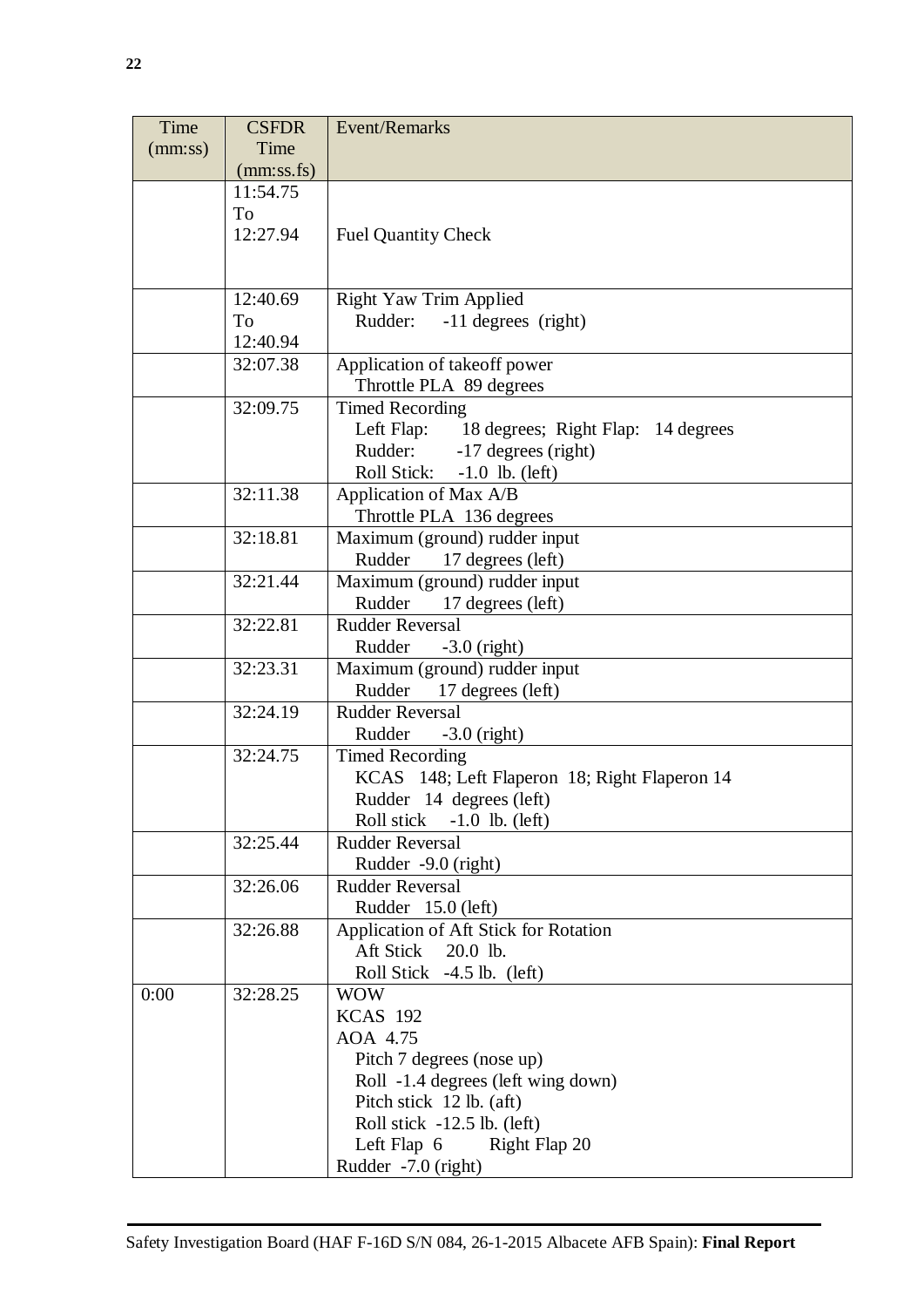| Time    | <b>CSFDR</b> | <b>Event/Remarks</b>                                                                     |  |
|---------|--------------|------------------------------------------------------------------------------------------|--|
| (mm:ss) | Time         |                                                                                          |  |
|         | (mm:ss.fs)   |                                                                                          |  |
| 0:02    | 32:30.25     | DFLCS STALL WARNING <sup>4</sup> . AOA > 15 degrees with landing                         |  |
|         |              | gear handle down. Flight manual defines this as low speed warning                        |  |
|         |              | horn.                                                                                    |  |
|         | 32:30.44     | CSFDR AOA Exceeds 15 degrees                                                             |  |
|         |              | AOA 15.12                                                                                |  |
|         |              | Roll 38 degrees (right)                                                                  |  |
|         | 32:30.88     | Maximum Roll Stick Input                                                                 |  |
|         |              | Roll Stick: -22 lb. (left)                                                               |  |
|         |              | Pitch Stick 31.5 lb. (aft)                                                               |  |
|         | 32:31.13     | <b>Maximum Pitch Stick Input</b>                                                         |  |
|         |              | Pitch Stick: 37.0 Lb. (aft)                                                              |  |
|         | 32:32.35     | <b>CANOPY OPEN WARN (ejection)</b>                                                       |  |
|         |              | <b>KCAS 220</b>                                                                          |  |
|         |              | AOA 18.1                                                                                 |  |
|         | Pitch $-2.8$ |                                                                                          |  |
|         |              | Roll 68.9 degrees (right)                                                                |  |
|         |              | Roll Stick $-10.5$ lb. (left)                                                            |  |
|         |              | Left Flaperon -18; RightFlaperon 20                                                      |  |
|         |              | Rudder -10 (right)                                                                       |  |
|         | 32:34.94     | Last full recorded record                                                                |  |
|         |              | AOA 17.23; Pitch -7.0; Roll 73.1 degrees (right)                                         |  |
|         |              | Left Flaperon -8 Right Flaperon -20                                                      |  |
|         |              | Due to the time required for signal transmissions and processing, the CSFDR cannot store |  |

data up to the very instant of impact. Approximately one-half second of data that is in the accumulation and processing phase will not be recorded.

Table 1: Chronology of Selected Events

# <span id="page-22-1"></span><span id="page-22-0"></span>**2.2 Sequence of Events**

### **2.2.1 Flight Preparation**

Flight preparation and element briefs were in accordance with the mission timeline. During the element brief, F-16D (two seat model) crew coordination procedures, such as stick interference, control stick switch position, ejection mode selection, intercommunication as well as trim procedures for HARM missile, were all addressed.

TLP provided participants with three checklists. Those checklists were additional flight equipment, carried in the A/C in accordance with SOP's and should be stored in the stowage compartment (map case) located in the right console. The PIC took his flight bag in the cockpit and stored it in this compartment, leaving no vacant space. This action prevented

 $\overline{a}$ 

<sup>&</sup>lt;sup>4</sup> AOA > 15 degrees with landing gear handle down. T.O. GR1F-16CJ-1 defines this as the Low Speed Warning Tone.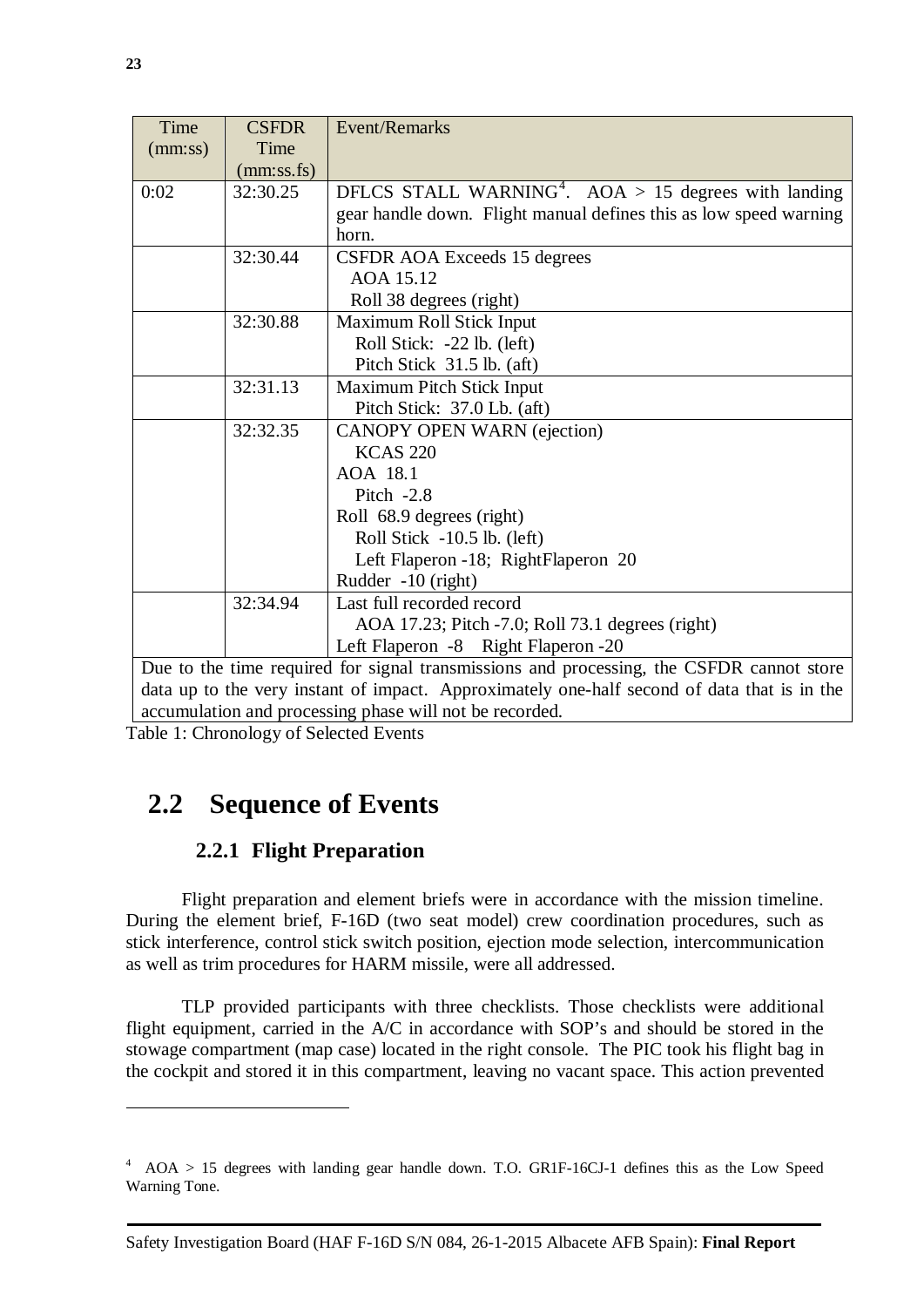further use of the storage compartment and storage of the three TLP checklists. Checklists are designed to be used anytime during flight if needed. In this regard, the possibility of a checklist temporary being placed on the FWD left cockpit console cannot be excluded.

During the mass brief, a 10 min delay in take off time was given by TLP.

### <span id="page-23-0"></span>**2.2.2 Step to Taxi**

Normal ground procedures were accomplished in accordance with TO GR1F-16CJ-1 FLIGHT MANUAL HAF SERIES F-16C/D BLOCKS 50 and BLOCKS 52+ AIRCRAFT (- 1). The non standard procedure was that the A/C was moved about a meter forward from the parking position and the "End of Runway Inspection" was performed by the maintenance personnel.

Under TLP ground safety rules ("Engineering Joining Instructions"), "no driving on the taxi ways or runway will be permitted unless escorted by TLP staff or host Base" and "no vehicles are allowed to be driven on the parking ramp during launch and recovery operations". HAF maintenance personnel performed the "End of Runway Inspection" while the MA remained at parking area (ramp E2), before MA taxied for takeoff, in order to avoid delays and to follow TLP safety rules. This change to normal HAF procedures was adapted by all Greek participating squadrons over the previous few years, resulting in it being accepted as common procedure. Other nations participating in TLP Flying Course 2015-1, had no similar provisions for inspection such the "end of runway inspection".

The change to the "End of Runway Inspection" order consequently led the pilot to perform the "Before Takeoff" checklist very early, approximately 20 min before takeoff.

At 10:59,1 (CSFDR time) the MA moved about a meter forward and maintenance personnel proceeded to accomplish the "End of Runway Inspection". After completion of that inspection, as derived from CSFDR analysis, the PIC proceeded the "Before Takeoff" checklist actions (those which can be checked by CSFDR analysis i.e. Flight controls – Cycle, Fuel Check), while in the parking area (ramp E2).

At approximately 11:54.8 CSFDR time, a right wing down roll trim was set inconsistent with the MA configuration. In accordance with -1, A/C should have been trimmed with 1,7 dots left wing down in order to counter the asymmetrical load (8,530 ftlbs). At the same time the fuel system check was performed (the fuel check switch is located on the lower front instrument panel). Until that point a left wing down roll trim (correct) was set.

Just after fuel check completion (12:40.7) right yaw trim was set to the full right yaw trim position (12º) rapidly and remained in that position for the whole duration of taxi, take off and flight. Both trims (yaw and roll) seem to have been unintentionally moved by an object. SIB investigators showed that movement of a blocked checklist across the trim panel can cause the same near simultaneous roll and yaw trim movements as recorded if done so in a particular manner.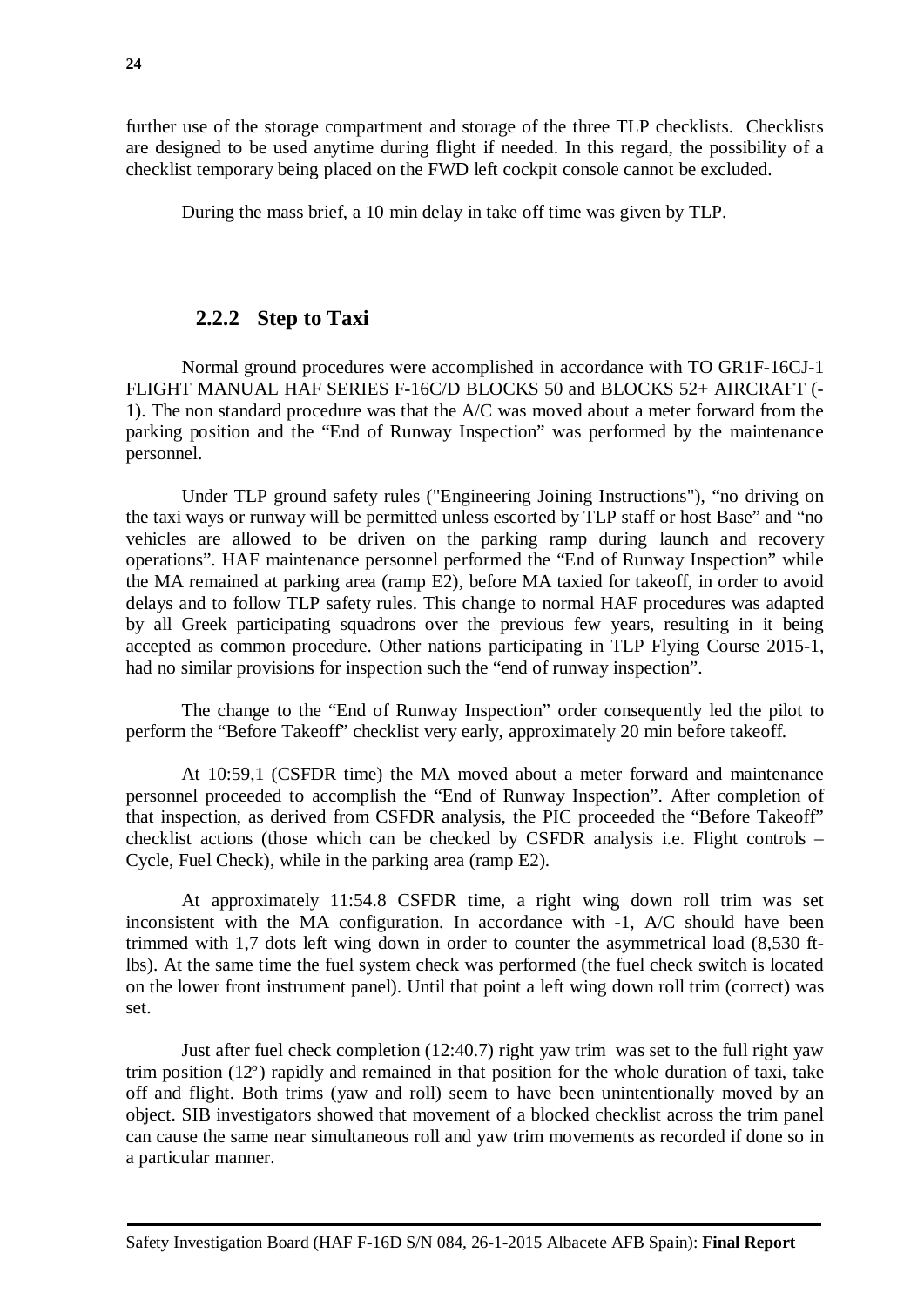At 21:21,9 (approximately 15:05 local time, 14:05 UTC) the MA started to taxi from E2 to the departure end of RWY 27. Scheduled taxi time was at 14:56 local. During the Mass Brief, a 10 min delay was given by TLP.

After taxi from E2, the MA stopped and waited for takeoff at the "leak check" area (between the north parallel taxiway and the main runway at the beginning of RWY 27) for 3:20 minutes (from 27:21 to 30:42 CSFDR time). This time is sufficient for "Before Takeoff" checklist procedures to be accomplished. However none of the procedures (i.e. Flight Controls – Cycle, Fuel Check) monitored via CSFDR were reaccomplished. It is important to emphasize that the Trim Check (pitch and yaw trim centered and roll trim as required) is part of the "Before Takeoff" procedures. In the absence of a voice data recorder the SIB does not have sufficient data to determine whether the ASP asked for confirmation that the "Before Takeoff" checklist had been accomplished while waiting for takeoff.

#### **2.2.3 Take Off to WOW**

<span id="page-24-0"></span>At 30:42 (CSFDR time) the MA started to taxi onto RWY 27 to perform a rolling takeoff. At 32:09.7, the MA was almost aligned with RWY 27 and the throttle was placed to MIL power. At 32:10.9, the throttle was placed to minimum A/B and to maximum A/B for takeoff at  $32:11.4$  and the rudder position remained at  $-12^{\circ}$  (right).

Time deconfliction between the lead A/C (ARROW 31) was 23 sec, in accordance with briefed 20 sec.

While nose wheel steering was engaged, the PIC made left control inputs on three separate occasions to maintain runway alignment. After nose wheel steering manual disengagement (66Kts, 32:17.0), the PIC used four separate left rudder inputs to keep the MA aligned with the runway. Three of the inputs were of maximum rudder command and the fourth almost to maximum, taking into account that the full right yaw trim position (-12º) limited the maximum left yaw trim position to  $18^{\circ}$  (30° L-12° R =  $18^{\circ}$  L maximum left rudder deflection).

Aft Stick force (20 lbs) was applied at 32:26.9 for A/C rotation during takeoff. During rotation, and prior to weight off wheels (WOW), left rudder inputs were reduced and rudder returned towards the right, being recorded at -7º (right) at WOW 32:28,2, in accordance with the right yaw trim setting.

The previous flight CSFDR analysis (same pilot and A/C configuration) showed that the pilot used left rudder inputs to maintain runway alignment during takeoff, after nose wheel steering disengagement in order to keep A/C aligned with the runway, taking into account the asymmetry load (RWD) from CATM-88 missile (8,530 ft-lbs). Prior to WOW, left rudder inputs were also reduced and the rudder returned to its neutral position. The assumption, based on CSFDR data from both flights, is that the PIC used the same takeoff technique as that of the previous sortie, in accordance with -1.

At nose wheel steering disengagement speed (66 Knots) the rudder surface was not aerodynamically effective and large yaw pedal inputs resulted in small corrections in order to compensate for the asymmetry and to keep the A/C aligned with the runway. In this regard and taking into account previous flight rudder corrections, similar actions after steering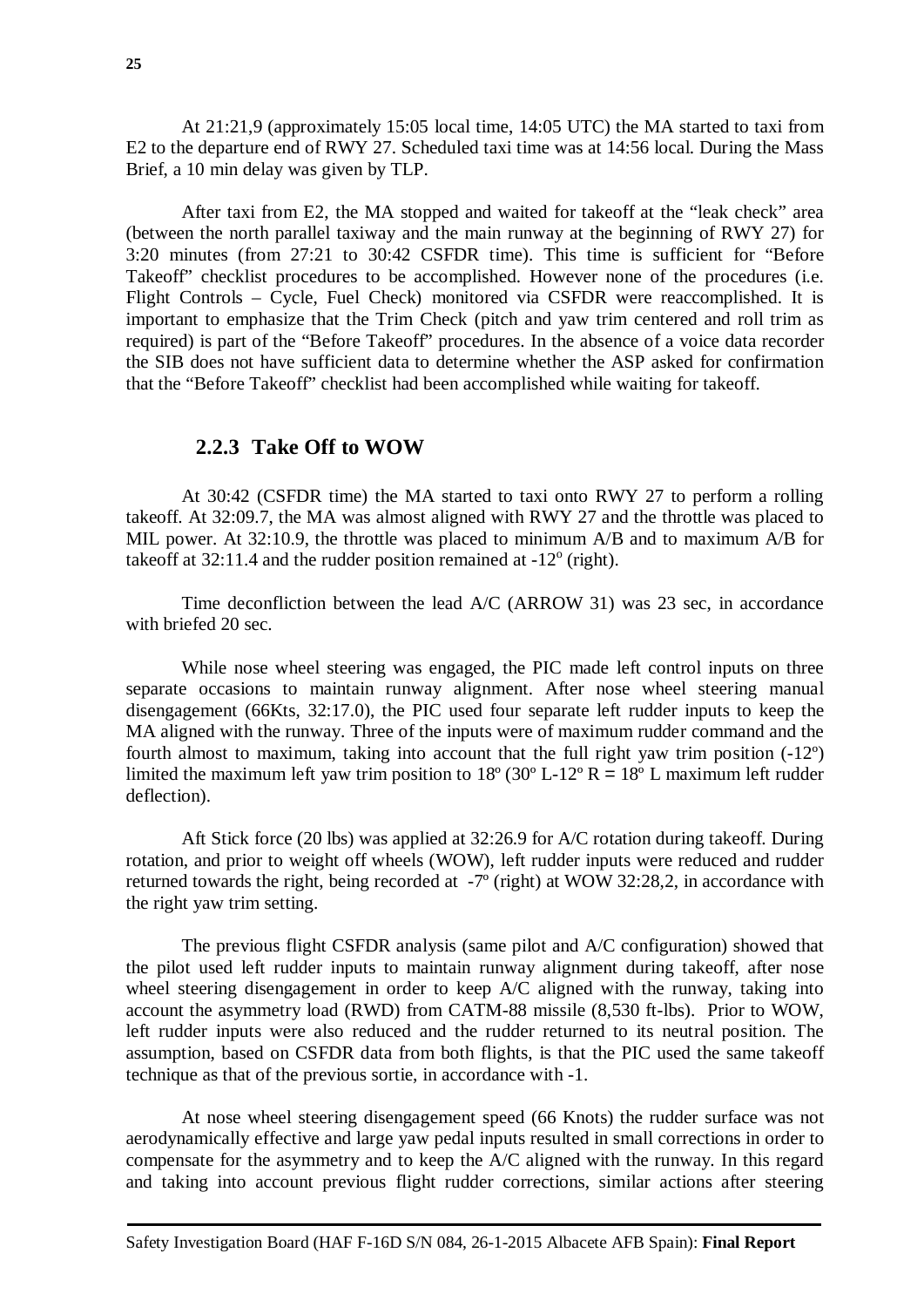disengagement were considered normal by the PIC and prevented the PIC from noticing the MA mistrimming.

Once the rudder became effective, the quick acceleration through 100 knots put the pilot into a speed regime for which it is generally considered safer to continue a takeoff (lacking a flight control or engine failure) than perform a high speed abort.

#### **2.2.4 WOW to crash.**

<span id="page-25-0"></span>At WOW (32:28.25), stick forces applied were 12 lbs aft and 12.5 lbs left. Surfaces position showed that FLCS responded to PIC commands to continue takeoff. The right roll trimming instead of calculated 1.7 dots to the left (to the maximum of 6), was easily compensated by the applied left stick force.

Prior to WOW, left rudder inputs were reduced and the rudder returned to the right. Rudder nose to the right (negative) angle was -7º (right) at the time of WOW, increased to - 10º at 0:32:29.31, the first second following WOW, which was the maximum recorded right rudder displacement (after WOW) and kept to that magnitude up to impact. Rudder position caused the nose to swing rapidly to the right, producing a sideslip. By comparing the MA ground track and its true heading during the first second following WOW (when AOA and roll angle were very low) the initial sideslip was determined to be approximately 12º. After that moment, combination of all data, increasing AOA and roll angle, ground track and true heading could not help to calculate the exact magnitude of the sideslip.

The movement of the MA's nose to the right during the sideslip produced an aerodynamic right wing down rolling moment. The recorded roll was approximately 7º at the first second following WOW and increased dramatically to approximately 33º in the following second. The roll continued increasing bank until the MA impacted the ground. The main causes of the rolling moment were as follows:

-The F-16 is equipped with an aft-swept wing. In all aft-swept wing A/C, during sideslip, the upwind wing toward the velocity vector (left in MA) produces more lift than the downwind wing as the normal vector of the velocity (the one perpendicular to the leading edge of each wing –  $V_n$  (left wind) is increasing. The "spanwise" vector of the velocity produces no lift. The opposite happens to the other wing (right in MA).



Rolling moment because of sideslip with an aft-swept wing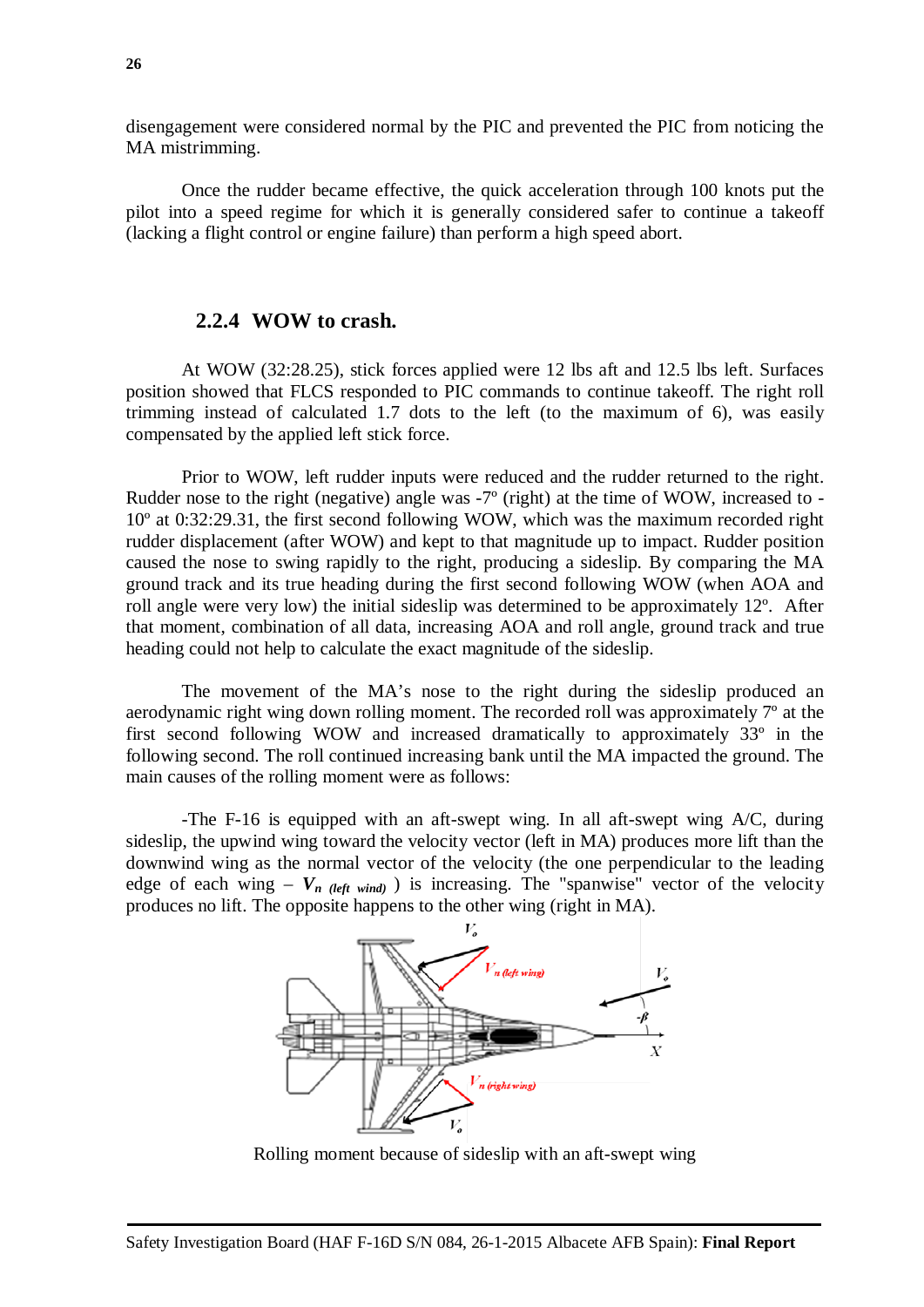- The fuselage blocked some of the airflow over the right (downwind) wing during the side slip and reduced the lift produced by this wing. The MA was equipped with a center line tank and longer canopy as it was a two-seat model (F-16D). Both factors additively contributed to the airflow blockage as mentioned above.

Although the right roll moment was decreased approximately at 2.5 sec after WOW (from approximately 22 degrees/second to 6.6 degrees/second), left control stick inputs were insufficient to cease the right roll. Due to the MA lack of desired response, PIC increased the left control stick command. At 2.6 seconds following WOW (32:30.88), the maximum value (which is the maximum available) left roll stick input was recorded  $(-22 \text{ pounds})^5$  $(-22 \text{ pounds})^5$ . This left roll control stick input, without ARI activation (no automatic rudder to offset adverse sideslip due to roll surface deflections), enhanced the nose right sideslip due to increased drag generation from the wing. The result was additional MA's yaw to the right (adverse yaw). Additive to the sideslip factors were the asymmetric store on right wing and the 9 knot wind from 330º (60º right from the nose).



**Adverse yawing moment** Adverse yawing moment due to aileron deflection

Immediately after WOW, the MA AOA increased at a rate that, caused the DFLCS Stall Warning AOA tone to sound (Low Speed Warning Tone sounds with  $AOA > 15$ ) degrees with the landing gear handle down) approximately 2 seconds after WOW, as recorded by SDR. The AOA continued to increase to its maximum recorded value of  $18.6^{\circ}$  $18.6^{\circ}$  $18.6^{\circ}$ 

 $\overline{a}$ 

 ${}^{5}$ DFLCS maximum is about  $+/-18$  pound but pilot stick forces may exceed that which is accepted by the DFLCS

<sup>&</sup>lt;sup>6</sup> With gear/flaps down, the DFLCS allows a max AOA of 21 degrees.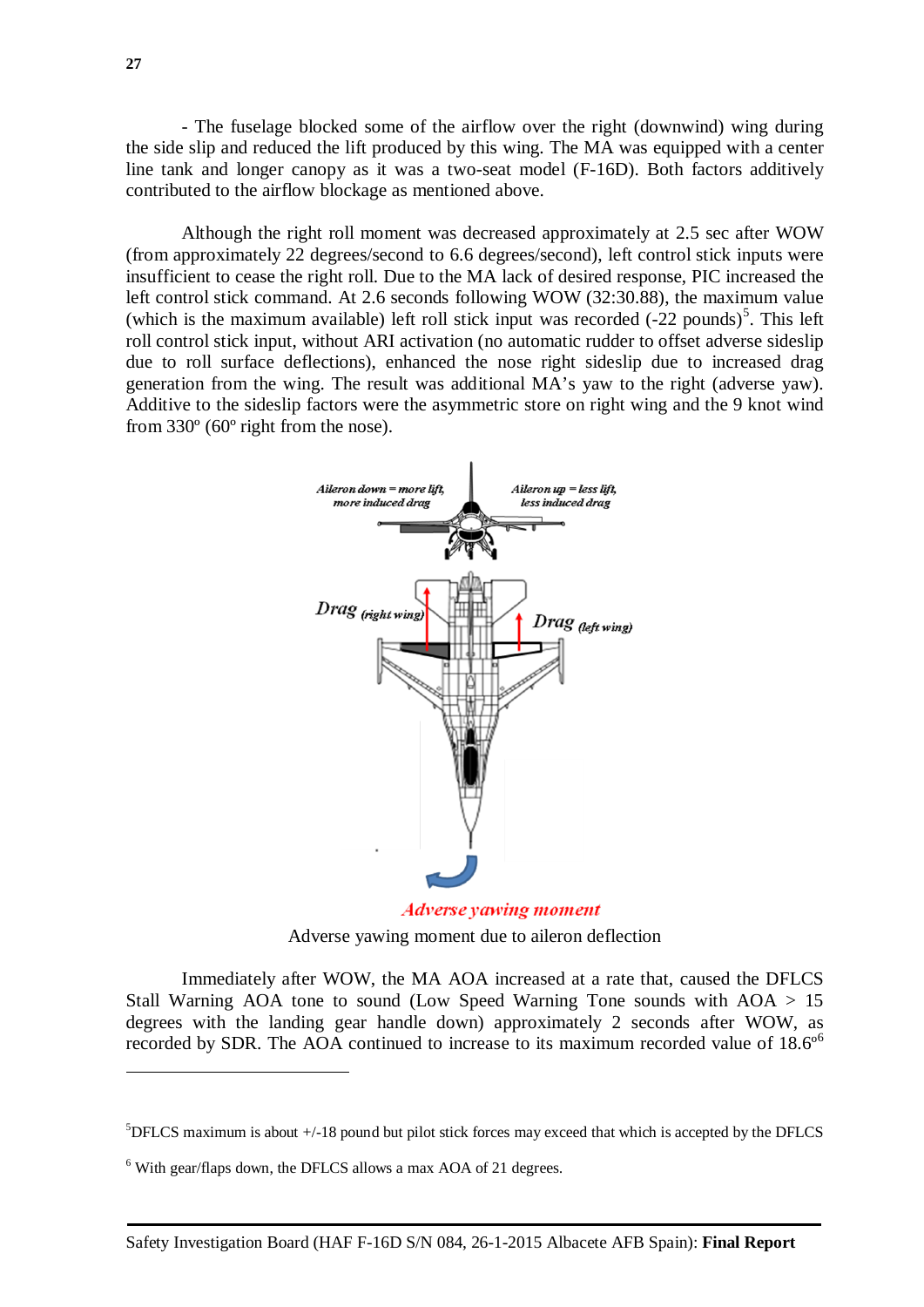just4.3 seconds after WOW (32:32.56). The AOA increase was primarily the result of aft control stick input (force), but the increasing sideslip would likely tend to increase AOA as well. After commanding the maximum left roll input, the PIC instinctively responded to abnormal MA behavior and applied aft control stick input as a reflex action (ie, stick in the lower left corner). 2.9 seconds following WOW (32:31.13) aft pitch stick force increased from 12 pound (at WOW) to the maximum of 3[7](#page-37-2) pounds<sup>7</sup> and sustained until ejection started. A clear indication of the reflex response of the PIC is the substantial increase of the aft stick force to 18 pounds at 1.6 seconds following WOW (32:29.88), in comparison to 6.5 pounds 0.25 seconds earlier.

Maximum aft stick input combined with maximum left roll input and an 8,530 ft-lb right wing heavy asymmetry likely increased the nose right sideslip condition.

The MA response could be characterized as a high nose right sideslip condition that induced a right rolling moment of greater magnitude than could be overcome by the available commandable roll (in the opposite direction) considering the effects of the inactive ARI and high AOA condition with the landing gear down.

LM Aero used a Handling Quality Simulator to evaluate the effect of varied inputs to safely takeoff a simulated F-16D Block 50 of the same configuration of the MA. By using full right rudder trim, 1.5 dots right roll trim, the test pilot reduced the AOA (by applying forward control stick input) after takeoff and use left roll to lever the A/C. Under these conditions the test pilot managed to recover the A/C from right roll and to continue takeoff. Although this is an indication that with the reduction of AOA the accident could have been prevented, we cannot consider this scenario because the corrective actions were taken in the early stages immediately after takeoff, with a pilot aware of the scenario and expected aircraft response.

In the mishap flight corrective actions such as an AOA reduction were unlikely, because of the normal reaction time necessary for the PIC to realize and react to the given situation. Taking into account that the presence of the ASP could have increased the PIC's reaction time (due to situation being similar to "stick interference" and consequently the need for communication with ASP), one can assume that only reflex-type stick commands (aft and left) could be expected by from the PIC until 2.5 seconds after WOW. At that time the roll angle was already  $45^\circ$ , the AOA was almost 16 $^\circ$  and the MA recovery seemed unachievable. One must take into consideration that the PIC had to react in the unforgiving altitude of no more than 60 feet. The fact that the landing gear was left in the down position can be considered as a clear indication of the surprising nature of the problem.

The above reflex pull applied to the control stick is the normal action expected by an average pilot especially when operating a fly-by-wire fighter type A/C. The PIC had no clear indication of yaw departure or any other out of control situation, which are marked by much more severe characteristics. In accordance with the -1 and the description above, these characteristics are not, consequently, related to takeoff/gear down conditions. Although there was a low speed warning tone two seconds after WOW, the MA attitude and altitude, led to a

 $\overline{a}$ 

 $<sup>7</sup>$  DFLCS maximum is about 32 lbs but pilot stick forces may exceed that which is accepted by the DFLCS.</sup>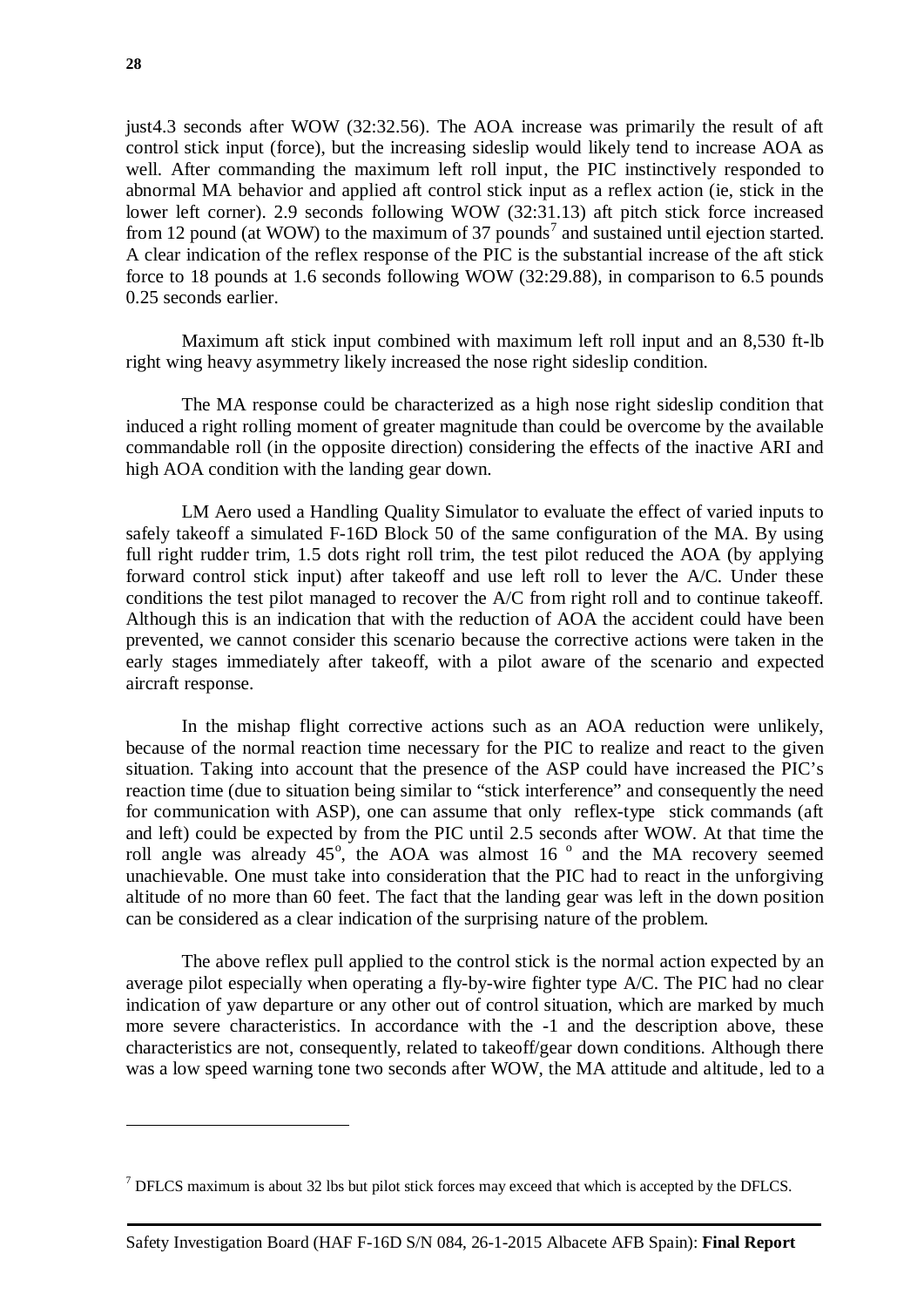strong instinct to "pull to cope". However, the aft stick input and AOA increase were detrimental to MA's recovery.

Moreover, the PIC having no clear indication for the cause of the MA's abnormal situation and being conditioned during the previous flight to believe that during the takeoff phase only minor rudder corrections were needed and allowed, he was not in a position to consider that the rudder input was a proper corrective action.

The PIC did not attempt to modify his reaction and continued to apply the same control stick inputs until the ejection. This highlights that the PIC did not attempted to eject earlier while the MA was in the ejection envelope.

The use of rudder during takeoff (when ARI is not available) is described in the -1 as an input to provide coordinated flight and to control yaw. However, all rudder inputs are described in the -1 as light and smooth and not in the context of countering the magnitude of this particular situation.

LM Aero used the Handling Quality Simulator to evaluate the effect of rudder correction during takeoff. Specifically, they used full right rudder trim, 1.5 dots right roll trim and added left rudder after takeoff. Under these conditions, the test pilot managed to recover the A/C from the right roll and the A/C continued takeoff as expected. Recovery and normal takeoff were possible because the main cause of the accident was eliminated at a very early stage. For this simulation, the pilot's reaction time was not taken into account.

The CSFDR, by design records additive command inputs to the pitch and roll axis. The recorded CSFDR data (max aft and left applied forces) indicates that the ASP did not apply any competing inputs to the PIC inputs for the entire duration of the flight.

According to the CSFDR, the MA air speed increased 1.7 seconds following WOW to 208 Knots (from KCAS 192 Knots at WOW). The engine was running at MAX A/B for the entire flight duration. High drag caused by sideslip and high AOA did not allow the airspeed to increase normally. The highest recorded value was 220 knots, 5.7 seconds following WOW (0.7 seconds before the Canopy Open warning, which marked the beginning of the ejection sequence) and while the MA was in a descent.

The increasing right bank angle consequently decreased the perpendicular component of the produced lift. According to the CSFDR data, approximately 3.5 seconds following WOW (32:31.75 CSFDR time) the produced lift was inadequate to compensate for the MA's weight, thus resulting in the MA's descent. At 6.38 seconds following WOW (32:34.63) the Canopy Open warning light was recorded, indicating the opening of the canopy during the ejection sequence (approximately 0.3 seconds pass from the pulling of the ejection hand to the canopy jettison). At this point, the roll angle was  $68.9^\circ$ , the pitch angle was -2.8  $^\circ$ (descending) and force was still being applied to the control stick (9 pounds aft and 10.5 pounds left), most likely by the PIC. At 6.63 seconds following WOW (32:34.88) until impact, no further control stick forces were recorded.

At 7.19 seconds following WOW (32:35.44), the last values for pitch  $(-12.7)$ <sup>o</sup>) and roll (87.2<sup>o</sup>) were recorded. Two more recordings were made (the last of them at 7.31 seconds following WOW - 32:35.56), however with less significant data. Due to the time required for signal transmissions and processing, the CSFDR did not store data up to the very instant of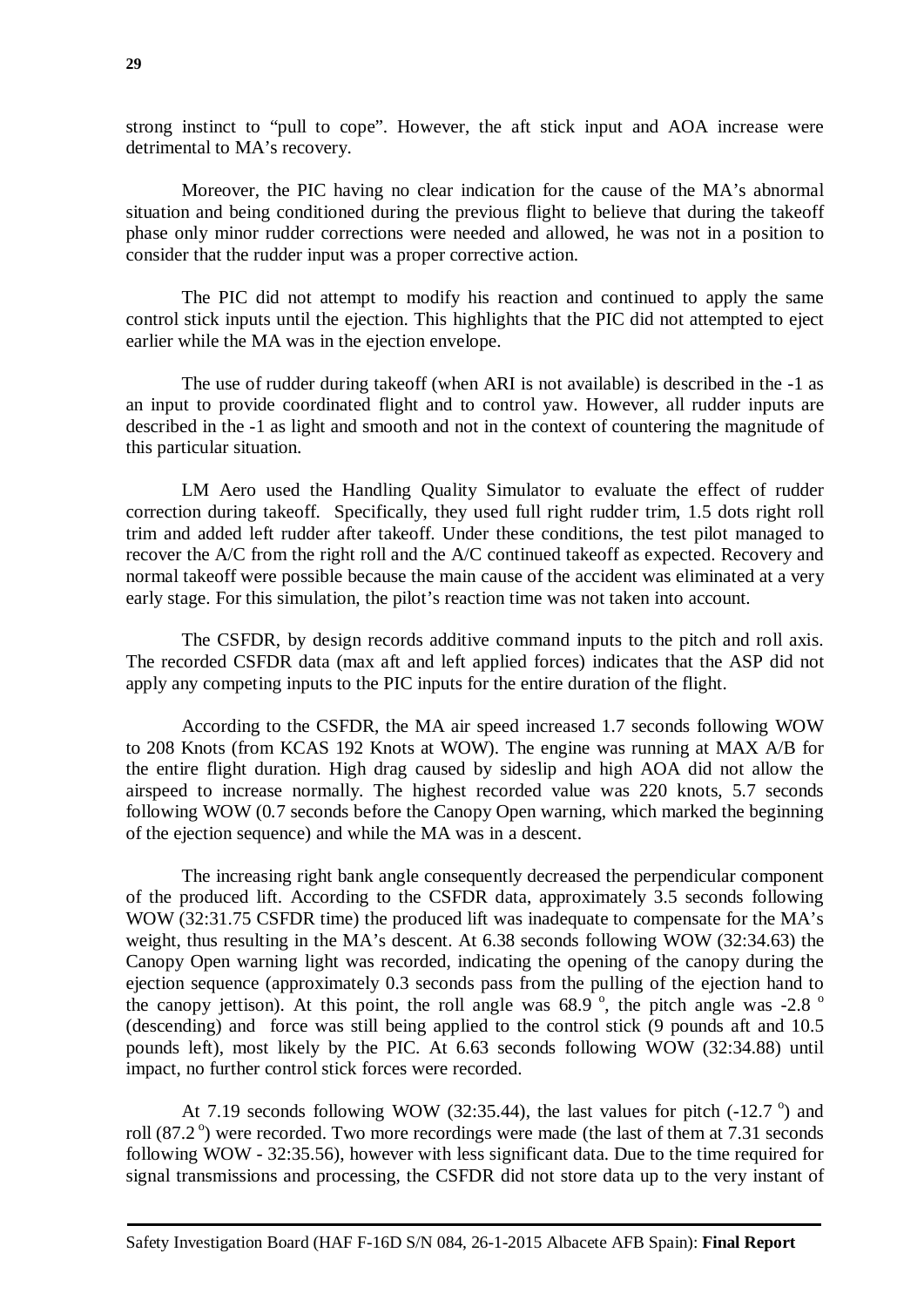impact. Approximately 0.5 sec of data, which occurred in the accumulation and processing phase, was not recorded. In this regard, the impact time can be placed by estimation at 7.8 seconds following WOW (32:36:00).

# <span id="page-29-1"></span><span id="page-29-0"></span>**2.3 Main Factors Involved with the Accident**

### **2.3.1 Aircraft and Maintenance**

Maintenance records indicated that the aircraft was equipped and maintained in accordance with existing procedures and there was no evidence that A/C maintenance contributed directly to the mishap.

The "End of Runway Inspection" was not conducted at the end of the runway (EOR) area, but on the parking ramp (E2) as was routinely done by HAF F-16 at TLP.

Maintenance personnel verified that no abnormalities were found during preflight inspection or during the A/C launch.

Data from the SDR and the CSFDR, in conjunction with crash site findings have been evaluated and the following conclusions have been made:

- The SDR did not record any flight control system maintenance faults (MFLs). This indicates normal functioning of the FLCS.

- The electrical system was operating properly until impact.

- The CSFDR data did not indicate any Hydraulic System A or System B Low signal. Therefore, in conjunction with the normal operation of the FLCS system (as shown in by the SDR data), it can be concluded that both hydraulic systems were providing normal hydraulic pressure to the flight control system.

- The EPU (a self-contained system which provides emergency hydraulic pressure to system A and emergency electrical power) was not commanded on at the time of the mishap.

- In accordance with the CSMU data analysis from General Electric, the engine was responding as commanded by the PIC.

- No mechanically induced yaw trim error was noted.

- The right wing down asymmetry was at 8,530 ft-lbs with the maximum allowed being 25,020 ft-lbs.

Mass and center of gravity of the mishap A/C were within limits.

In light of the above, it is considered that all aircraft systems were operating properly following engine start and there was no evidence of any defect or malfunction in the aircraft itself that could have contributed to the accident.

#### <span id="page-29-2"></span>**2.3.2 Pilots**

<span id="page-29-3"></span>Both pilots were current and qualified to fly the mission. Flight preparation and element's brief were in accordance with Standard Operating Procedures (SOPs). In addition to their standard flight equipment, pilots carried three extra check lists handed from TLP.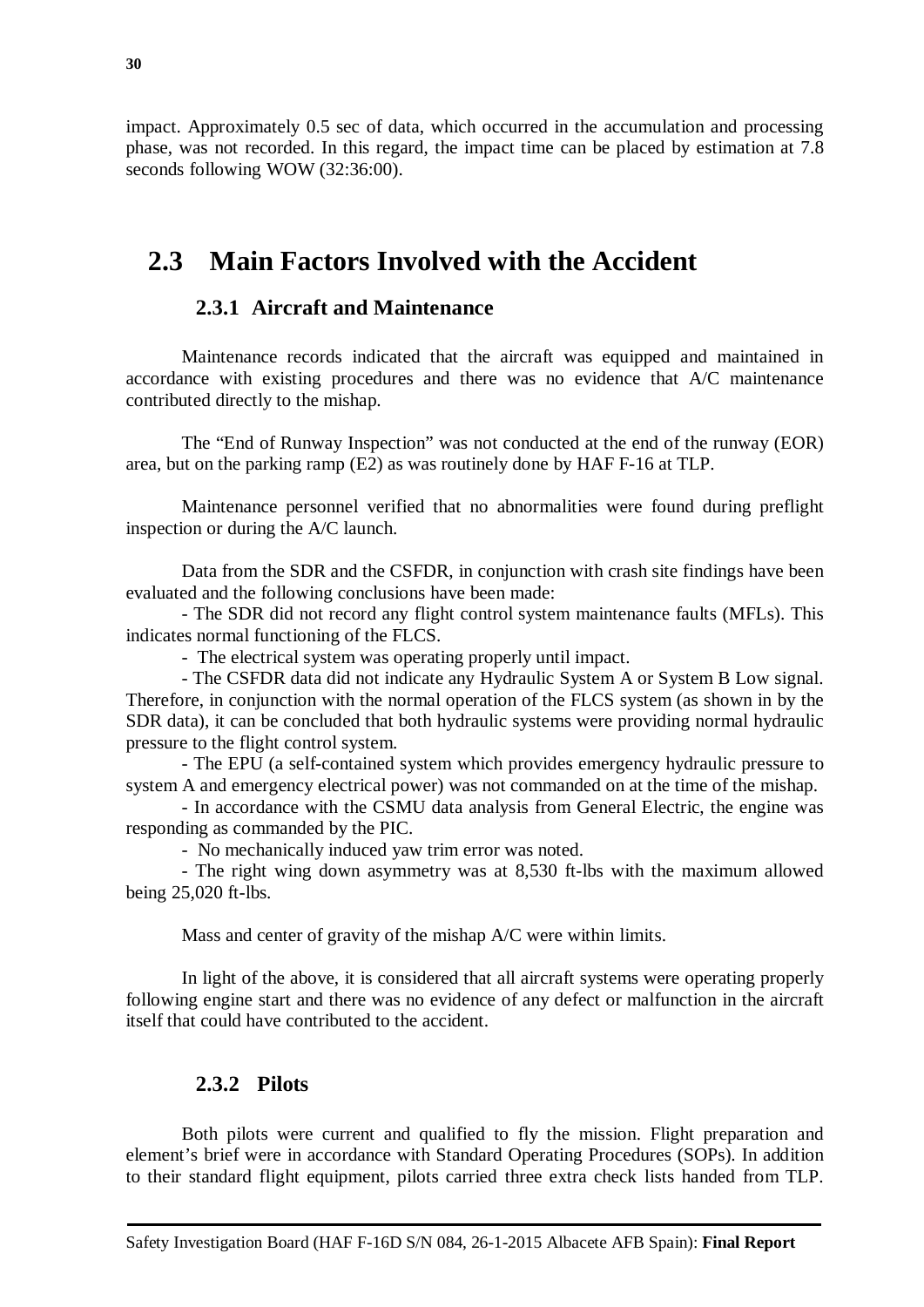Moreover, the PIC stored his flying bag in the stowage (map case). This action could not facilitate the use and storage of the three TLP checklists.

All normal ground procedures up to the "Before Taxi" checklist were accomplished in accordance with SOPs and the -1. As done by all Greek participating squadrons over the previous few years, the "End of Runway Inspection" was performed while the A/C was in the parking area (ramp E2), before taxi, instead of in an area close to the departure end of the runway, This change led the pilot to accomplish the "Before Takeoff" checklist earlier in the launch sequence than normal, leaving a time window of 20 minutes between the "Before Takeoff" checklist and takeoff.

The "Before Takeoff" checklist is intended to be the last action before takeoff and ensures proper configuration of the A/C control surfaces for takeoff. In this regard the mean time of 20 minutes could place the A/C at risk of an inadvertent/unnoticed configuration change.

After "Before Takeoff" checklist accomplishment and while the MA was still on ramp E2 waiting to taxi, roll and the yaw trim settings appeared to be moved inadvertently. Yaw trim was set to full right deflection  $(-12^{\circ})$  rapidly and remained as such, for the duration of taxi, take off and flight.

The yaw trim knob is protected by two safeguards installed in front of and to the rear side of the knob. Three O-rings are installed on the shaft under the knob to provide sufficient friction and to maintain the knob's position. For these reasons, it is not easy to unintentionally move the knob. However, after performing tests to examine the possibility of the knob being moved by an object, it was shown that a checklist positioned between the front safeguard and the knob could possibly move both roll and yaw trim knobs if moved at the correct angle. In this manner it is possible to move the yaw trim knob to the maximum right position.

At the time available from taxi to takeoff, the MA waited 3:20 minutes for takeoff at the departure end of RWY 27. This time was adequate to accomplish the "Before Takeoff" checklist actions. This is to highlight that a verification check of trim position on the trim panel is included in the "Before Takeoff" checklist. According to the CSFDR analysis, no recordable actions were taken and the MA took off not properly trimmed.

After nose wheel steering disengagement, the PIC made left control inputs on four separate occasions to maintain runway alignment. The MA showed similar takeoff roll handling and behavior to the A/C (with similar configuration) previously flown by the PIC. Taking into account the previous flight, the necessity for increased rudder corrections did not cause the PIC to notice the nature and the magnitude of the problem.

Moreover, once the rudder became aerodynamically effective, the quick acceleration through 100 knots put the PIC into a speed regime in which it is generally considered safer to continue the takeoff (unless lacking a flight control or engine failure) rather than perform a high-speed abort.

<span id="page-30-0"></span>Flight simulation tests at LM Aero showed that the most effective action to counter sideslip is the rudder application. Releasing aft control stick pressure and decreasing A/C AOA were essential to regaining A/C control in this situation. However, the combination of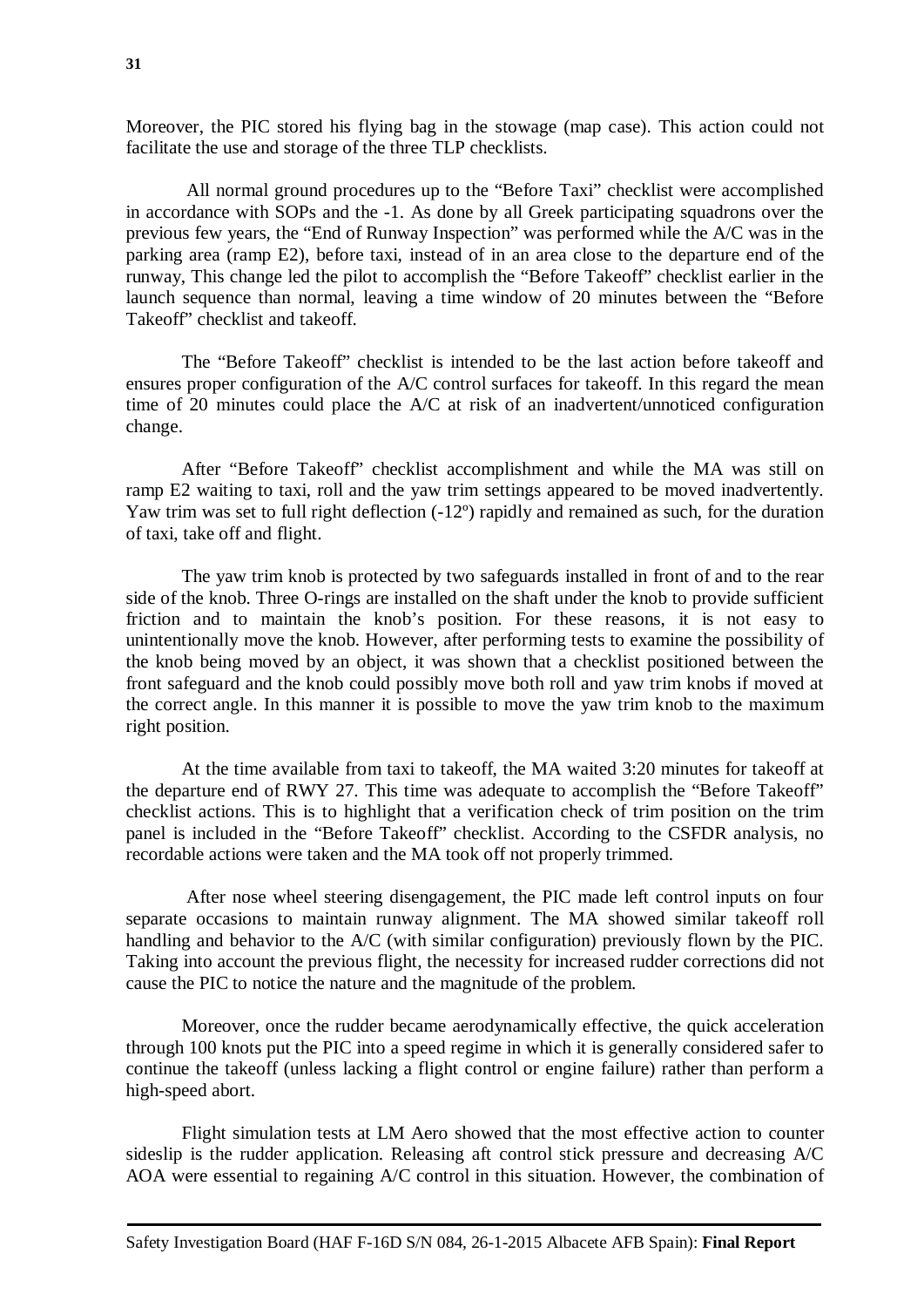low altitude, high gross weight, high right rolling moment, and minimal time available (less than two seconds), the only action to be consider by an F-16 pilot who was totally surprised by this type of the problem would be ejection in a timely manner.

#### **2.3.3 Systems (Trim panel)**

<span id="page-31-0"></span>The Manual Trim Panel is located on the left console of the forward cockpit, out of the pilot's field of vision. On the ground there are numerous checks during normal ground procedures combined with a NOTE and a WARNING against mistrimming. While the A/C is airborne there is no need to visually check the Manual Trim Panel.

Normal ground procedures detailed in the -1 include a NOTE referring to G-suite interference (during flight) and one WARNING in the "Before Takeoff" checklist procedures which mentions serious control difficulties during takeoff may be caused by a mistrimming of the A/C with respect to yaw. There is an additional more WARNING not applicable to HAF BLK 50 A/C concerning HMCS interference.

The safety measures applied to the Manual Trim Panel in order to protect Yaw Trim Knob from unintended movements (O-rings and safety guards), the existence of a related NOTE and WARNING, the F-16 incident of 2015 and the physical tests performed by SIB all showed that unintended rotation of Yaw Trim Knob is an issue of concern.

The fact that this unintended yaw knob rotation is uncommon, especially rotation of this severity, did not lead flight training and HAF Flight Safety structures to deal with this issue at an appropriate level. This is reinforced by the fact that there is no related emergency procedure and no previous recorded incidents in HAF. Although, by definition, a -1 WARNING "could result in personal injury or loss of life if not carefully followed", the word difficulty in the description refers more to the complexity than to the danger and consequently the notion to the pilot is that ultimately he can cope with the problem. Additionally, a yaw mistrimming has to be combined with a numerous other critical factors (heavy gross weight, asymmetric configuration, two seat model, all available stations to carry fuel tanks (4,5 and 6) loaded, cross wind, etc.) in order to reach a fatal level.

Other A/C equipped with digital flight controls address this issue by providing an advisory to the pilot when yaw trim is out of the center position, effectively preventing takeoff of a mistrimmed A/C. Moreover, some aircraft have a dedicated switch (Takeoff Trim Switch) which sets pitch, roll & yaw trim surfaces to the takeoff position.

According to the F-16 bibliography, there is no need for the A/C to be yaw trimmed for takeoff, regardless of configuration. Moreover, yaw trimming during training flights is limited to small trim inputs (less than 4 degrees) and in this perspective, the ability of yaw trim setting to a level of 12 is not necessary for training flights. In light of the above and according to Operational Risk Management (ORM), the ability of the yaw trim to be set to 12 degrees deflection constitutes an unnecessary risk during training flights.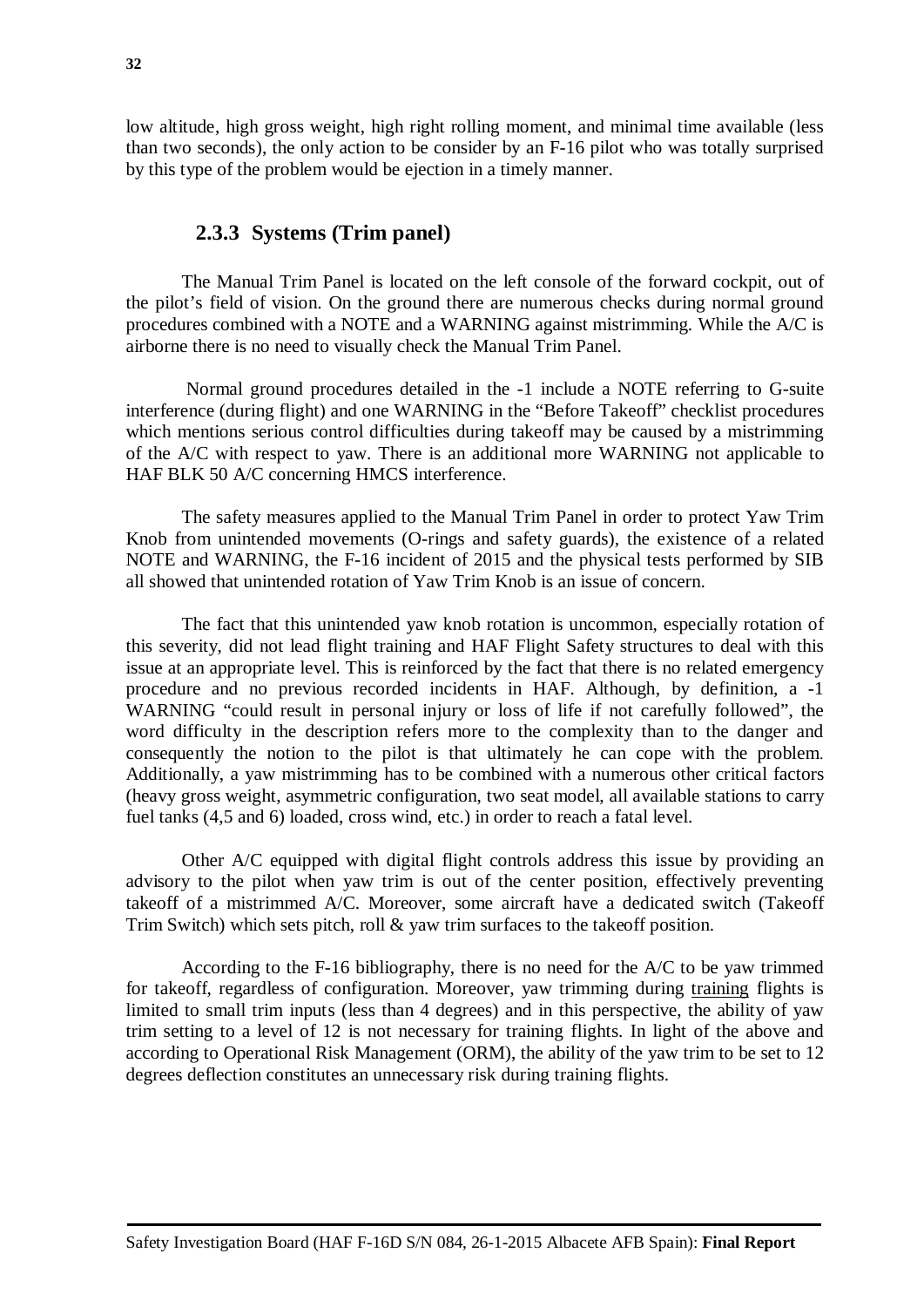### <span id="page-32-1"></span><span id="page-32-0"></span>**3.1 Findings**

-All aerodrome navigational aids, aeronautical and fixed service communications were operating normally at the time of the accident.

-The runway in use for takeoff was RWY 27, the METAR was CAVOK and wind was 9 knots, from 330º. This means that the cross wind component was 7.8 Knots from the right side.

-Both pilots were current, medically qualified and eligible to fly the mission. Their crew rest was in accordance with regulations.

-Both pilots' flight suites and flight equipment were in accordance with regulations. Flight preparation and the element brief were in accordance with mission's timeline. During the briefing, F-16D (two seat model) crew coordination procedures were addressed.

-TLP equipped participants with three checklists. Those checklists were additional flight equipment intended to be carried in the A/C.

-PIC took his flight bag and stored it in the stowage (map case) in the cockpit. This probably did not facilitate the stowage and use of the three checklists provided by TLP.

-From flight preparation through the "Before Taxi" checklist, normal ground procedures were performed in accordance with the -1 and SOP's.

-The "End or Runway Inspection" was performed on ramp E2 instead of an area near the end of the runway. This change to normal procedures was adopted by all Greek participating squadrons for the previous few years and became common practice.

-The change to "End of Runway Inspection" order led the pilot to change his standardization order and consequently the "Before Takeoff" checklist was conducted earlier in the launch sequence than normal. This procedural change modified the standard pilot's habit patterns.

-After the "End of Runway Inspection" was completed, both mishap pilots performed the "Before Takeoff" checklist actions while in the parking area (ramp E2). The Trim Check (pitch and yaw trim centered and roll trim as required) is among the "Before Takeoff" checklist actions.

-Before taxi, both yaw and roll trim settings were inadvertently modified. Roll trim was set slightly to the right (inconsistent with the configuration) and yaw trim was set rapidly to the maximum right position (-12º) and remained in that position throughout the remainder of the MA's operation.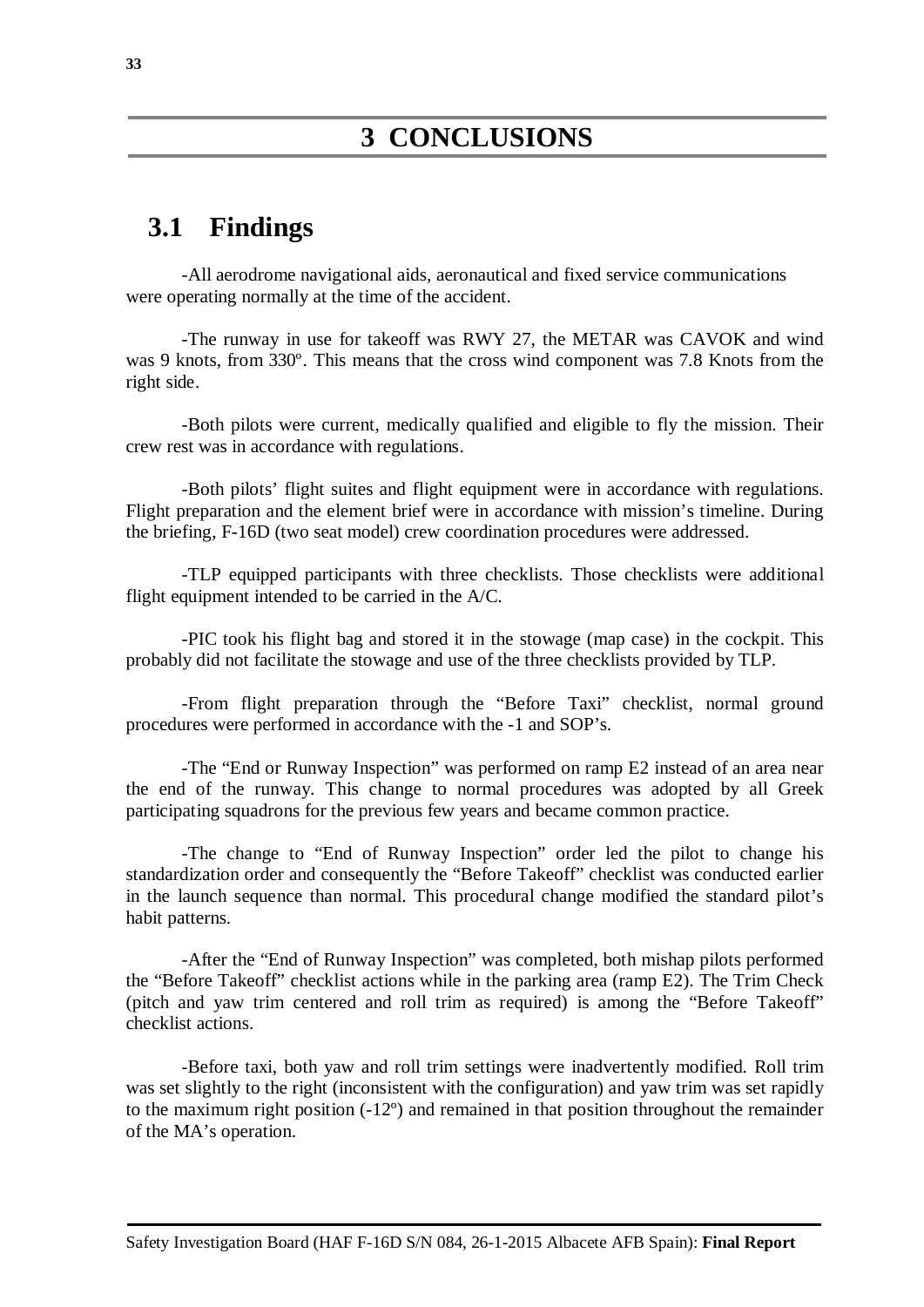-Following SIB findings, the unintended trim knob movements were most likely caused by an object moving between a trim knob safety guard and the yaw trim knob (on the Manual Trim Panel), such as a TLP checklist.

-After taxi, the MA stopped the A/C and waited for takeoff at the leak check area (between the north parallel taxiway and the main runway at the beginning of RWY 27) for 3:20 minutes. This time was adequate to accomplish "Before Takeoff" checklist procedures. However, none of the procedures (i.e. Flight Controls – Cycle, Fuel-Check, etc.) monitored via CSFDR were reaccomplished and the PIC did not return the yaw trim knob to the center position prior to takeoff.

-The SIB does not have sufficient evidence to determine whether the ASP asked for "Before Takeoff" check list reconfirmation while waiting for takeoff.

-While the nose wheel steering was engaged, the PIC made left control inputs on three separate occasions to maintain runway alignment.

-After nose wheel steering manual disengagement (66Kts, 32:17.0), the PIC used four, separate left rudder inputs to keep the MA aligned with the runway. Three of these inputs were at maximum rudder deflection command and the fourth almost to the maximum, taking into account that full right yaw trim position (-12º) limited the maximum left yaw trim position to 18º.

-Analysis of the previous flight (Friday 23 January 2015) (same pilot, A/C and configuration) showed that the pilot used left rudder inputs to maintain runway alignment during takeoff, after manual nose wheel steering disengagement.

-Taking into account the rudder corrections used during the previous flight, the similar actions after steering disengagement during the mishap flight were considered by the PIC to be normal and prevented him from noticing the mistrimming of the MA.

-Once the rudder became aerodynamically effective, the quick acceleration through 100 knots put the PIC into a speed regime in which it is generally considered safer to continue a takeoff (except if lacking a flight control or engine failure) rather than perform a high speed abort.

-Left control inputs were applied during rotation for takeoff to counter the right wing heavy asymmetry and the slight right wing down roll trim setting.

-Prior to WOW the left rudder inputs were reduced and rudder returned toward the right. Aft control stick force applied was normal for takeoff.

-During the entire mishap, the MA landing gear was in down position, the engine operated in MAX A/B and the ARI was not available (due to landing gear handle being down and MLG wheel speed being above 60 knots groundspeed).

-Immediately after WOW, the MA sideslipped rapidly as a result of the full right yaw trim setting. The nose-right sideslip aerodynamically produced a right wing down rolling moment.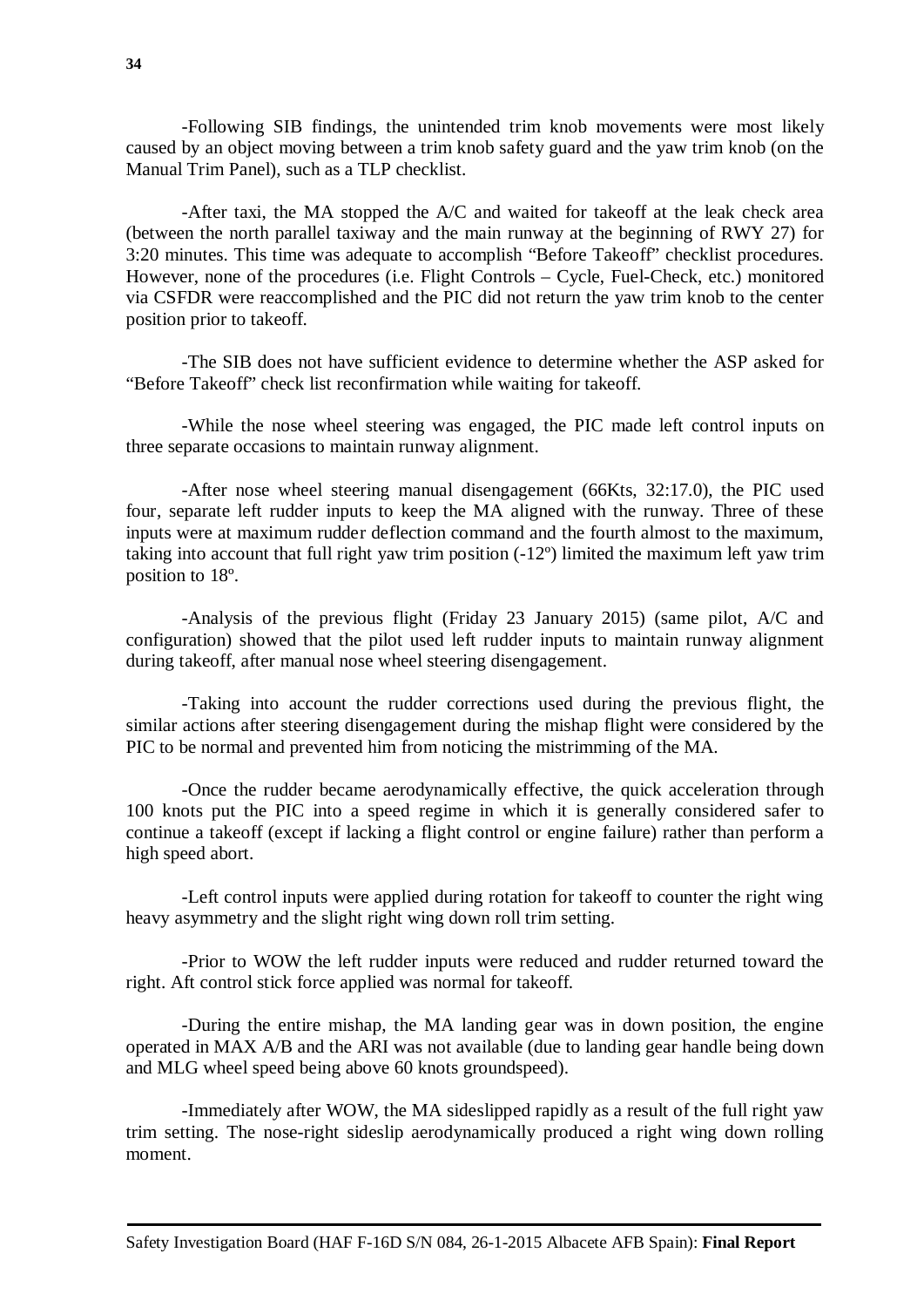-The 7.8 knots, right cross wind during takeoff was a contributing factor to the sideslip but not a critical one.

-The fact that the unintended rotation of the trim knobs is uncommon, especially of this severity and there are no related emergency procedures nor previously recorded incidents of this type in HAF did not lead flight training and HAF Flight Safety structures to deal with this issue at an appropriate level.

-The PIC instinctively reacted by applying maximum aft and left control side stick inputs.

-Maximum aft and left roll stick commands, along with an 8,530 ft-lbs right wing heavy asymmetry, increased AOA, reduced directional stability and likely increased the nose right sideslip condition (without ARI protection). Approximately 2 seconds after WOW, a DFLCS Stall Warning AOA was recorded by the SDR (Low Speed Warning Tone, AOA > 15 degrees with landing gear handle down).

-The PIC's control stick commands and the resulting control surface inputs were insufficient to counter the right roll due to adverse sideslip and high AOA. The PIC's effort to regain control of the MA (maximum aft and left stick inputs) continued until ejection.

-The most effective action to counter sideslip was the application of left rudder. Releasing aft stick pressure and decreasing A/C AOA would contribute to regaining control of the A/C. However, the PIC's behavior was as should have been expected from an average pilot, taking into account the circumstances of the low altitude, the A/C's high gross weight and the high right rolling moment in combination with the very limited time available.

-At 6.38 seconds following WOW the Canopy Open warning light activated, indicating the canopy opening during the ejection sequence. At that point there was still aft and left forces applied to the control stick.

-Ejection was initiated out of the seat safe ejection envelope. MA impacted the ground approximately 7.8 sec after WOW close to shelter D-4, south of TLP ramp E2. The mishap resulted in the fatal injury of both mishap pilots and the total destruction of the MA.

-After impact, the MA pieces and the subsequent fire (fireball) continued along the MA's ground track and led to the destruction or damage of eight more A/C parked at ramp E2 and TLP hangar, fatal injuries to nine French Air Force personnel and numerous other injuries. Significant damage was caused to the ground equipment and the airport infrastructure in the vicinity of ramp E2.

-MA was configured with an AIM-9 captive missile on Station 1, a Weapon Pylon on station 3, a Fuel Pylon with a 370 Gallon External Tank on Stations 4 and 6, a Fuel Pylon with a 300 Gallon External Tank on Station 5 (centerline), a Weapon Pylon with CATM-88B captive missile on Station 7 and an ACMI Pod on Station 9. All external fuel tanks were full of JP-8 fuel.

-The mass and center of gravity of the aircraft were within prescribed limits.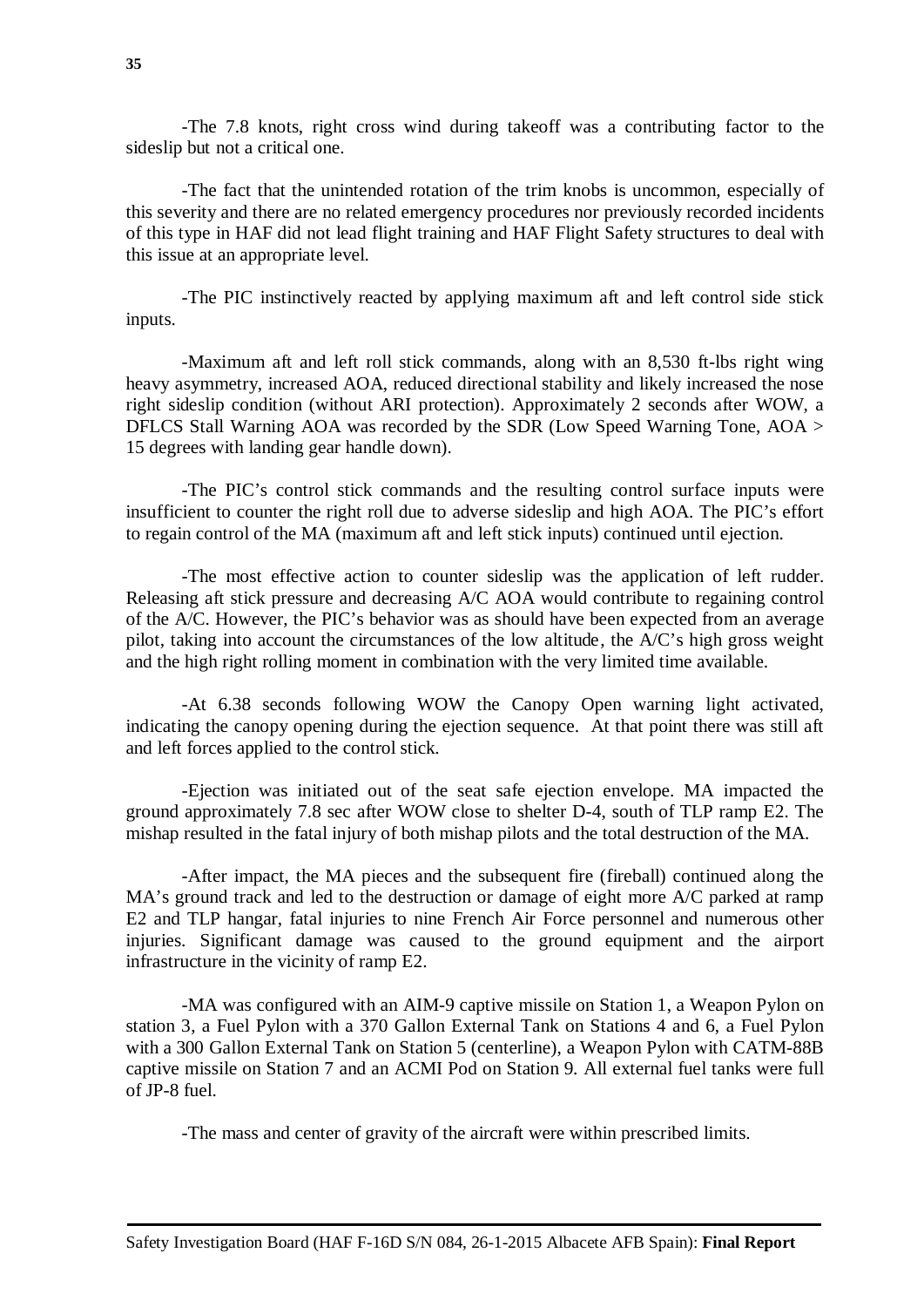-No deferred maintenance defects had been recorded. The MA flew last sortie (23January 2015) without any noted malfunctions. The history of parts removed and replaced indicated no unusual historical data.

 -All individuals who performed maintenance on MA for the mishap mission and the unscheduled maintenance of the last 15 days were adequately trained and qualified for the work performed.

-No abnormalities were noticed during the "Preflight", "Launch" and "End of Runway Inspections" of the MA on 26 January 2015.

-The maintenance records indicated that the aircraft was equipped and maintained in accordance with existing HAF regulations and approved procedures.

-The seat-mounted flight control system data recorder (SDR), as well as Crash Survivable Flight Data Recorder (CSFDR) units (SAU and SCMU) were recovered at the crash site and sent to LM Aero for retrieval and analysis. Data from the mishap flight and several previous flights was available in these downloads.

-All aircraft systems were operating properly following engine start and there was no evidence of any defect or malfunction in the aircraft that could have contributed to the accident. The engine was responding as commanded by the PIC. The aircraft was structurally intact before impact.

-The Manual Trim Panel is located on the left console of the forward cockpit, out of the pilot's field of vision. While the A/C is airborne, there is no need to visually check the panel. While on the ground, there are numerous checks during normal ground procedures required by the -1. The -1 lists a NOTE and a WARNING against mistrimming.

-There are safety measures used on the Manual Trim Panel to protect the yaw trim knob from being moved unintentionally (O-rings and safety guards). Moreover, a number of NOTES and WARNINGS in -1 refer to the proper setting of the yaw trim. However, a previous incident report and physical tests performed by the SIB showed that unintended rotation of yaw trim knob is possible.

-Other A/C types have systems/methods to prevent takeoff with improper trim settings. Moreover, there is a dedicated switch (Take Off trim switch) which sets pitch, roll & yaw trim surfaces to the takeoff position.

### <span id="page-35-0"></span>**3.2 Causes**

The **main** causes of the accident were:

<span id="page-35-1"></span>-The MA was not properly trimmed for takeoff. Before taxi, the yaw trim was inadvertently set to maximum right deflection  $(12^{\circ}$  right), drastically affecting the aerodynamics of the aircraft during takeoff.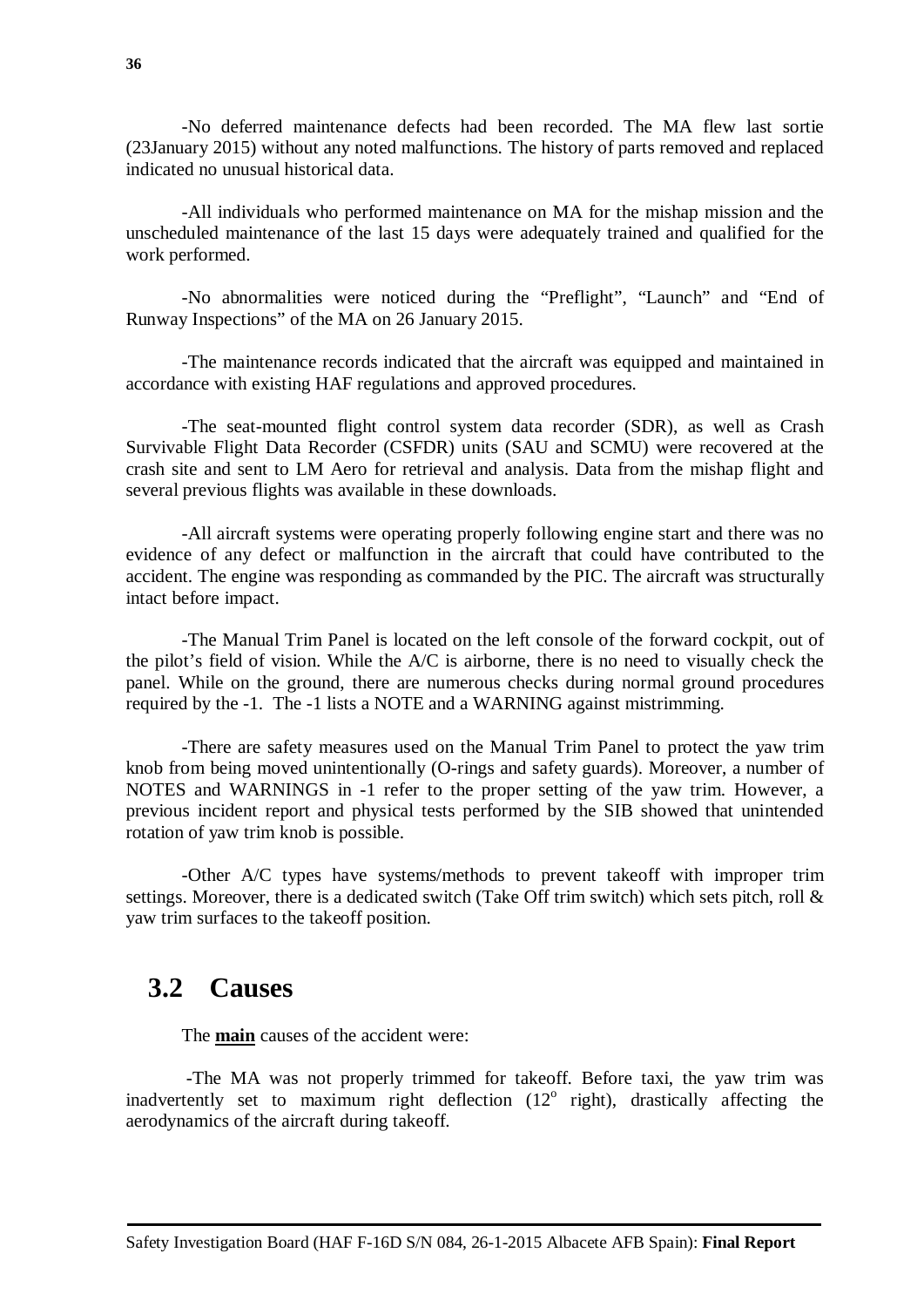-The PIC accomplished the "Before Takeoff" checklist actions while at parking area (ramp E2) approximately 20 minutes before takeoff.

#### **Contributing** factors to the accident:

- The Manual Trim Panel design does not prevent all inadvertent movement nor does the A/C have a method/system of notifying the pilot if the A/C is mistrimmed prior to takeoff.

-The coexistence of a number of critical factors led the accident to a fatal level. The factors mentioned above are: heavy gross weight, asymmetry configuration, two seat model, external fuel tanks (mainly centerline) and cross wind.

- The fact that this unintended rotation of the yaw trim knob is uncommon, especially of this severity, did not lead HAF flight training and Flight Safety structures to deal with this issue at an appropriate level. This is reinforced by the fact that there are no related emergency procedures and no previous recorded incidents of this type in the HAF.

- Loose objects in the cockpit, such as checklists not properly stowed, could cause the inadvertent movement of the yaw trim knob.

-The "End of Runway Inspection" was performed at ramp E2 instead of a location near the end of the runway. This procedural change left an open window for the PIC to deviate from standard procedures.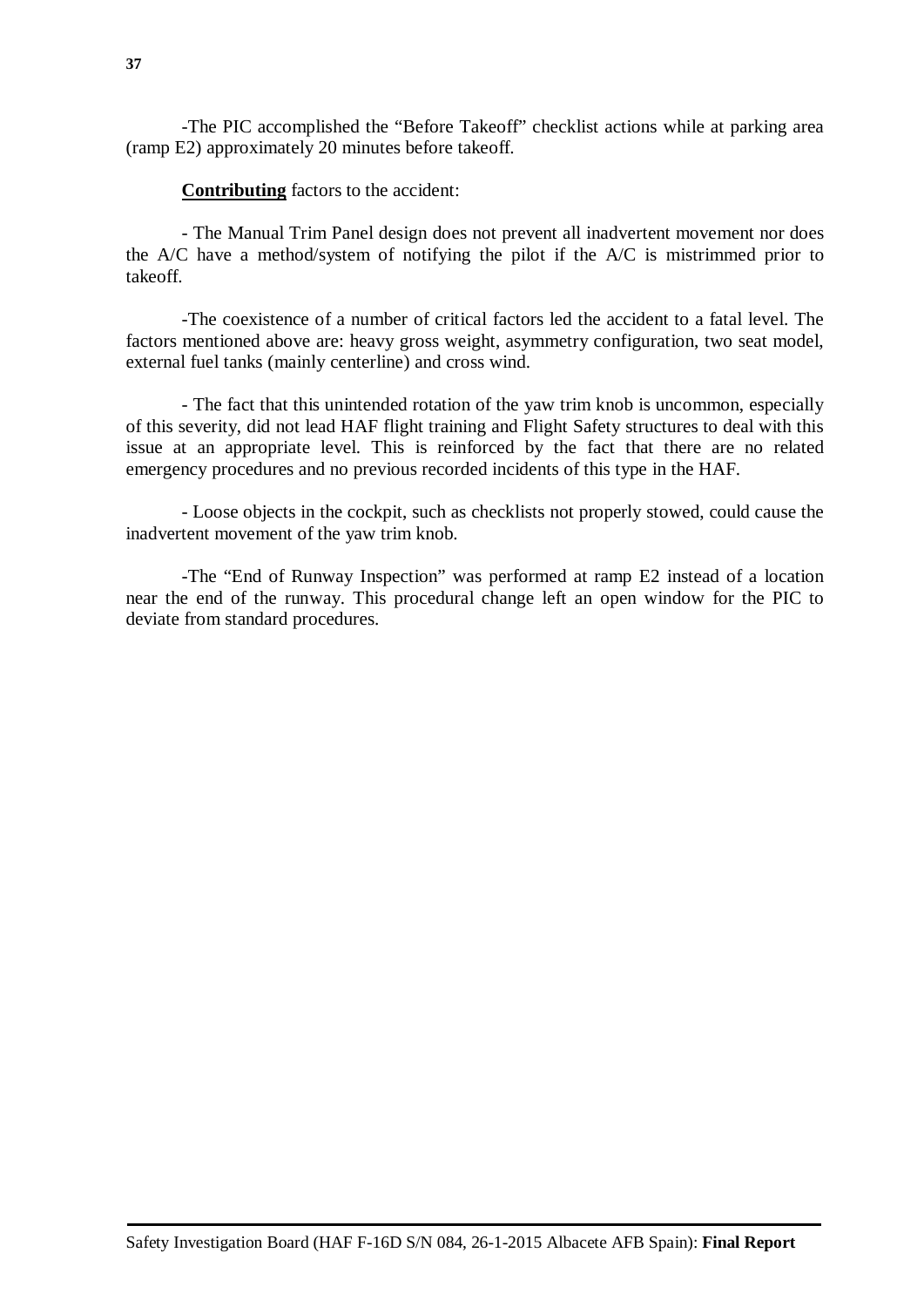## **4 SAFETY RECOMMENDATIONS**

<span id="page-37-0"></span>-HAF to submit a core Engineering Project Request (EPR) under the Falcon 2020 contract for LM Aero to conduct a trade study on how to best control the yaw trim during takeoff.

-LM Aero to identify how to best address the issue of neutralizing or preventing yaw trim inputs during takeoff, and/or providing an advisory to the pilot when certain yaw trim conditions exist.

-HAF to enhance the pilot's procedures in the view of "Before Takeoff" checklist procedures to be the last actions taken before takeoff.

-HAF to submit AF FORM 847 to Technical Coordination Group (TCG) to add a description in the -1 section VI, FACTORS AFFECTING FLYING CHARACTERISTICS describing the flight characteristics and effect of A/C mistrimming for takeoff.

-HAF to enhance the pilot's and technician's procedures in the view of "End of Runway Inspection" to be performed at designated locations as close as possible to the end of the runway.

<span id="page-37-2"></span><span id="page-37-1"></span>-HAF to enhance the pilot's procedures in the view of stowing objects in cockpit in accordance with SOP's.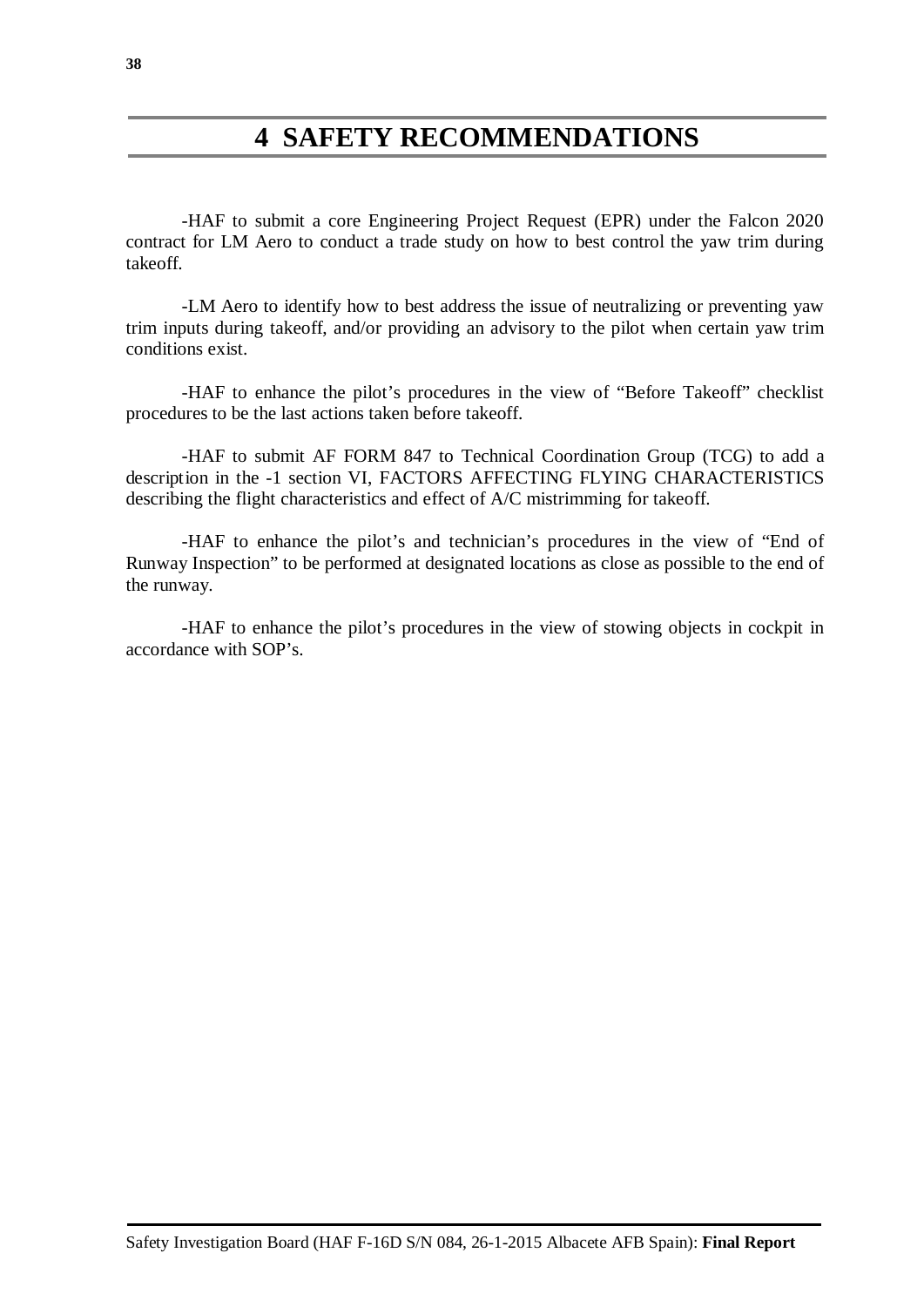# **APPENDICES**

- <span id="page-38-0"></span>**"A"** Safety Investigation Board Members
- **"B"** Crash Site and Damages
- **"C"** LM Aero Report of F-16D 93-1084
- **"D"** Manual Trim Panel